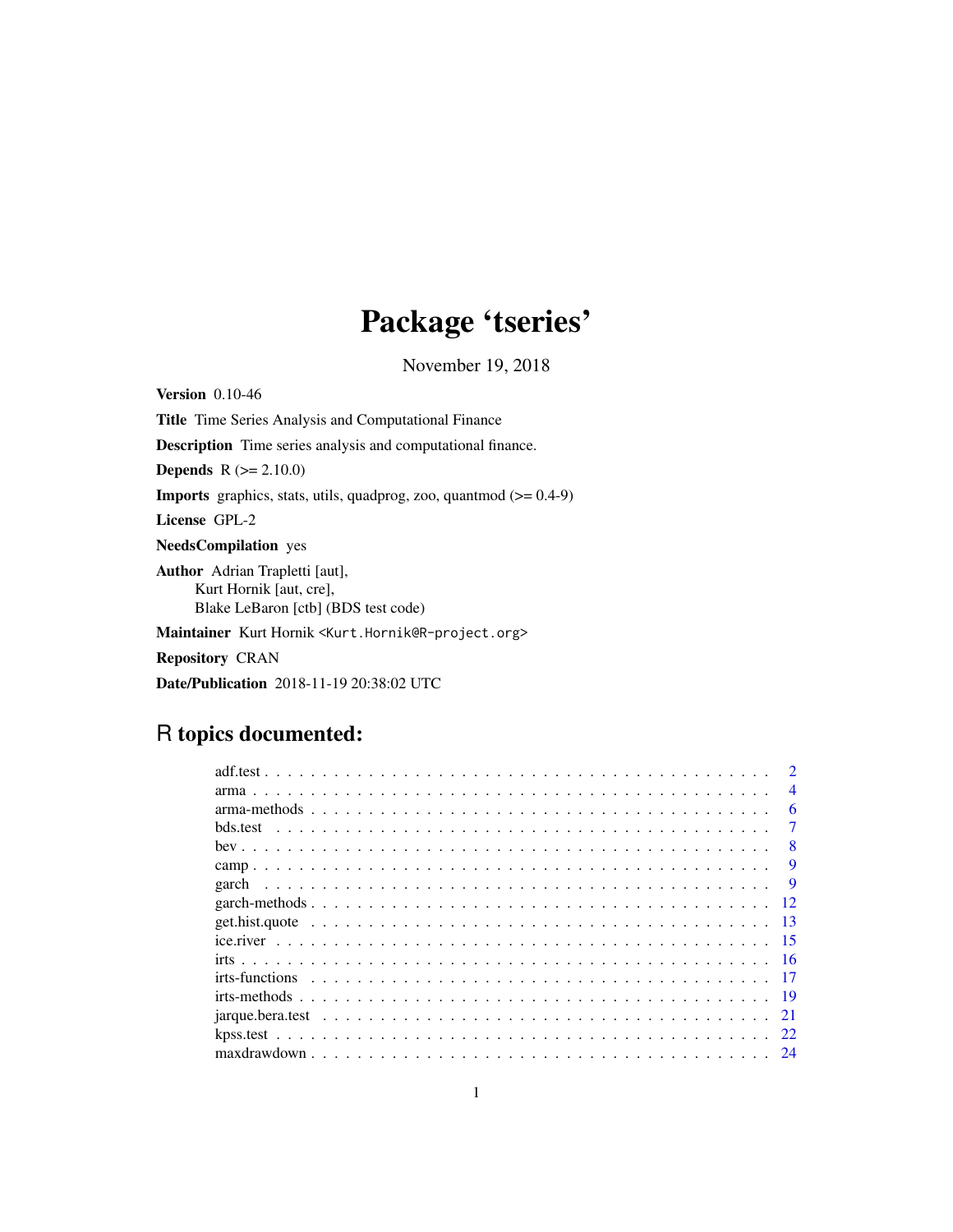<span id="page-1-0"></span>

|       | 27  |
|-------|-----|
|       | 27  |
|       | 29  |
|       | 30  |
|       | 32  |
|       |     |
|       | 34  |
|       | -35 |
|       | -36 |
|       |     |
|       | -38 |
|       |     |
|       | 40  |
|       |     |
|       | 42  |
|       |     |
|       | 44  |
|       | -45 |
|       | 46  |
|       |     |
|       |     |
| Index | 52  |

<span id="page-1-1"></span>adf.test *Augmented Dickey–Fuller Test*

## Description

Computes the Augmented Dickey-Fuller test for the null that x has a unit root.

#### Usage

```
adf.test(x, alternative = c("stationary", "explosive"),
        k = true((length(x)-1)^{(1/3)}))
```
### Arguments

|             | a numeric vector or time series.                                                                                                           |
|-------------|--------------------------------------------------------------------------------------------------------------------------------------------|
| alternative | indicates the alternative hypothesis and must be one of "stationary" (default)<br>or "explosive". You can specify just the initial letter. |
| k           | the lag order to calculate the test statistic.                                                                                             |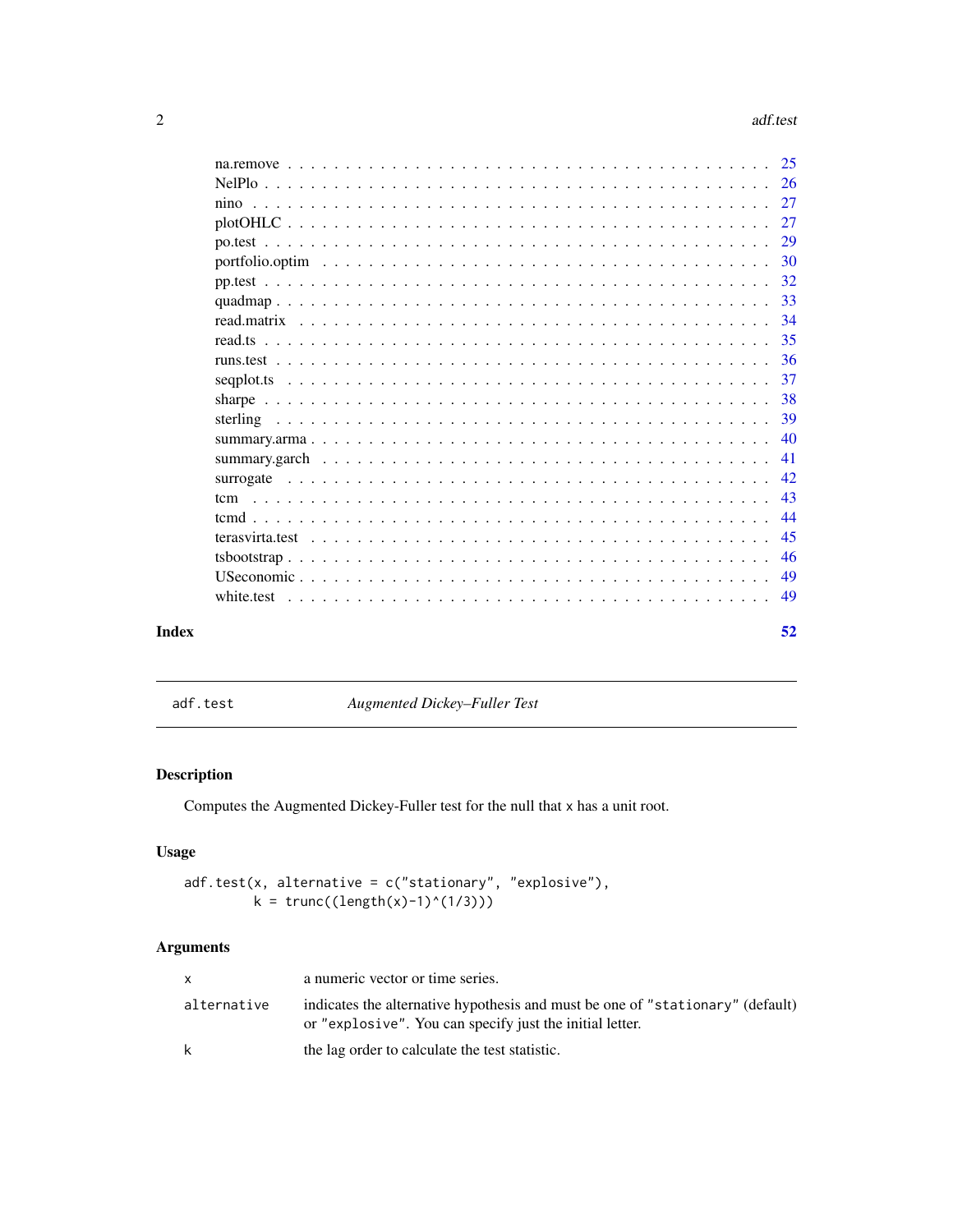#### <span id="page-2-0"></span>adf.test 3

#### Details

The general regression equation which incorporates a constant and a linear trend is used and the t-statistic for a first order autoregressive coefficient equals one is computed. The number of lags used in the regression is k. The default value of  $trunc((length(x)-1)^{(-1/3)})$  corresponds to the suggested upper bound on the rate at which the number of lags, k, should be made to grow with the sample size for the general ARMA(p,q) setup. Note that for k equals zero the standard Dickey-Fuller test is computed. The p-values are interpolated from Table 4.2, p. 103 of Banerjee et al. (1993). If the computed statistic is outside the table of critical values, then a warning message is generated.

Missing values are not allowed.

#### Value

A list with class "htest" containing the following components:

| statistic   | the value of the test statistic.                               |
|-------------|----------------------------------------------------------------|
| parameter   | the lag order.                                                 |
| p.value     | the p-value of the test.                                       |
| method      | a character string indicating what type of test was performed. |
| data.name   | a character string giving the name of the data.                |
| alternative | a character string describing the alternative hypothesis.      |

#### Author(s)

A. Trapletti

#### References

A. Banerjee, J. J. Dolado, J. W. Galbraith, and D. F. Hendry (1993): *Cointegration, Error Correction, and the Econometric Analysis of Non-Stationary Data*, Oxford University Press, Oxford.

S. E. Said and D. A. Dickey (1984): Testing for Unit Roots in Autoregressive-Moving Average Models of Unknown Order. *Biometrika* 71, 599–607.

#### See Also

[pp.test](#page-31-1)

```
x \le - rnorm(1000) # no unit-root
adf.test(x)
y \leftarrow diffinv(x) # contains a unit-root
adf.test(y)
```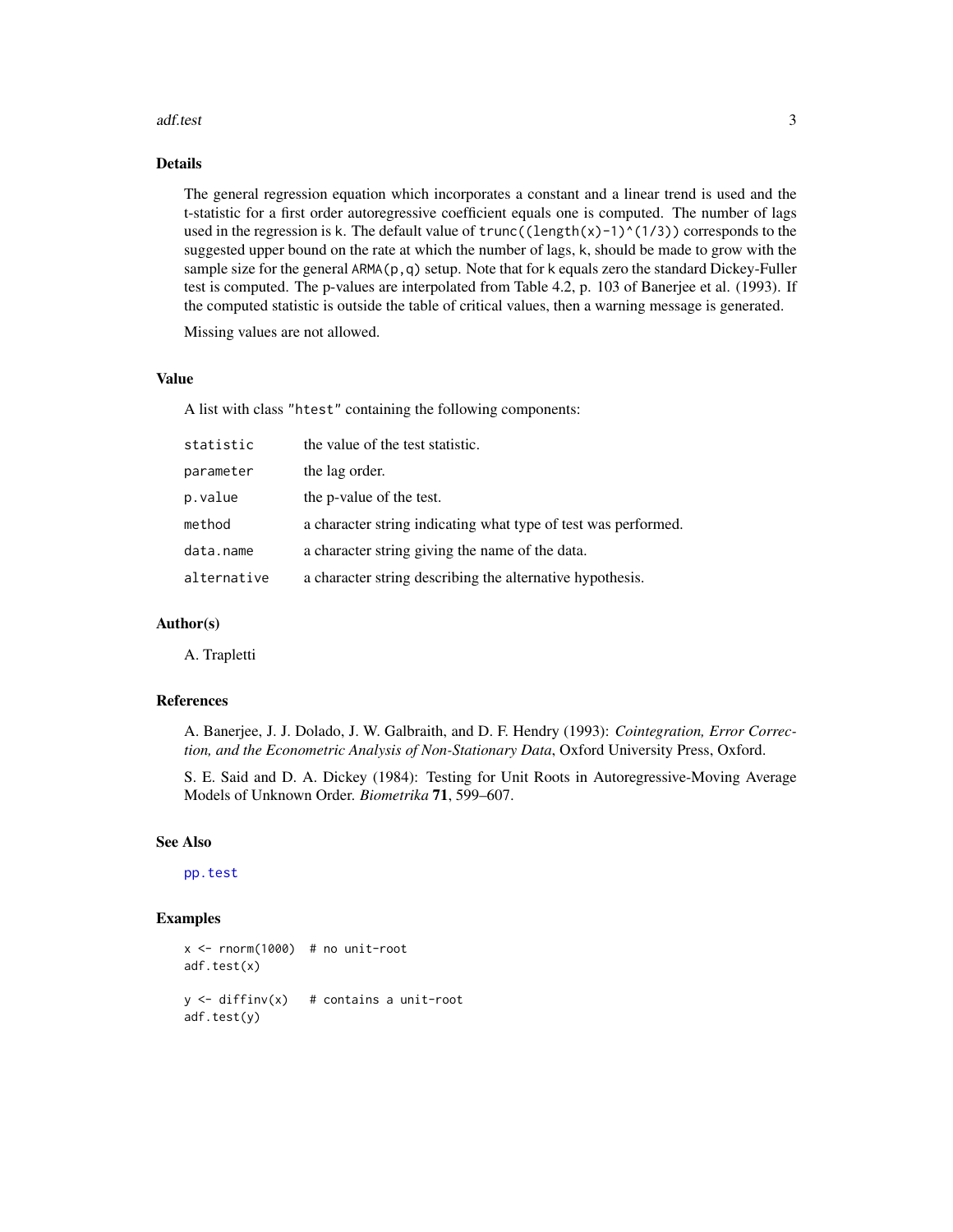<span id="page-3-1"></span><span id="page-3-0"></span>Fit an ARMA model to a univariate time series by conditional least squares. For exact maximum likelihood estimation see [arima0](#page-0-0).

#### Usage

```
arma(x, order = c(1, 1), lag = NULL, coef = NULL,include.intercept = TRUE, series = NULL, qr.tol = 1e-07, ...
```
#### Arguments

| $\mathsf{x}$      | a numeric vector or time series.                                                                                                                                                                                         |  |
|-------------------|--------------------------------------------------------------------------------------------------------------------------------------------------------------------------------------------------------------------------|--|
| order             | a two dimensional integer vector giving the orders of the model to fit. order[1]<br>corresponds to the AR part and order [2] to the MA part.                                                                             |  |
| lag               | a list with components ar and ma. Each component is an integer vector, specify-<br>ing the AR and MA lags that are included in the model. If both, order and lag,<br>are given, only the specification from lag is used. |  |
| coef              | If given this numeric vector is used as the initial estimate of the ARMA coeffi-<br>cients. The preliminary estimator suggested in Hannan and Rissanen (1982) is<br>used for the default initialization.                 |  |
| include.intercept |                                                                                                                                                                                                                          |  |
|                   | Should the model contain an intercept?                                                                                                                                                                                   |  |
| series            | name for the series. Defaults to deparse (substitute $(x)$ ).                                                                                                                                                            |  |
| gr.tol            | the tol argument for qr when computing the asymptotic standard errors of coef.                                                                                                                                           |  |
| $\cdot$           | additional arguments for optim when fitting the model.                                                                                                                                                                   |  |

#### Details

The following parametrization is used for the ARMA(p,q) model:

$$
y[t] = a[0] + a[1]y[t-1] + \ldots + a[p]y[t-p] + b[1]e[t-1] + \ldots + b[q]e[t-q] + e[t],
$$

where  $a[0]$  is set to zero if no intercept is included. By using the argument lag, it is possible to fit a parsimonious submodel by setting arbitrary  $a[i]$  and  $b[i]$  to zero.

arma uses [optim](#page-0-0) to minimize the conditional sum-of-squared errors. The gradient is computed, if it is needed, by a finite-difference approximation. Default initialization is done by fitting a pure high-order AR model (see [ar.ols](#page-0-0)). The estimated residuals are then used for computing a least squares estimator of the full ARMA model. See Hannan and Rissanen (1982) for details.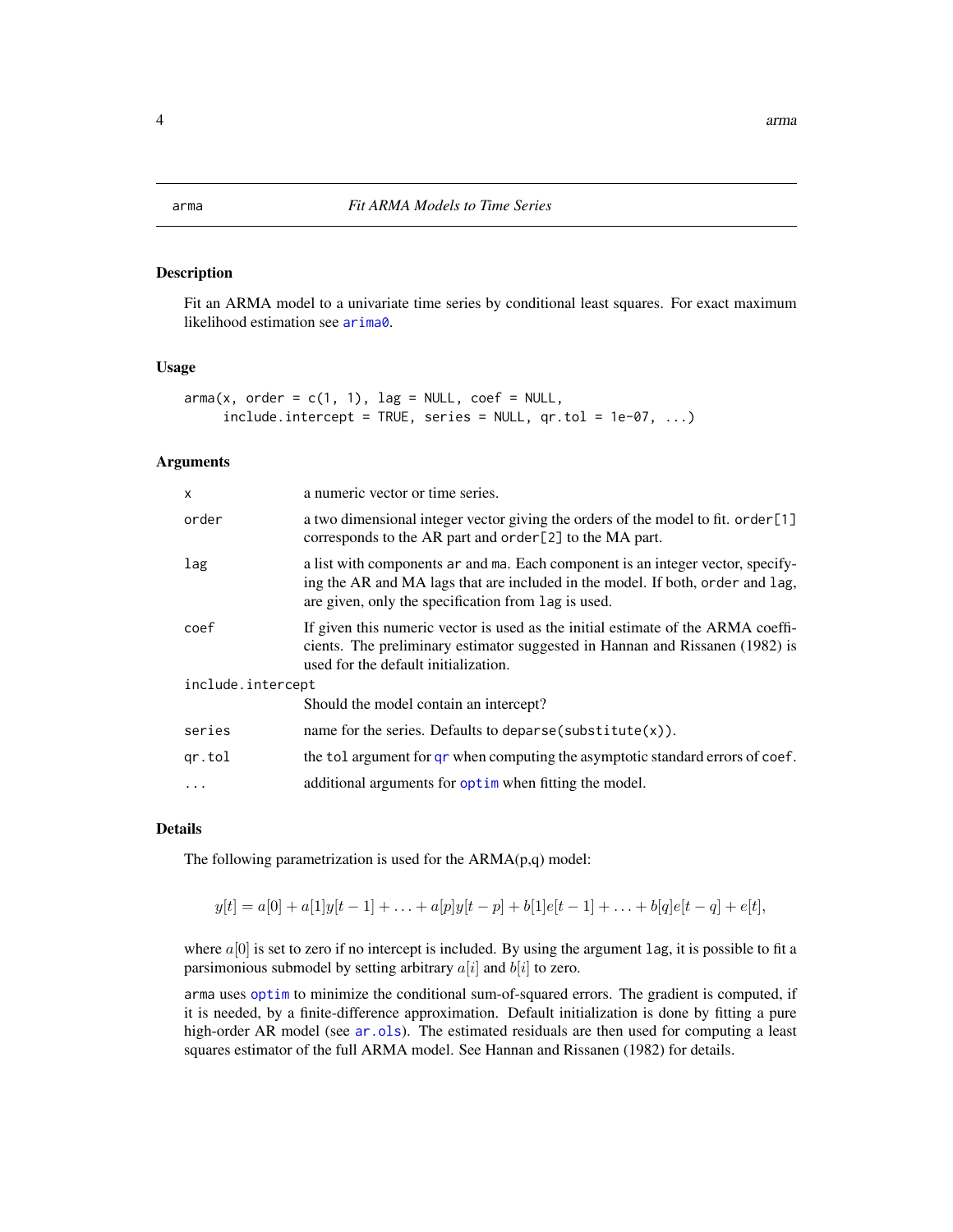#### <span id="page-4-0"></span>arma 55 anisotrophysical contract of the contract of the contract of the contract of the contract of the contract of the contract of the contract of the contract of the contract of the contract of the contract of the contr

#### Value

A list of class "arma" with the following elements:

| lag               | the lag specification of the fitted model.                                              |
|-------------------|-----------------------------------------------------------------------------------------|
| coef              | estimated ARMA coefficients for the fitted model.                                       |
| <b>CSS</b>        | the conditional sum-of-squared errors.                                                  |
| n.used            | the number of observations of x.                                                        |
| residuals         | the series of residuals.                                                                |
| fitted.values     | the fitted series.                                                                      |
| series            | the name of the series x.                                                               |
| frequency         | the frequency of the series x.                                                          |
| call              | the call of the arma function.                                                          |
| <b>VCOV</b>       | estimate of the asymptotic-theory covariance matrix for the coefficient esti-<br>mates. |
| convergence       | The convergence integer code from optim.                                                |
| include.intercept |                                                                                         |
|                   | Does the model contain an intercept?                                                    |

#### Author(s)

A. Trapletti

#### References

E. J. Hannan and J. Rissanen (1982): Recursive Estimation of Mixed Autoregressive-Moving Average Order. *Biometrika* 69, 81–94.

#### See Also

[summary.arma](#page-39-1) for summarizing ARMA model fits; [arma-methods](#page-5-1) for further methods; [arima0](#page-0-0), [ar](#page-0-0).

```
data(tcm)
r <- diff(tcm10y)
summary(r.arma \leq arma(r, order = c(1, 0)))
summary(r.arma <- arma(r, order = c(2, 0)))
summary(r.arma <- arma(r, order = c(0, 1)))
summary(r.arma <- arma(r, order = c(0, 2)))
summary(r.arma \leq arma(r, order = c(1, 1)))
plot(r.arma)
data(nino)
s < - nino3.4
summary(s.arma <- arma(s, order=c(20,0)))
summary(s.arma
```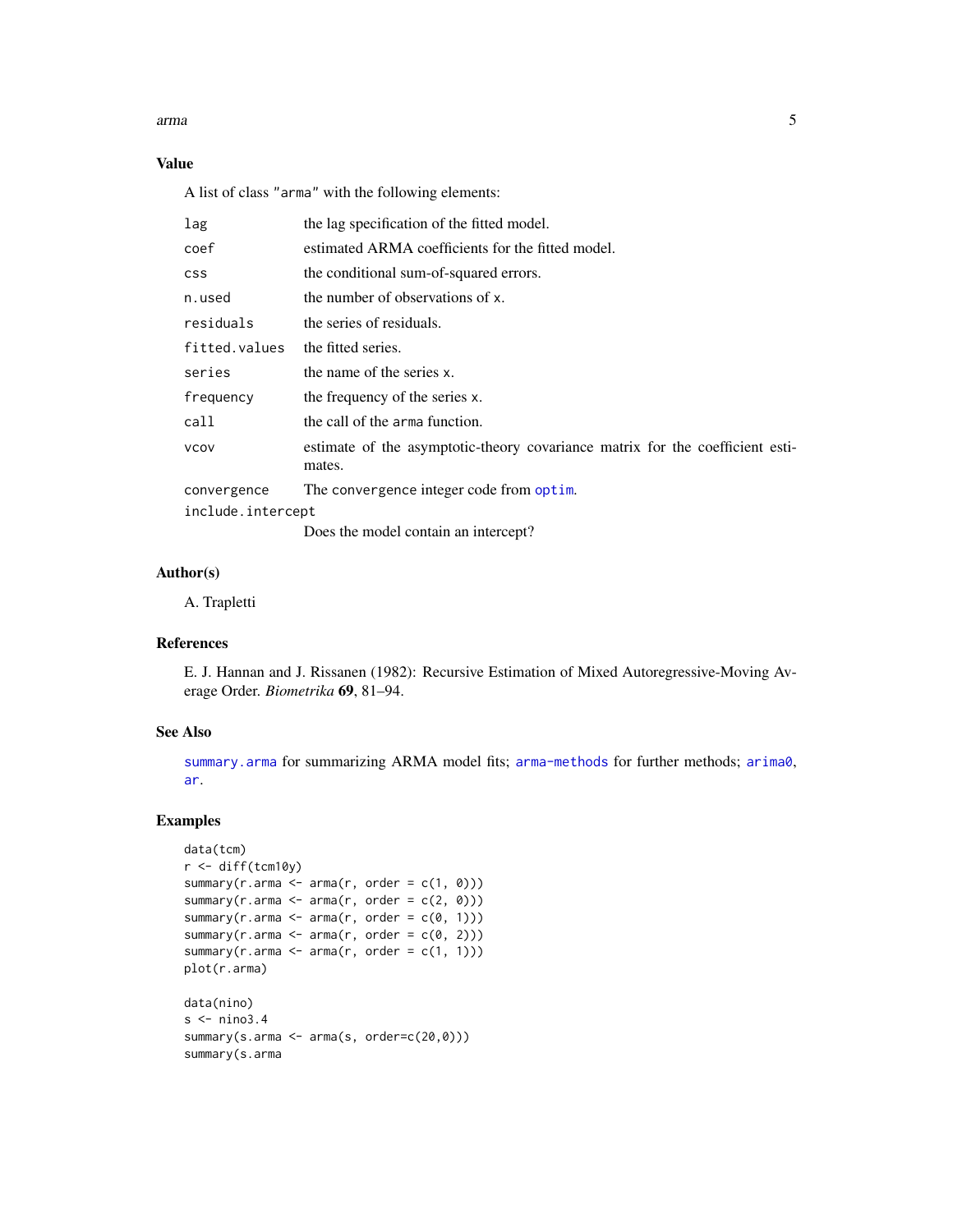#### <span id="page-5-0"></span>6 arma-methods

```
<- arma(s, lag=list(ar=c(1,3,7,10,12,13,16,17,19),ma=NULL)))
acf(residuals(s.arma), na.action=na.remove)
pacf(residuals(s.arma), na.action=na.remove)
summary(s.arma
         <- arma(s, lag=list(ar=c(1,3,7,10,12,13,16,17,19),ma=12)))
summary(s.arma
         <- arma(s, lag=list(ar=c(1,3,7,10,12,13,16,17),ma=12)))
plot(s.arma)
```
<span id="page-5-1"></span>arma-methods *Methods for Fitted ARMA Models*

#### Description

Methods for fitted ARMA model objects.

#### Usage

```
## S3 method for class 'arma'
coef(object, ...)
## S3 method for class 'arma'
vcov(object, ...)
## S3 method for class 'arma'
residuals(object, ...)
## S3 method for class 'arma'
fitted(object, ...)
## S3 method for class 'arma'
print(x, digits = max(3, getOption("digits") - 3), ...)
## S3 method for class 'arma'
plot(x, ask = interactive(), ...)
```
#### Arguments

| object, x | an object of class "arma"; usually, a result of a call to arma. |
|-----------|-----------------------------------------------------------------|
| digits    | see printCoefmat.                                               |
| ask       | Should the plot method work interactively? See interactive.     |
| $\cdots$  | further arguments passed to or from other methods.              |

#### Value

For coef, a numeric vector; for vcov, a numeric matrix; for residuals and fitted a univariate time series; for plot and print, the fitted ARMA model object.

#### Author(s)

A. Trapletti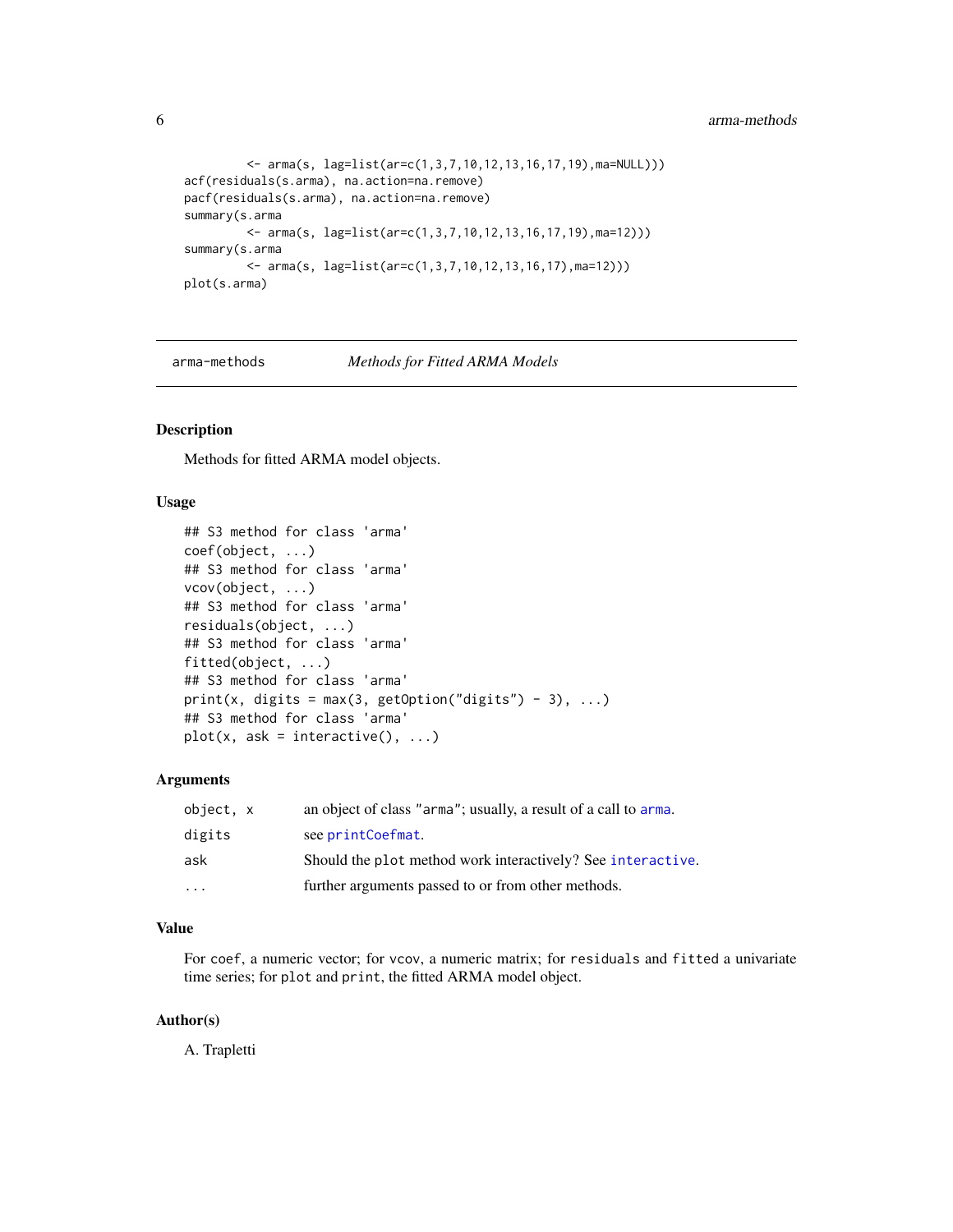#### <span id="page-6-0"></span>bds.test 7

#### See Also

[arma](#page-3-1)

| bds.test | <b>BDS</b> Test |  |
|----------|-----------------|--|
|          |                 |  |

#### Description

Computes and prints the BDS test statistic for the null that x is a series of i.i.d. random variables.

#### Usage

```
bds.test(x, m = 3, eps = seq(0.5 * sd(x), 2 * sd(x), length = 4),
         trace = FALSE)
```
#### Arguments

| $\mathsf{x}$ | a numeric vector or time series.                                                                                                                                    |
|--------------|---------------------------------------------------------------------------------------------------------------------------------------------------------------------|
| m            | an integer indicating that the BDS test statistic is computed for embedding di-<br>mensions $2, \ldots, m$ .                                                        |
| eps          | a numeric vector of epsilon values for close points. The BDS test is computed<br>for each element of eps. It should be set in terms of the standard deviation of x. |
| trace        | a logical indicating whether some informational output is traced.                                                                                                   |

#### Details

This test examines the "spatial dependence" of the observed series. To do this, the series is embedded in m-space and the dependence of x is examined by counting "near" points. Points for which the distance is less than eps are called "near". The BDS test statistic is asymptotically standard Normal.

Missing values are not allowed.

There is a special print method for objects of class "bdstest" which by default uses 4 digits to format real numbers.

#### Value

A list with class "bdstest" containing the following components:

| statistic | the values of the test statistic.                                                                                                   |
|-----------|-------------------------------------------------------------------------------------------------------------------------------------|
| p.value   | the p-values of the test.                                                                                                           |
| method    | a character string indicating what type of test was performed.                                                                      |
| parameter | a list with the components m and eps containing the embedding dimensions and<br>epsilon values for which the statistic is computed. |
| data.name | a character string giving the name of the data.                                                                                     |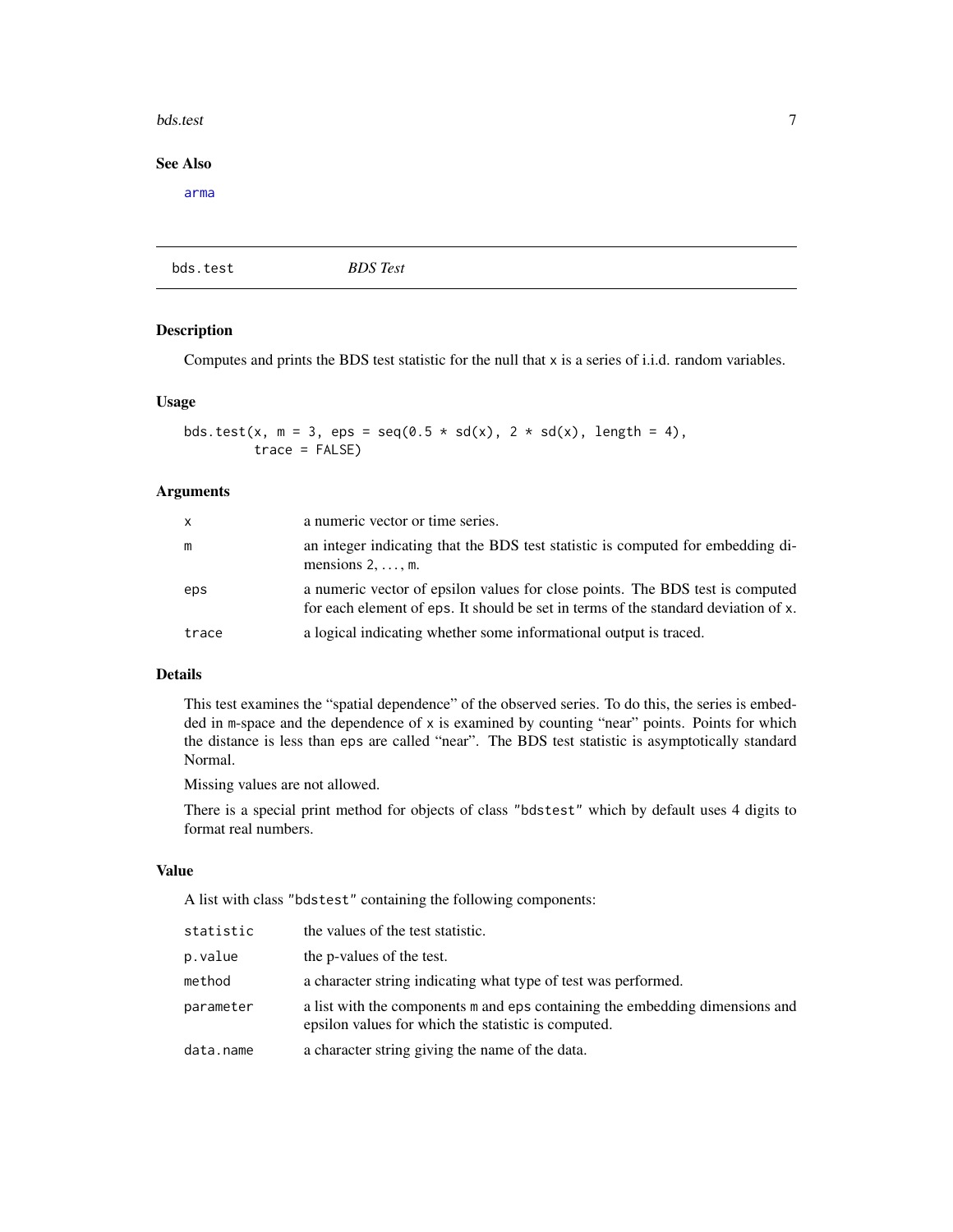#### <span id="page-7-0"></span>Author(s)

B. LeBaron, Ported to R by A. Trapletti

#### References

J. B. Cromwell, W. C. Labys and M. Terraza (1994): *Univariate Tests for Time Series Models*, Sage, Thousand Oaks, CA, pages 32–36.

#### Examples

```
x < - rnorm(100)
bds.test(x) # i.i.d. example
x \leftarrow c(\text{rnorm}(50), \text{runif}(50))bds.test(x) # not identically distributed
x \le - quadmap(x_i = 0.2, a = 4.0, n = 100)
bds.test(x) # not independent
```
bev *Beveridge Wheat Price Index, 1500–1869.*

#### Description

Contains the well-known Beveridge Wheat Price Index which gives annual price data from 1500 to 1869, averaged over many locations in western and central Europe.

#### Usage

data(bev)

#### Format

A univariate time series with 370 observations. The object is of class "ts".

#### Details

This data provides an example of long memory time series which has the appearance of being nonstationary in levels and yet also appears overdifferenced. See, e.g., Baillie (1996).

#### Source

Time Series Data Library: <https://robjhyndman.com/TSDL/>

#### References

R. T. Baillie (1996): Long Memory Processes and Fractional Integration in Econometrics. *Journal of Econometrics*, 73, 5–59.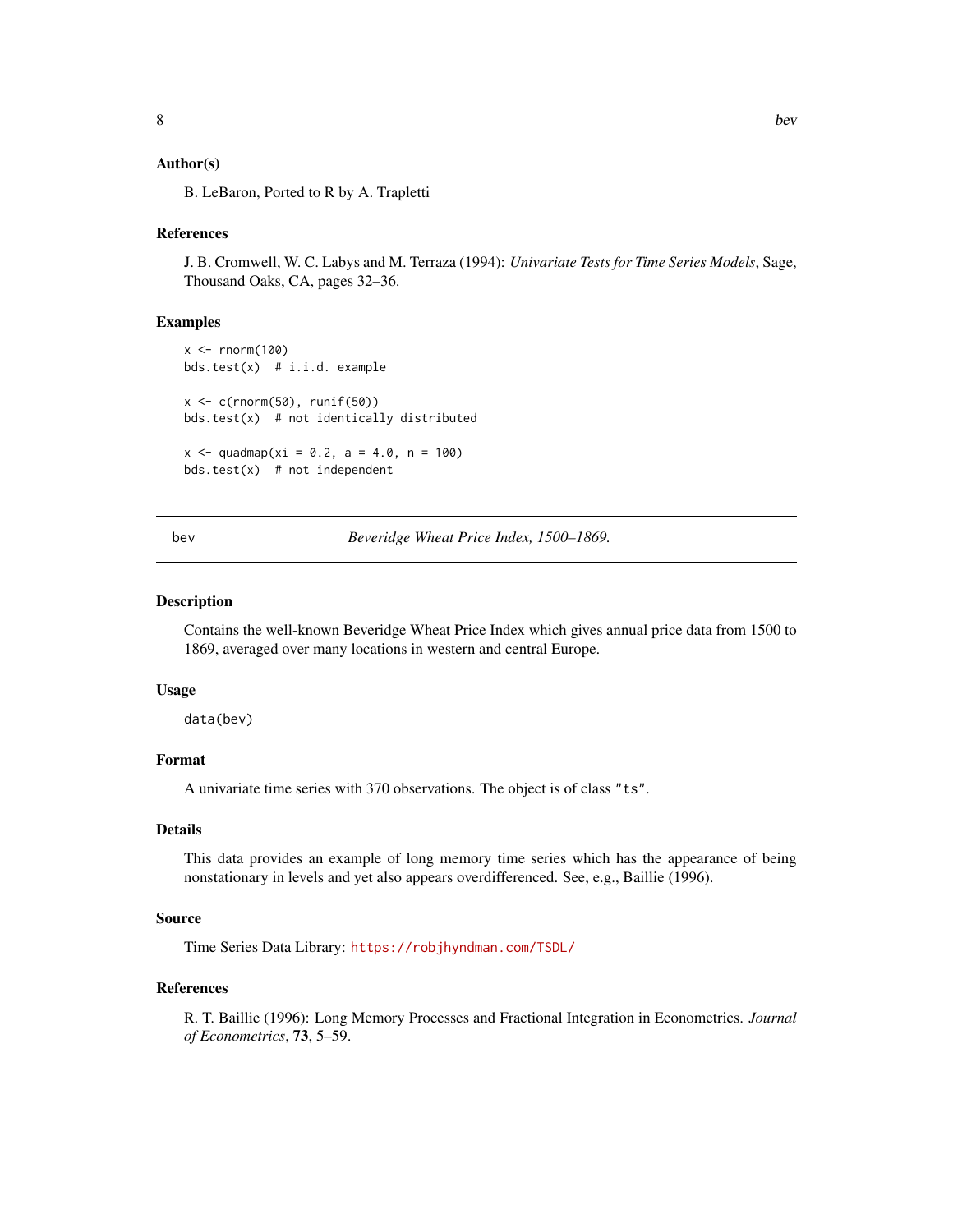<span id="page-8-0"></span>

Contains annual tree-ring measurements from Mount Campito from 3426 BC through 1969 AD.

#### Usage

data(camp)

#### Format

A univariate time series with 5405 observations. The object is of class "ts".

#### Details

This series is a standard example for the concept of long memory time series.

The data was produced and assembled at the Tree Ring Laboratory at the University of Arizona, Tuscon.

#### Source

Time Series Data Library: <https://robjhyndman.com/TSDL/>

<span id="page-8-1"></span>garch *Fit GARCH Models to Time Series*

#### Description

Fit a Generalized Autoregressive Conditional Heteroscedastic GARCH(p, q) time series model to the data by computing the maximum-likelihood estimates of the conditionally normal model.

#### Usage

```
garch(x, order = c(1, 1), series = NULL, control = garch.control(...), ...)
garch.control(maxiter = 200, trace = TRUE, start = NULL,
 grad = c("analytical","numerical"), abstol = max(1e-20, .Machine$double.eps^2),
 reltol = max(1e-10, .Machine$double.eps^(2/3)), xtol = sqrt(.Machine$double.eps),
 falsetol = 1e2 *. Machine$double.eps, ...)
```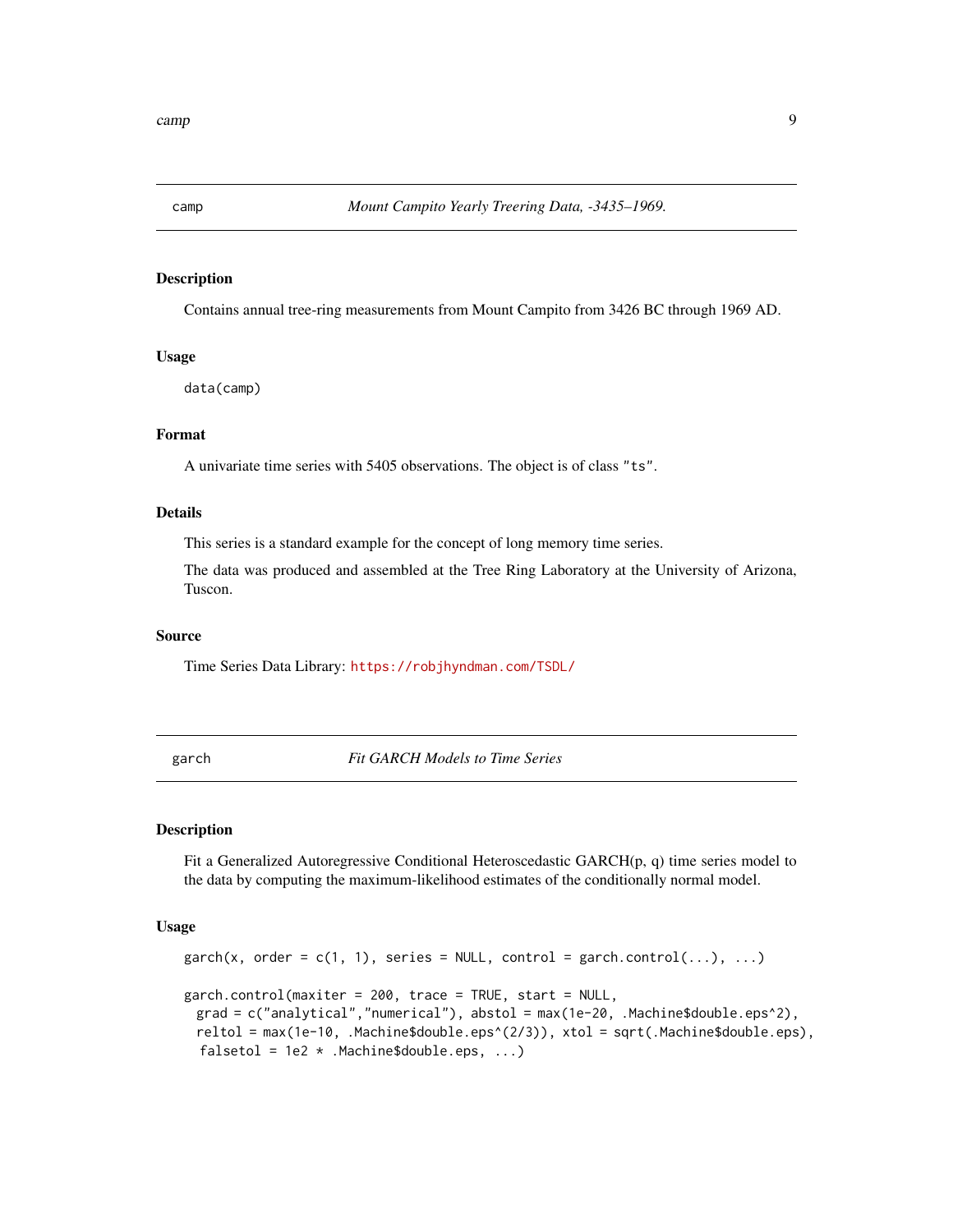#### <span id="page-9-0"></span>Arguments

| X        | a numeric vector or time series.                                                                                                                                                                                                                                                                              |
|----------|---------------------------------------------------------------------------------------------------------------------------------------------------------------------------------------------------------------------------------------------------------------------------------------------------------------|
| order    | a two dimensional integer vector giving the orders of the model to fit. order[2]<br>corresponds to the ARCH part and order[1] to the GARCH part.                                                                                                                                                              |
| series   | name for the series. Defaults to deparse(substitute(x)).                                                                                                                                                                                                                                                      |
| control  | a list of control parameters as set up by garch.control.                                                                                                                                                                                                                                                      |
| maxiter  | gives the maximum number of log-likelihood function evaluations maxiter and<br>the maximum number of iterations 2*maxiter the optimizer is allowed to com-<br>pute.                                                                                                                                           |
| trace    | logical. Trace optimizer output?                                                                                                                                                                                                                                                                              |
| start    | If given this numeric vector is used as the initial estimate of the GARCH coeffi-<br>cients. Default initialization is to set the GARCH parameters to slightly positive<br>values and to initialize the intercept such that the unconditional variance of the<br>initial GARCH is equal to the variance of x. |
| grad     | character indicating whether analytical gradients or a numerical approximation<br>is used for the optimization.                                                                                                                                                                                               |
| abstol   | absolute function convergence tolerance.                                                                                                                                                                                                                                                                      |
| reltol   | relative function convergence tolerance.                                                                                                                                                                                                                                                                      |
| xtol     | coefficient-convergence tolerance.                                                                                                                                                                                                                                                                            |
| falsetol | false convergence tolerance.                                                                                                                                                                                                                                                                                  |
| $\cdots$ | additional arguments for qr when computing the asymptotic covariance matrix.                                                                                                                                                                                                                                  |

#### Details

garch uses a Quasi-Newton optimizer to find the maximum likelihood estimates of the conditionally normal model. The first  $max(p, q)$  values are assumed to be fixed. The optimizer uses a hessian approximation computed from the BFGS update. Only a Cholesky factor of the Hessian approximation is stored. For more details see Dennis et al. (1981), Dennis and Mei (1979), Dennis and More (1977), and Goldfarb (1976). The gradient is either computed analytically or using a numerical approximation.

#### Value

A list of class "garch" with the following elements:

| order         | the order of the fitted model.                                                                             |
|---------------|------------------------------------------------------------------------------------------------------------|
| coef          | estimated GARCH coefficients for the fitted model.                                                         |
| n.likeli      | the negative log-likelihood function evaluated at the coefficient estimates (apart<br>from some constant). |
| n.used        | the number of observations of x.                                                                           |
| residuals     | the series of residuals.                                                                                   |
| fitted.values | the bivariate series of conditional standard deviation predictions for x.                                  |
| series        | the name of the series x.                                                                                  |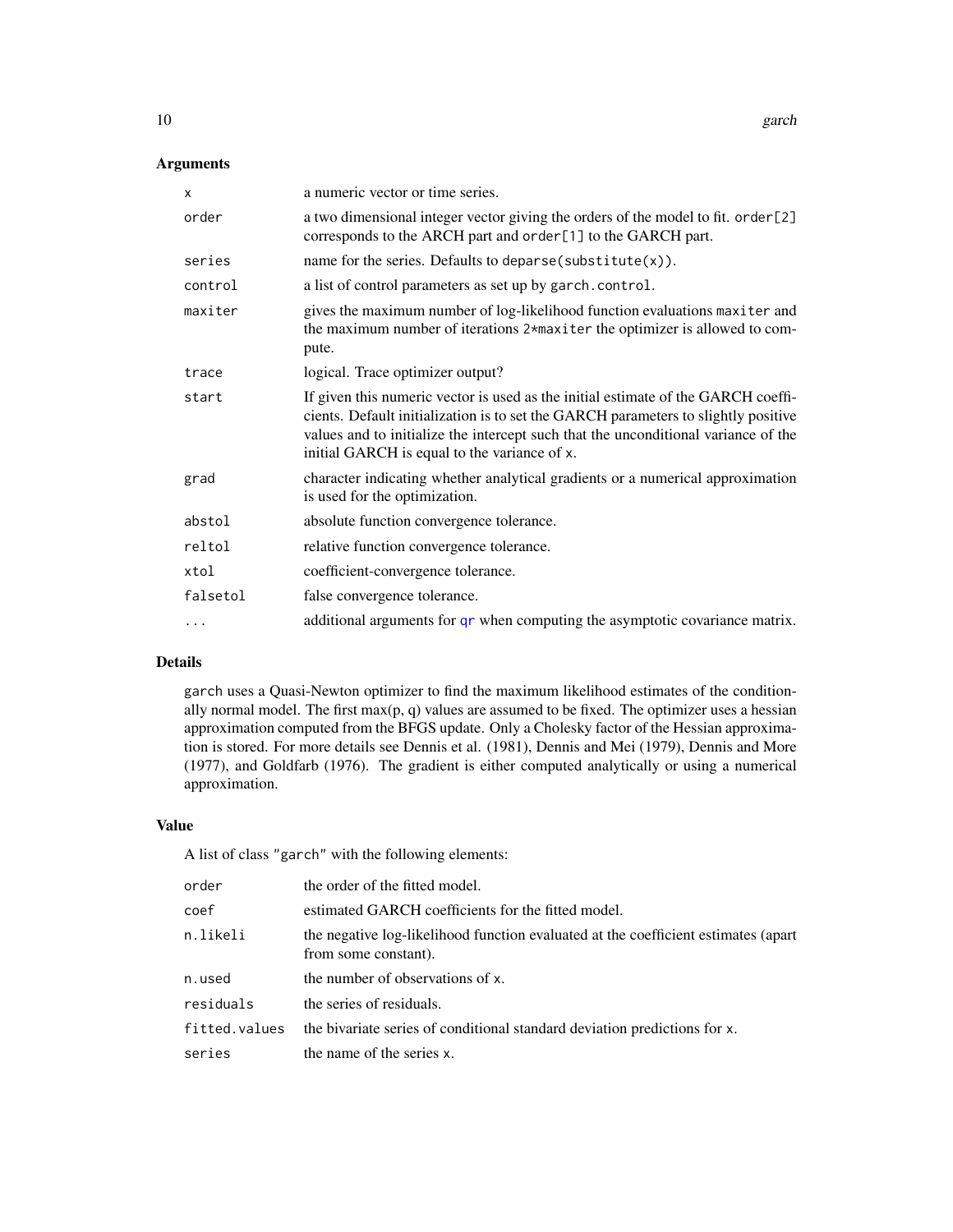<span id="page-10-0"></span>

| frequency | the frequency of the series x.                                                                                  |
|-----------|-----------------------------------------------------------------------------------------------------------------|
| call      | the call of the garch function.                                                                                 |
| vcov      | outer product of gradient estimate of the asymptotic-theory covariance matrix<br>for the coefficient estimates. |

#### Author(s)

A. Trapletti, the whole GARCH part; D. M. Gay, the FORTRAN optimizer

#### References

A. K. Bera and M. L. Higgins (1993): ARCH Models: Properties, Estimation and Testing. *J. Economic Surveys* 7 305–362.

T. Bollerslev (1986): Generalized Autoregressive Conditional Heteroscedasticity. *Journal of Econometrics* 31, 307–327.

R. F. Engle (1982): Autoregressive Conditional Heteroscedasticity with Estimates of the Variance of United Kingdom Inflation. *Econometrica* 50, 987–1008.

J. E. Dennis, D. M. Gay, and R. E. Welsch (1981): Algorithm 573 — An Adaptive Nonlinear Least-Squares Algorithm. *ACM Transactions on Mathematical Software* 7, 369–383.

J. E. Dennis and H. H. W. Mei (1979): Two New Unconstrained Optimization Algorithms which use Function and Gradient Values. *J. Optim. Theory Applic.* 28, 453–482.

J. E. Dennis and J. J. More (1977): Quasi-Newton Methods, Motivation and Theory. *SIAM Rev.* 19, 46–89.

D. Goldfarb (1976): Factorized Variable Metric Methods for Unconstrained Optimization. *Math. Comput.* 30, 796–811.

#### See Also

[summary.garch](#page-40-1) for summarizing GARCH model fits; [garch-methods](#page-11-1) for further methods.

```
n < -1100a \leq c(0.1, 0.5, 0.2) # ARCH(2) coefficients
e \le - rnorm(n)x \leftarrow double(n)x[1:2] <- rnorm(2, sd = sqrt(a[1]/(1.0-a[2]-a[3])))
for(i in 3:n) # Generate ARCH(2) process
\mathfrak{t}x[i] <- e[i]*sqrt(a[1]+a[2]*x[i-1]^2+a[3]*x[i-2]^2)
}
x <- ts(x[101:1100])
x.arch <- garch(x, order = c(\emptyset, 2)) # Fit ARCH(2)
summary(x.arch) \qquad # Diagnostic tests
plot(x.arch)
data(EuStockMarkets)
dax <- diff(log(EuStockMarkets))[,"DAX"]
```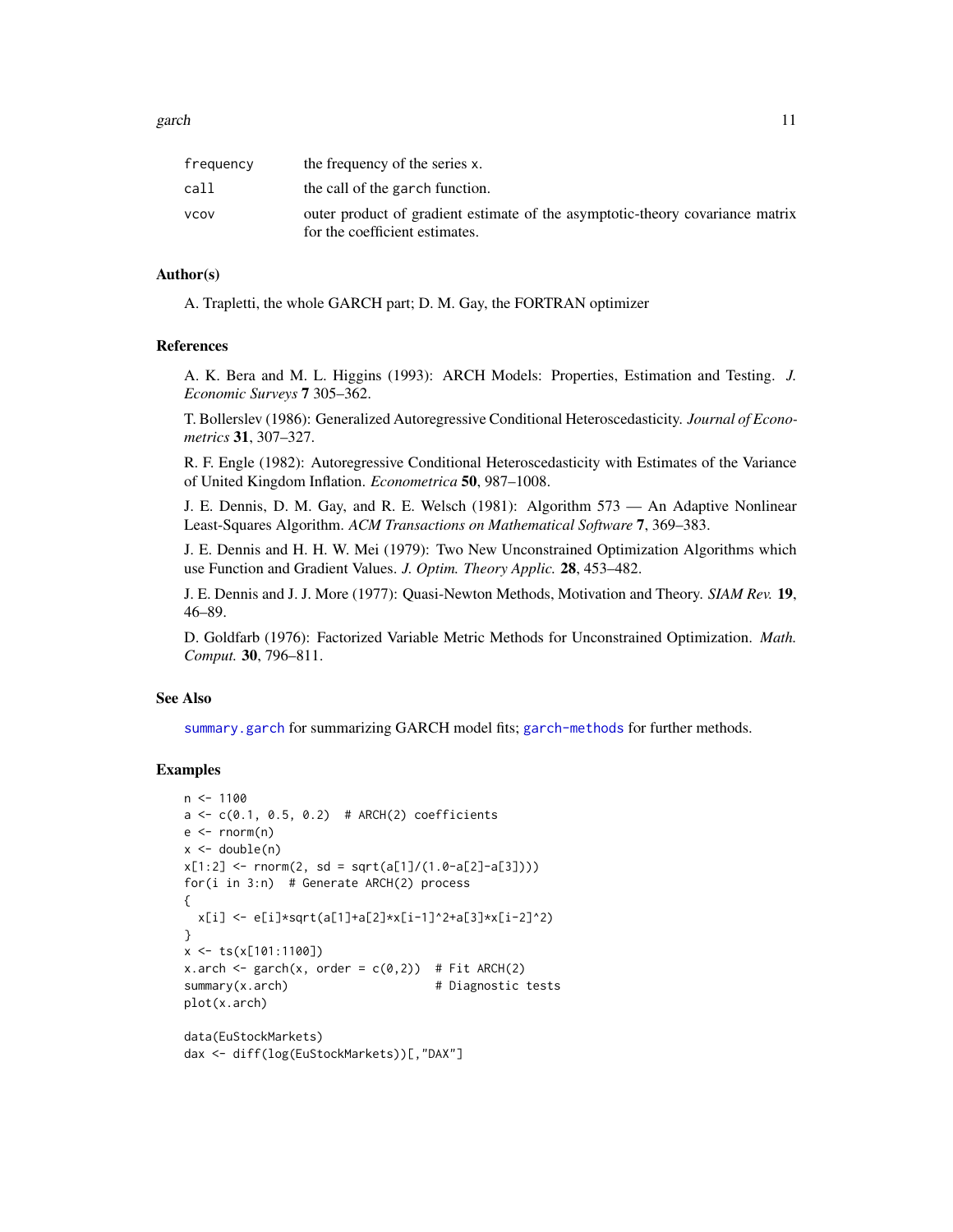<span id="page-11-0"></span>12 garch-methods

```
dax.garch <- garch(dax) # Fit a GARCH(1,1) to DAX returns
summary(dax.garch) # ARCH effects are filtered. However,
plot(dax.garch) # conditional normality seems to be violated
```
<span id="page-11-1"></span>garch-methods *Methods for Fitted GARCH Models*

#### Description

Methods for fitted GARCH model objects.

#### Usage

```
## S3 method for class 'garch'
predict(object, newdata, genuine = FALSE, ...)
## S3 method for class 'garch'
coef(object, ...)
## S3 method for class 'garch'
vcov(object, ...)
## S3 method for class 'garch'
residuals(object, ...)
## S3 method for class 'garch'
fitted(object, ...)
## S3 method for class 'garch'
print(x, digits = max(3, getOption("digits") - 3), ...)## S3 method for class 'garch'
plot(x, ask = interactive(), ...)## S3 method for class 'garch'
logLik(object, ...)
```
#### Arguments

| object, x  | an object of class "garch"; usually, a result of a call to garch.                                                                             |
|------------|-----------------------------------------------------------------------------------------------------------------------------------------------|
| newdata    | a numeric vector or time series to compute GARCH predictions. Defaults to<br>eval(parse(text=object\$series)).                                |
| genuine    | a logical indicating whether a genuine prediction should be made, i.e., a predic-<br>tion for which there is no target observation available. |
| digits     | see printCoefmat.                                                                                                                             |
| ask        | Should the plot method work interactively? See interactive.                                                                                   |
| $\ddots$ . | further arguments passed to or from other methods.                                                                                            |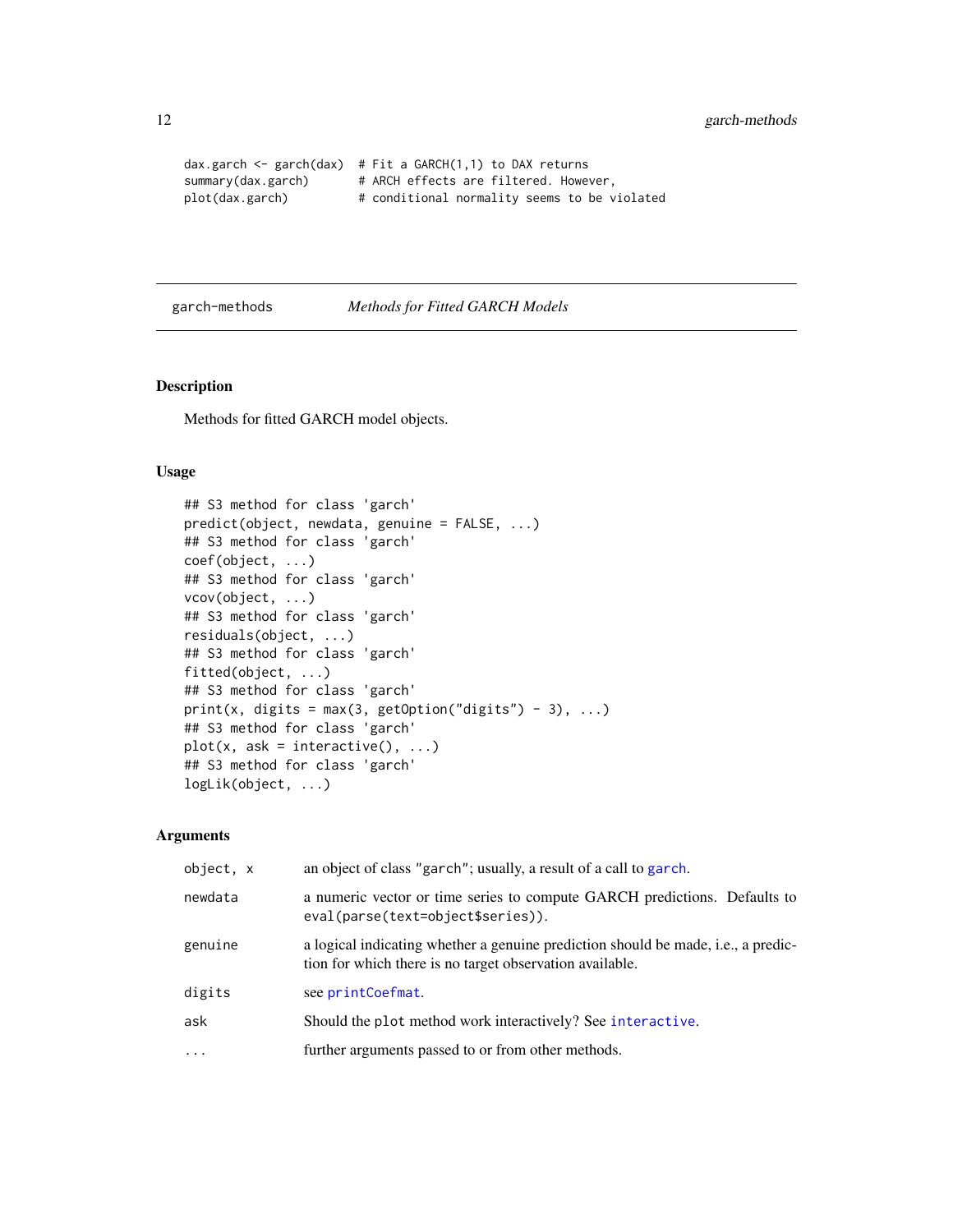#### <span id="page-12-0"></span>get.hist.quote 13

#### Details

predict returns +/- the conditional standard deviation predictions from a fitted GARCH model.

coef returns the coefficient estimates.

vcov the associated covariance matrix estimate (outer product of gradients estimator).

residuals returns the GARCH residuals, i.e., the time series used to fit the model divided by the computed conditional standard deviation predictions for this series. Under the assumption of conditional normality the residual series should be i.i.d. standard normal.

fitted returns +/- the conditional standard deviation predictions for the series which has been used to fit the model.

plot graphically investigates normality and remaining ARCH effects for the residuals.

logLik returns the log-likelihood value of the GARCH(p, q) model represented by object evaluated at the estimated coefficients. It is assumed that first  $max(p, q)$  values are fixed.

#### Value

For predict a bivariate time series (two-column matrix) of predictions.

For coef, a numeric vector, for residuals and fitted a univariate (vector) and a bivariate time series (two-column matrix), respectively.

For plot and print, the fitted GARCH model object.

#### Author(s)

A. Trapletti

<span id="page-12-1"></span>get.hist.quote *Download Historical Finance Data*

#### Description

Download historical financial data from a given data provider over the WWW.

#### Usage

```
get.hist.quote(instrument = "^gdax", start, end,
               quote = c("Open", "High", "Low", "Close"),
               provider = c("yahoo"), method = NULL,
              origin = "1899-12-30", compression = "d",
       retclass = c("zoo", "ts"), quiet = FALSE, drop = FALSE)
```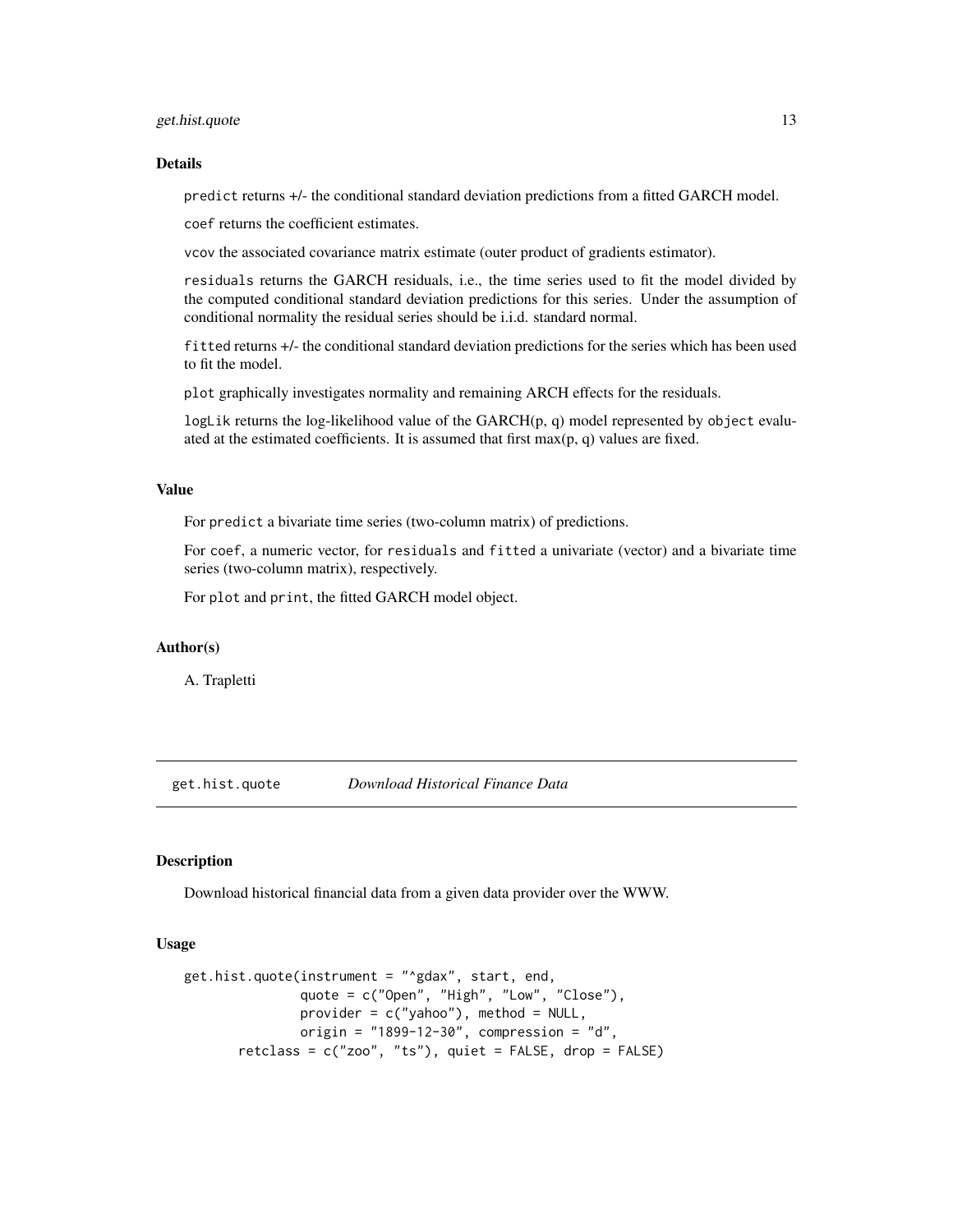#### <span id="page-13-0"></span>Arguments

| instrument  | a character string giving the name of the quote symbol to download. See the web<br>page of the data provider for information about the available quote symbols.                                                                                                                                                                                                        |
|-------------|------------------------------------------------------------------------------------------------------------------------------------------------------------------------------------------------------------------------------------------------------------------------------------------------------------------------------------------------------------------------|
| start       | an R object specifying the date of the start of the period to download. This must<br>be in a form which is recognized by as POSIXct, which includes R POSIX<br>date/time objects, objects of class "date" (from package date) and "chron"<br>and "dates" (from package chron), and character strings representing dates in<br>ISO 8601 format. Defaults to 1992-01-02. |
| end         | an R object specifying the end of the download period, see above. Defaults to<br>yesterday.                                                                                                                                                                                                                                                                            |
| quote       | a character string or vector indicating whether to download opening, high, low,<br>or closing quotes, or volume. For the default provider, this can be specified<br>as "Open", "High", "Low", "Close", "Adjusted", and "Volume", respectively.<br>Abbreviations are allowed.                                                                                           |
| provider    | a character string with the name of the data provider. Currently, only "yahoo"<br>is supported via getSymbols from package quantmod for the Yahoo Finance<br>source. Provider "oanda" is no longer available.                                                                                                                                                          |
| method      | No longer used.                                                                                                                                                                                                                                                                                                                                                        |
| origin      | an R object specifying the origin of the Julian dates, see above. Defaults to<br>1899-12-30 (Popular spreadsheet programs internally also use Julian dates with<br>this origin).                                                                                                                                                                                       |
| compression | Governs the granularity of the retrieved data; "d" for daily, "w" for weekly or<br>"m" for monthly. Defaults to "d". For the provider "oanda", this argument is<br>ignored.                                                                                                                                                                                            |
| retclass    | character specifying which class the return value should have: can be either<br>"zoo" (with "Date" index), or "ts" (with numeric index corresponding to days<br>since origin).                                                                                                                                                                                         |
| quiet       | logical. Should status messages (if any) be suppressed?                                                                                                                                                                                                                                                                                                                |
| drop        | logical. If TRUE the result is coerced to the lowest possible dimension. Default<br>is FALSE.                                                                                                                                                                                                                                                                          |

#### Value

A time series containing the data either as a "zoo" series (default) or a "ts" series. The "zoo" series is created with [zoo](#page-0-0) and has an index of class "Date". If a "ts" series is returned, the index is in physical time, i.e., weekends, holidays, and missing days are filled with NAs if not available. The time scale is given in Julian dates (days since the origin).

#### Author(s)

A. Trapletti

#### See Also

[getSymbols](#page-0-0) for downloads from various providers; [zoo](#page-0-0), [ts](#page-0-0), [as.Date](#page-0-0), [as.POSIXct](#page-0-0),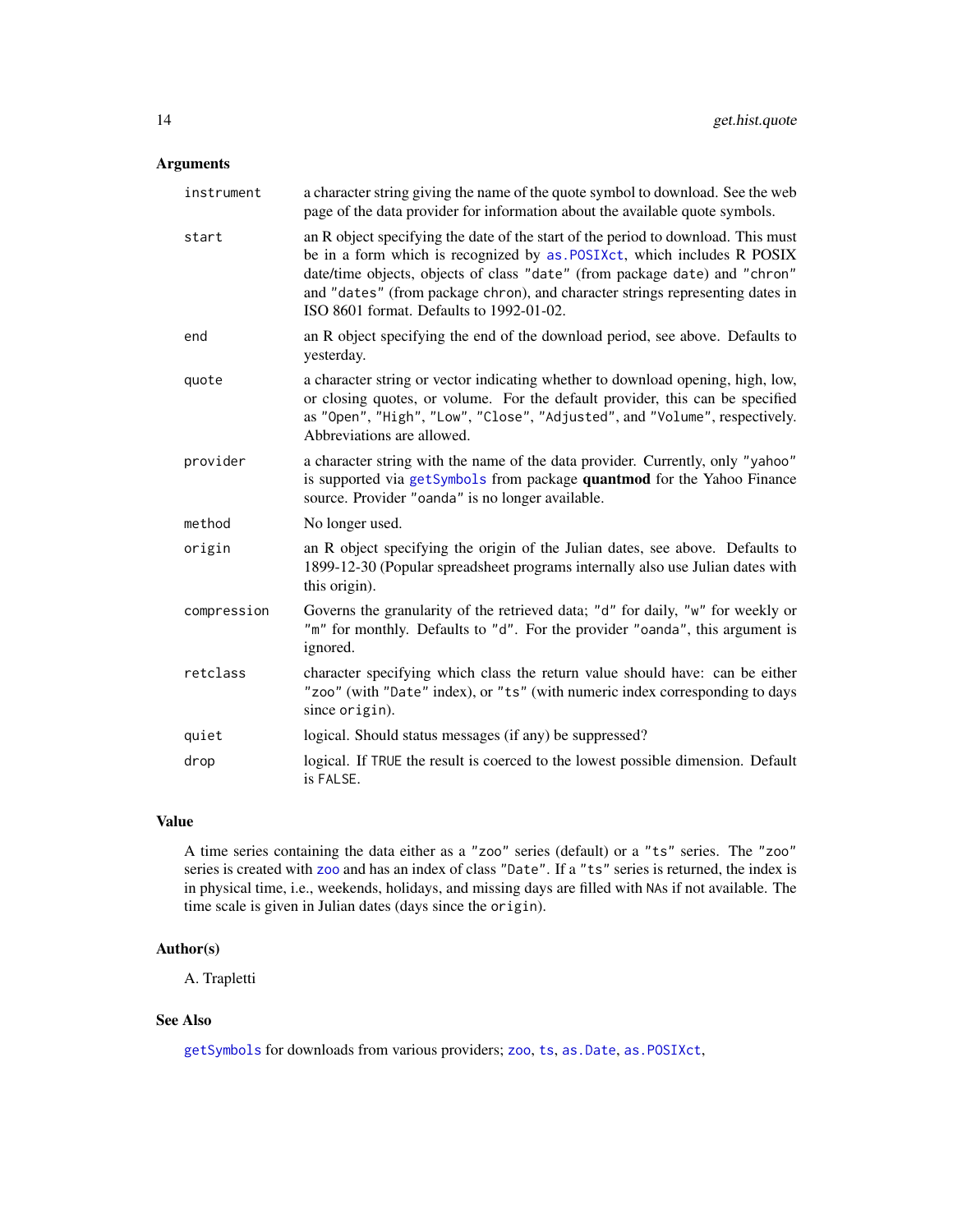#### <span id="page-14-0"></span>ice.river 15

#### Examples

```
con <- url("https://finance.yahoo.com")
if(!inherits(try(open(con), silent = TRUE), "try-error")) {
 close(con)
 x \leq get.hist.quote(instrument = "^gspc", start = "1998-01-01",
                      quote = "Close")
 plot(x)
 x \leq get.hist.quote(instrument = "ibm", quote = c("Cl", "Vol"))
 plot(x, main = "International Business Machines Corp")
 spc \leq get.hist.quote(instrument = "\trianglegspc", start = "1998-01-01",
         quote = "Close")
 ibm \le get.hist.quote(instrument = "ibm", start = "1998-01-01",
         quote = "Adj")
 require("zoo") # For merge() method.
 x \le - merge(spc, ibm)
 plot(x, main = "IBM vs S&P 500")}
```
ice.river *Icelandic River Data*

#### Description

Contains the Icelandic river data as presented in Tong (1990), pages 432–440.

#### Usage

data(ice.river)

#### Format

4 univariate time series flow.vat, flow.jok, prec, and temp, each with 1095 observations and the joint series ice.river.

#### Details

The series are daily observations from Jan. 1, 1972 to Dec. 31, 1974 on 4 variables: flow.vat, mean daily flow of Vatnsdalsa river (cms), flow.jok, mean daily flow of Jokulsa Eystri river (cms), prec, daily precipitation in Hveravellir (mm), and mean daily temperature in Hveravellir (deg C).

These datasets were introduced into the literature in a paper by Tong, Thanoon, and Gudmundsson (1985).

#### Source

Time Series Data Library: <https://robjhyndman.com/TSDL/>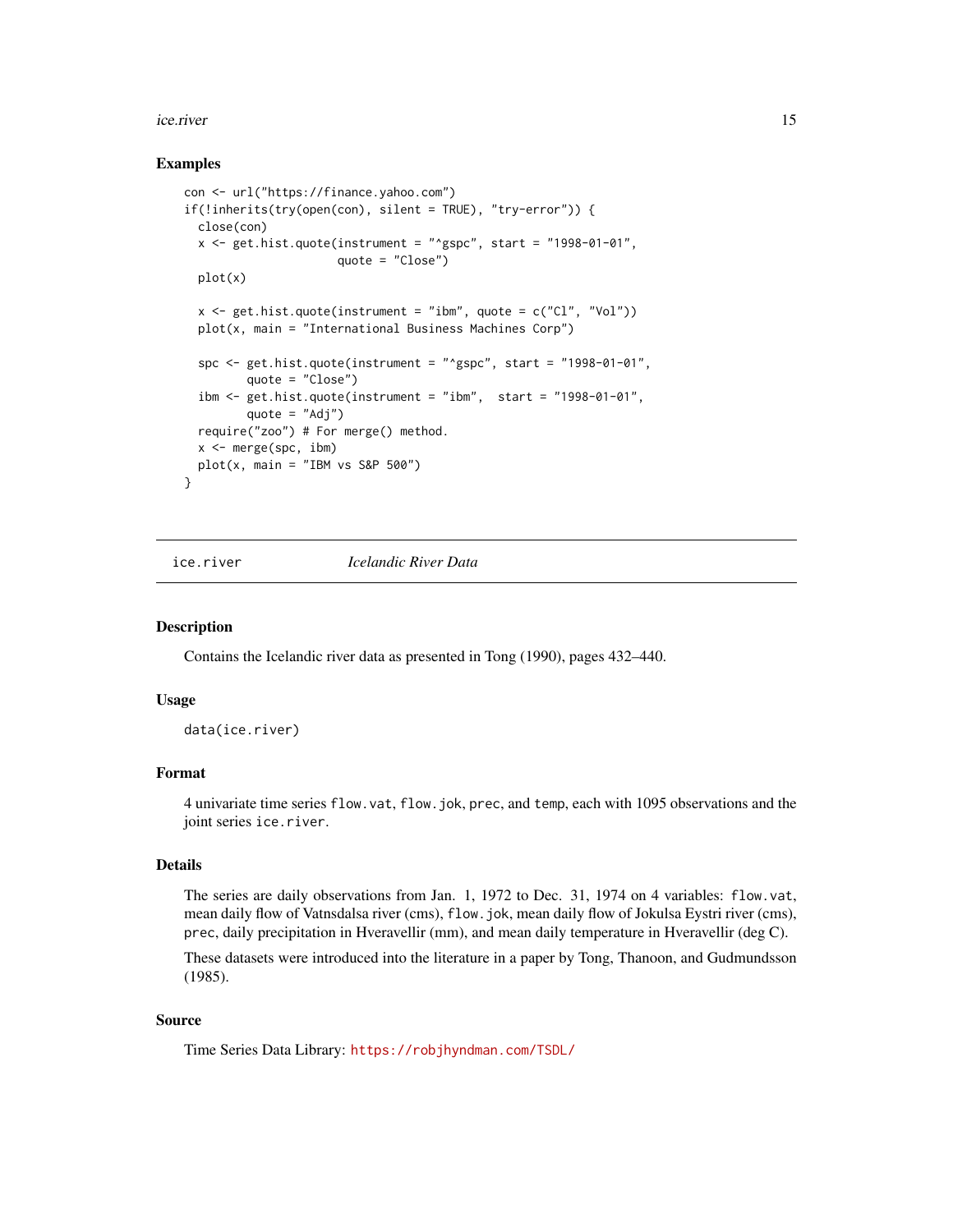#### References

H. Tong (1990): *Non-Linear Time Series, A Dynamical System Approach*. Oxford University Press, Oxford.

H. Tong, B. Thanoon, and G. Gudmundsson (1985): Threshold time series modelling of two Icelandic riverflow systems. *Water Resources Bulletin*, 21, 651–661.

#### <span id="page-15-1"></span>irts *Irregularly Spaced Time-Series*

#### Description

The function irts is used to create irregular time-series objects.

as.irts coerces an object to an irregularly spaced time-series. is.irts tests whether an object is an irregularly spaced time series.

#### Usage

```
irts(time, value)
as.irts(object)
is.irts(object)
```
#### Arguments

| time   | a numeric vector or a vector of class "POSIXct" representing the time-stamps<br>of the irregular time-series object. The elements of the numeric vector are<br>construed as the (signed) number of seconds since the beginning of 1970, see<br>POSIX <sub>ct</sub> . |
|--------|----------------------------------------------------------------------------------------------------------------------------------------------------------------------------------------------------------------------------------------------------------------------|
| value  | a numeric vector or matrix representing the values of the irregular time-series<br>object.                                                                                                                                                                           |
| object | an R object to be coerced to an irregular time-series object or an R object to be<br>tested whether it is an irregular time-series object.                                                                                                                           |

#### Details

The function irts is used to create irregular time-series objects. These are scalar or vector valued time series indexed by a time-stamp of class "POSIXct". Unlike objects of class "ts", they can be used to represent irregularly spaced time-series.

#### Value

A list of class "irts" with the following elements:

| time | a vector of class "POSIXct". |  |
|------|------------------------------|--|
|      |                              |  |

value a numeric vector or matrix.

<span id="page-15-0"></span>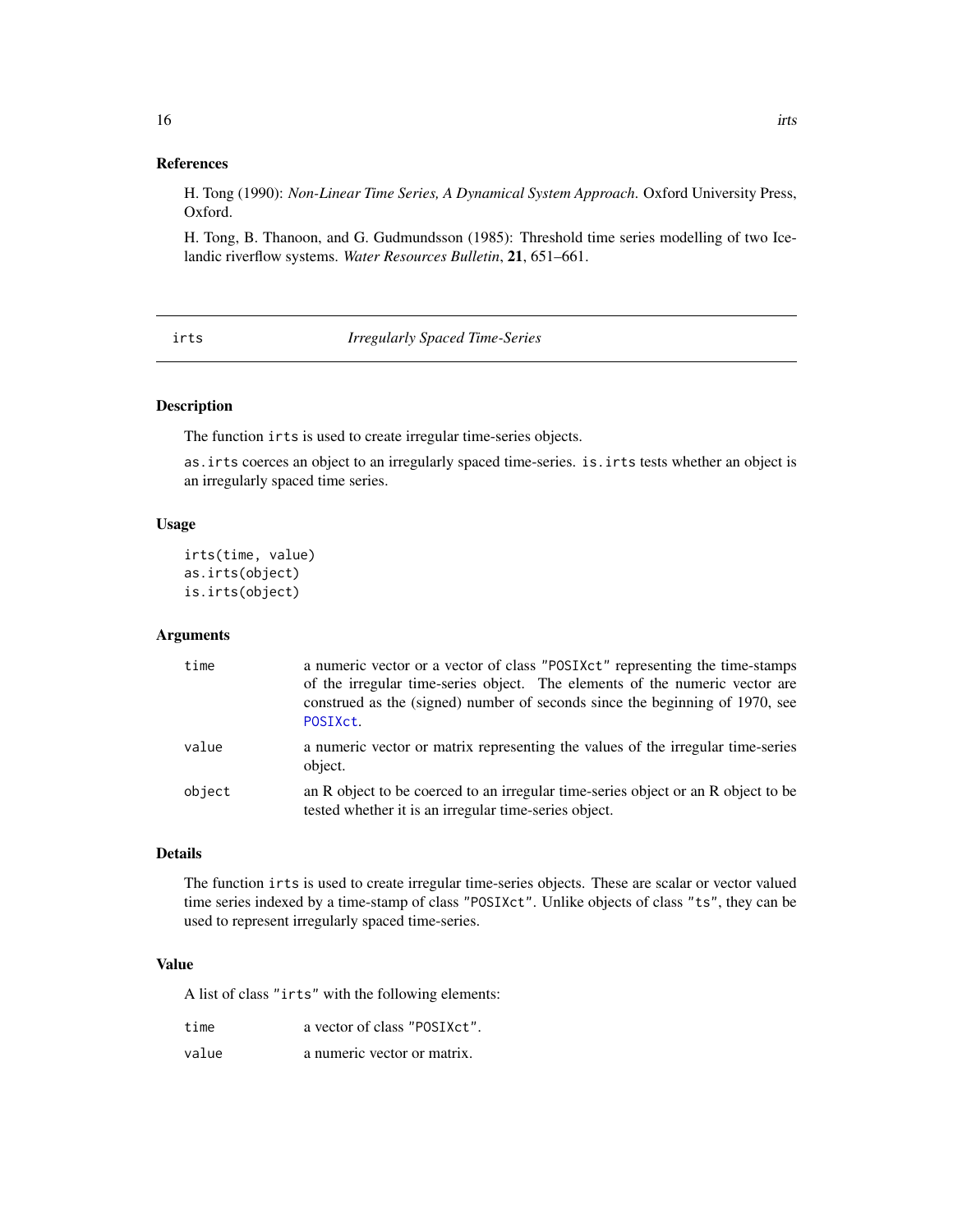#### <span id="page-16-0"></span>irts-functions 17

#### Author(s)

A. Trapletti

#### See Also

[ts](#page-0-0), [POSIXct](#page-0-0), [irts-methods](#page-18-1), [irts-functions](#page-16-1)

#### Examples

```
n < -10t \leq -\text{cumsum}(\text{resp}(n, \text{ rate } = 0.1))v < - rnorm(n)
x \leftarrow \text{irts}(t, v)x
as.irts(cbind(t, v))
is.irts(x)
# Multivariate
u \leq -rnorm(n)irts(t, cbind(u, v))
```
<span id="page-16-1"></span>

| irts-functions |  | <b>Basic Functions for Irregular Time-Series Objects</b> |  |  |  |  |  |
|----------------|--|----------------------------------------------------------|--|--|--|--|--|
|----------------|--|----------------------------------------------------------|--|--|--|--|--|

#### Description

Basic functions related to irregular time-series objects.

#### Usage

```
daysecond(object, tz = "GMT")approx.irts(object, time, ...)
is.businessday(object, tz = "GMT")is.weekend(object, tz = "GMT")
read.irts(file, format = "%Y-%m-%d %H:%M:%S", tz = "GMT", ...)
weekday(object, tz = "GMT")
write.irts(object, file = "", append = FALSE, quote = FALSE,
           sep = " ", eol = "\n", na = "NA", dec = ".",
           row.names = FALSE, col.names = FALSE, qmethod = "escape",
          format = "%Y-%m-%d %H:%M:%S", tz = "GMT", usetz = FALSE,
           format.value = NULL, ...)
```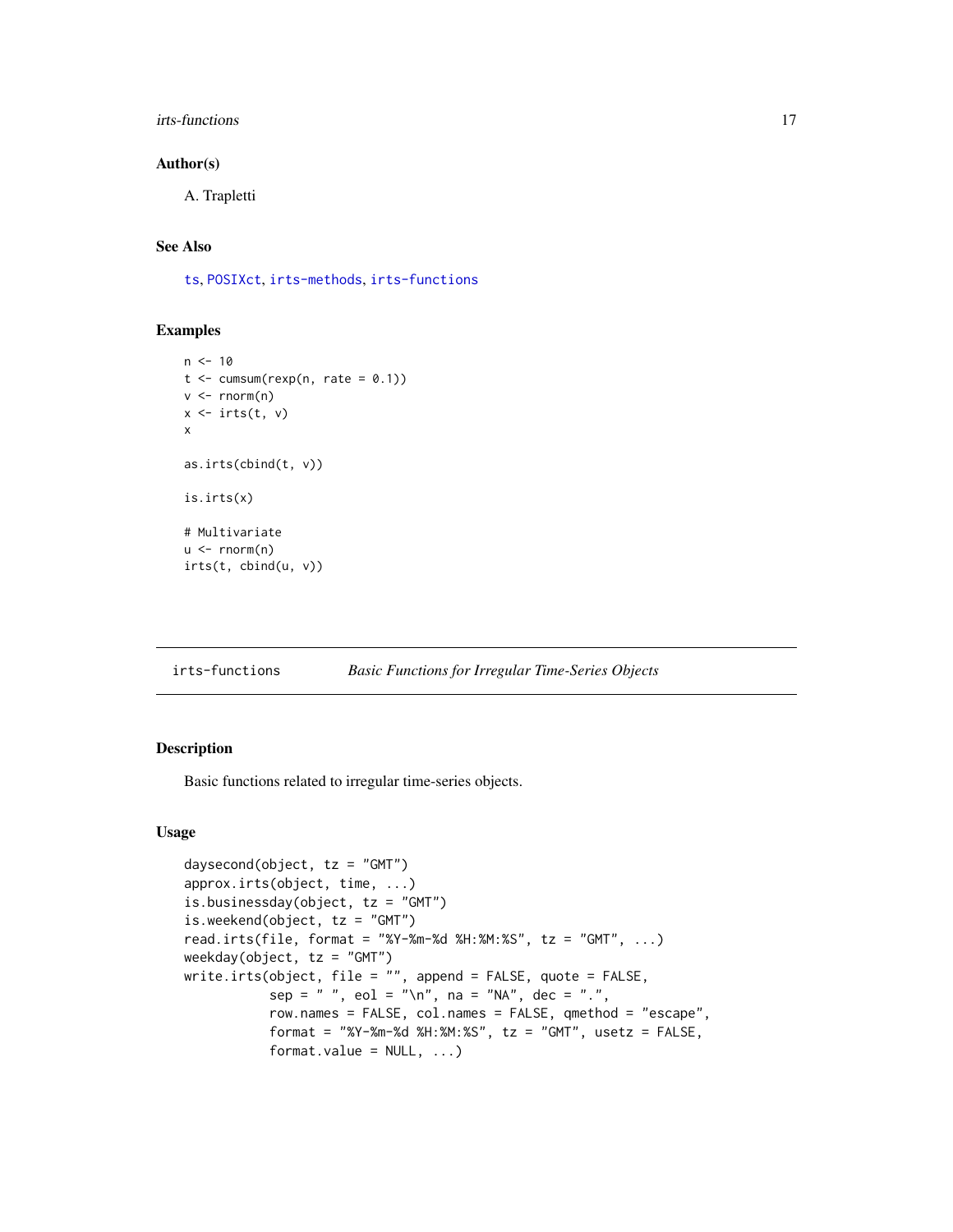#### <span id="page-17-0"></span>Arguments

| object            | an object of class "irts"; usually, a result of a call to irts.                                                                                                                                  |
|-------------------|--------------------------------------------------------------------------------------------------------------------------------------------------------------------------------------------------|
| format, tz, usetz |                                                                                                                                                                                                  |
|                   | formatting related arguments, see format. POSIXct.                                                                                                                                               |
| time              | an object of class "POSIXct" specifying the times at which to interpolate the<br>irregularly spaced time-series.                                                                                 |
|                   | file, append, quote, sep, eol, na, dec, row.names, col.names, qmethod<br>reading and writing related arguments, see read. table and write. table.                                                |
| format.value      | a string which specifies the formatting of the values when writing an irregular<br>time-series object to a file. format value is passed unchanged as argument<br>format to the function formatC. |
| .                 | further arguments passed to or from other methods: for approx. ints passed<br>to approx; for read.irts passed to read.table; for write.irts passed to<br>data.frame.                             |

#### Details

daysecond and weekday return the number of seconds since midnight (the same day) and the weekday as a decimal number (0-6, Sunday is 0), respectively.

is.businessday and is.weekend test which entries of an irregular time-series object are recorded on business days and weekends, respectively.

approx.irts interpolates an irregularly spaced time-series at prespecified times.

read.irts is the function to read irregular time-series objects from a file.

write.irts is the function to write irregular time-series objects to a file.

#### Value

For daysecond and weekday a vector of decimal numbers representing the number of seconds and the weekday, respectively.

For is.businessday and is.weekend a vector of "logical" representing the test results for each time.

For approx.irts, read.irts and write.irts an object of class "irts".

#### Author(s)

A. Trapletti

#### See Also

[irts](#page-15-1), [irts-methods](#page-18-1)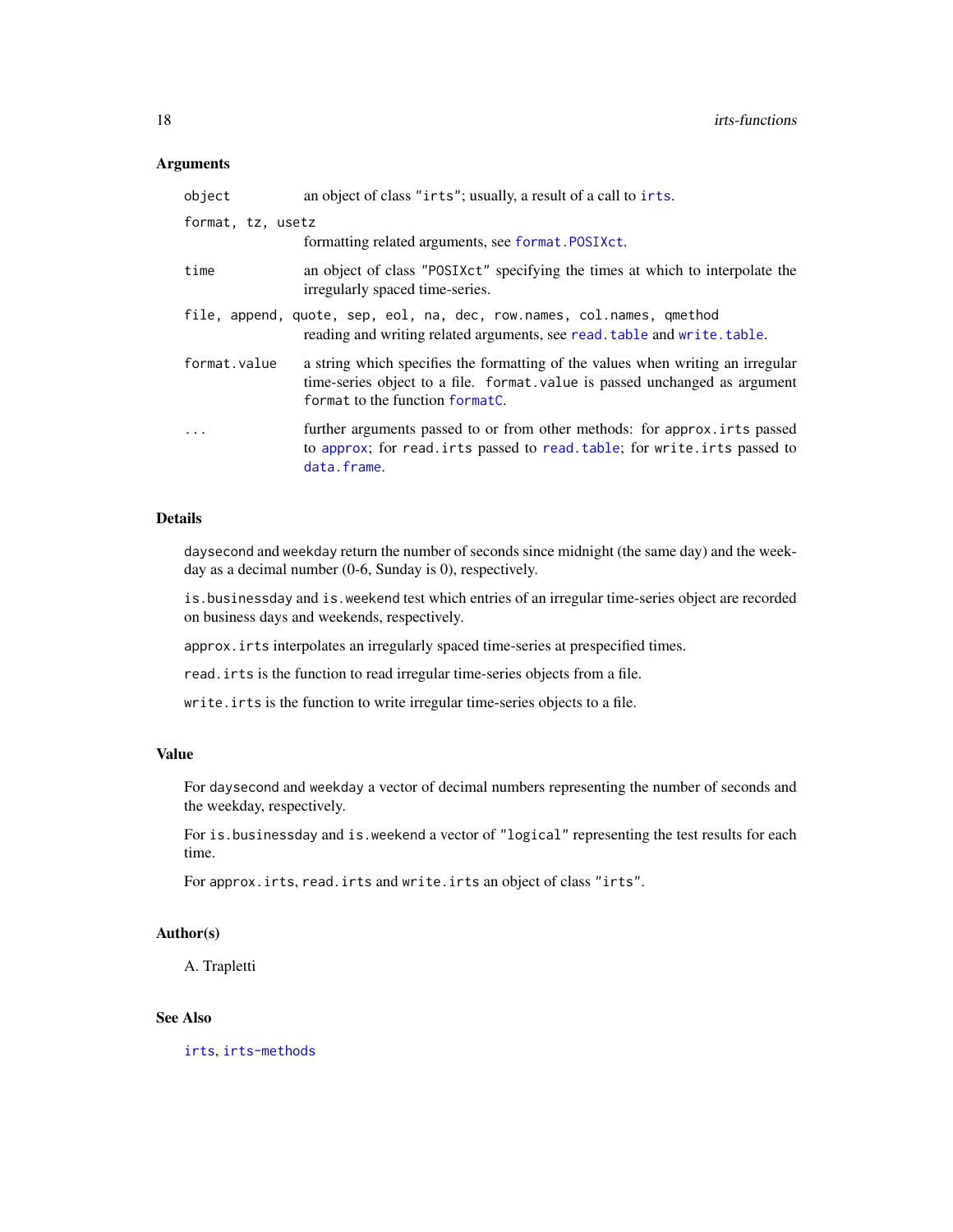#### <span id="page-18-0"></span>irts-methods 19

#### Examples

```
n < -10t <- cumsum(rexp(n, rate = 0.1))
v \le - rnorm(n)x \leftarrow \text{irts}(t, v)daysecond(x)
weekday(x)
is.businessday(x)
is.weekend(x)
x
approx.irts(x, seq(ISOdatetime(1970, 1, 1, 0, 0, 0, tz = "GMT"),
            by = "10 \text{ secs}", length = 7), rule = 2)
## Not run:
file <- tempfile()
# To write an irregular time-series object to a file one might use
write.irts(x, file = file)
# To read an irregular time-series object from a file one might use
read.irts(file = file)
unlink(file)
## End(Not run)
```
<span id="page-18-1"></span>irts-methods *Methods for Irregular Time-Series Objects*

#### Description

Methods for irregular time-series objects.

#### Usage

```
## S3 method for class 'irts'
lines(x, type = "1", \ldots)## S3 method for class 'irts'
plot(x, type = "l", plot_type = c("multiple", "single"),xlab = "Time", ylab = NULL, main = NULL, ylim = NULL,oma = c(6, 0, 5, 0), ...## S3 method for class 'irts'
points(x, type = "p", \ldots)## S3 method for class 'irts'
print(x, from at = "XY-Xm-Xd XH:XX'S", tz = "GMT",usetz = TRUE, format.value = NULL, ...)## S3 method for class 'irts'
```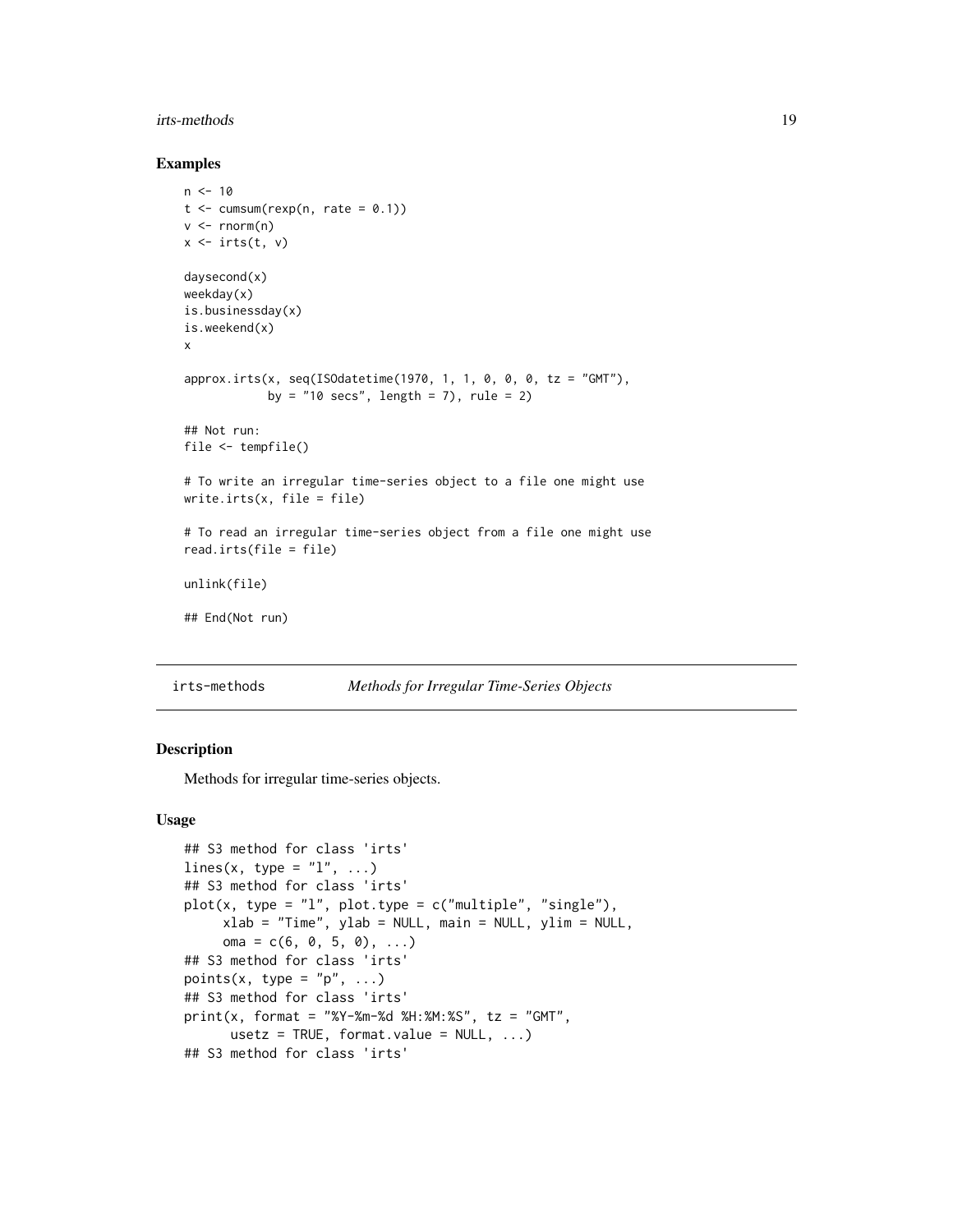```
time(x, \ldots)## S3 method for class 'irts'
value(x, \ldots)## S3 method for class 'irts'
x[i, j, ...]
```
#### Arguments

| x                 | an object of class "irts"; usually, a result of a call to irts.                                                                                                                                                                      |
|-------------------|--------------------------------------------------------------------------------------------------------------------------------------------------------------------------------------------------------------------------------------|
|                   | type, plot.type, xlab, ylab, main, ylim, oma                                                                                                                                                                                         |
|                   | graphical arguments, see plot, points, lines, par, and plot. ts.                                                                                                                                                                     |
| format, tz, usetz |                                                                                                                                                                                                                                      |
|                   | formatting related arguments, see format.POSIXct.                                                                                                                                                                                    |
| format.value      | a string which specifies the formatting of the values when printing an irregular<br>time-series object. format value is passed unchanged as argument format to<br>the function formatC.                                              |
| i, j              | indices specifying the parts to extract from an irregular time-series object.                                                                                                                                                        |
| $\ddots$          | further arguments passed to or from other methods: for lines passed to lines;<br>for plot passed to plot, plot default, and mitext; for points passed to<br>points; for print passed to formatC; for time, value, and [.irts unused. |

#### Details

plot is the method for plotting irregular time-series objects.

points and lines are the methods for drawing a sequence of points as given by an irregular timeseries object and joining the corresponding points with line segments, respectively.

print is the method for printing irregular time-series objects.

time and value are the methods for extracting the sequence of times and the sequence of values of an irregular time-series object.

[.irts is the method for extracting parts of irregular time-series objects.

#### Value

For time an object of class "POSIXct" representing the sequence of times. For value a vector or matrix representing the sequence of values.

For [.irts an object of class "irts" representing the extracted part.

For plot, points, lines, and print the irregular time-series object.

#### Author(s)

A. Trapletti

#### See Also

[irts](#page-15-1), [irts-functions](#page-16-1)

<span id="page-19-0"></span>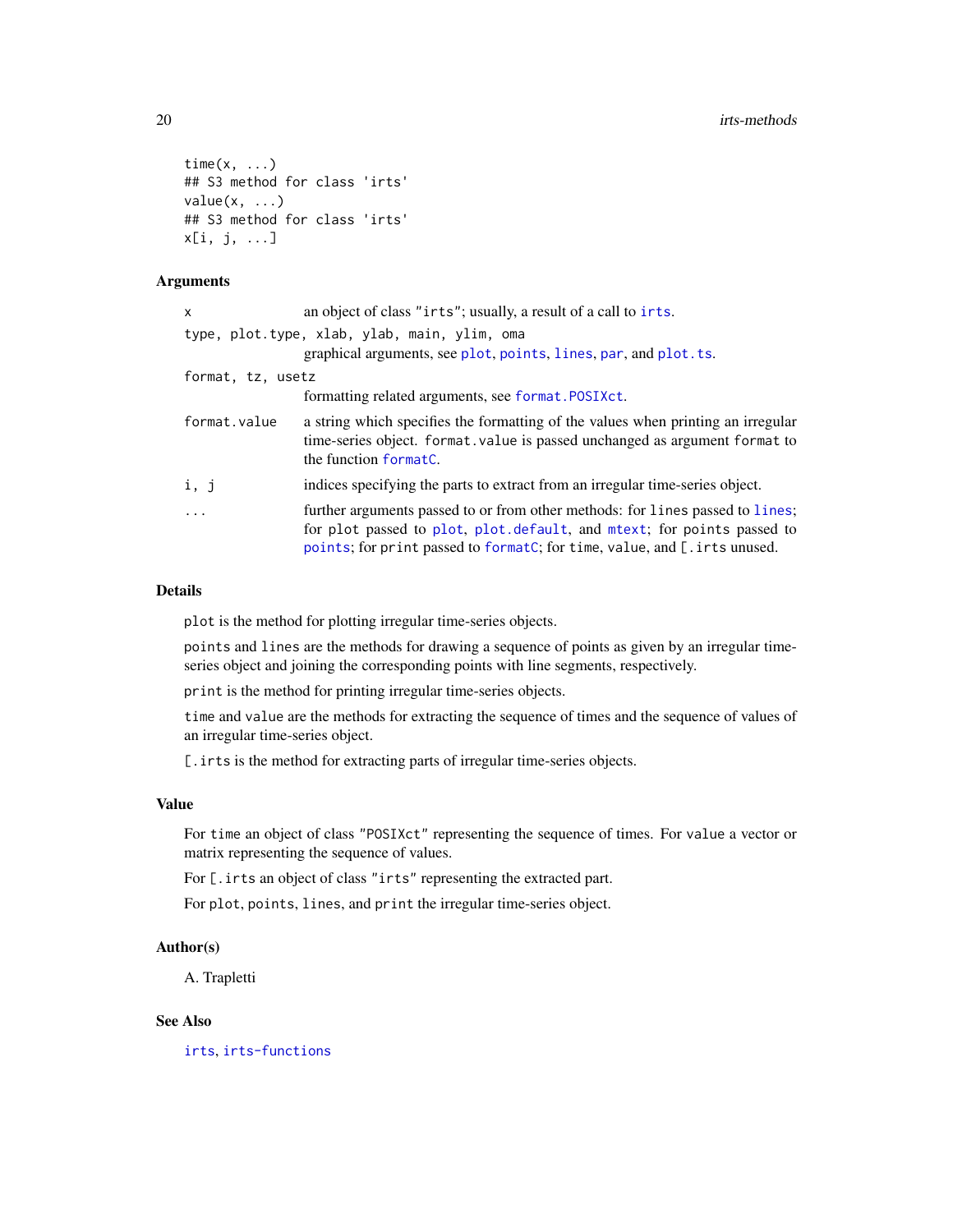#### <span id="page-20-0"></span>jarque.bera.test 21

#### Examples

```
n < -10t <- cumsum(rexp(n, rate = 0.1))
v < - rnorm(n)x \leftarrow \text{irts}(t, v)x
time(x)
value(x)
plot(x)
points(x)
t < -c cumsum(c(t[1], rexp(n-1, rate = 0.2)))
v \le rnorm(n, sd = 0.1)
x \leftarrow \text{irts}(t, v)lines(x, col = "red")points(x, col = "red")# Multivariate
t \le cumsum(rexp(n, rate = 0.1))
u \leftarrow \text{norm}(n)v \le - rnorm(n)x \leftarrow \text{irts}(t, \text{cbind}(u, v))x
x[,1]
x[1:3,]
x[1:3,1]
plot(x)
```
<span id="page-20-1"></span>jarque.bera.test *Jarque–Bera Test*

#### Description

Tests the null of normality for x using the Jarque-Bera test statistic.

#### Usage

```
jarque.bera.test(x)
```
#### Arguments

x a numeric vector or time series.

#### Details

This test is a joint statistic using skewness and kurtosis coefficients. Missing values are not allowed.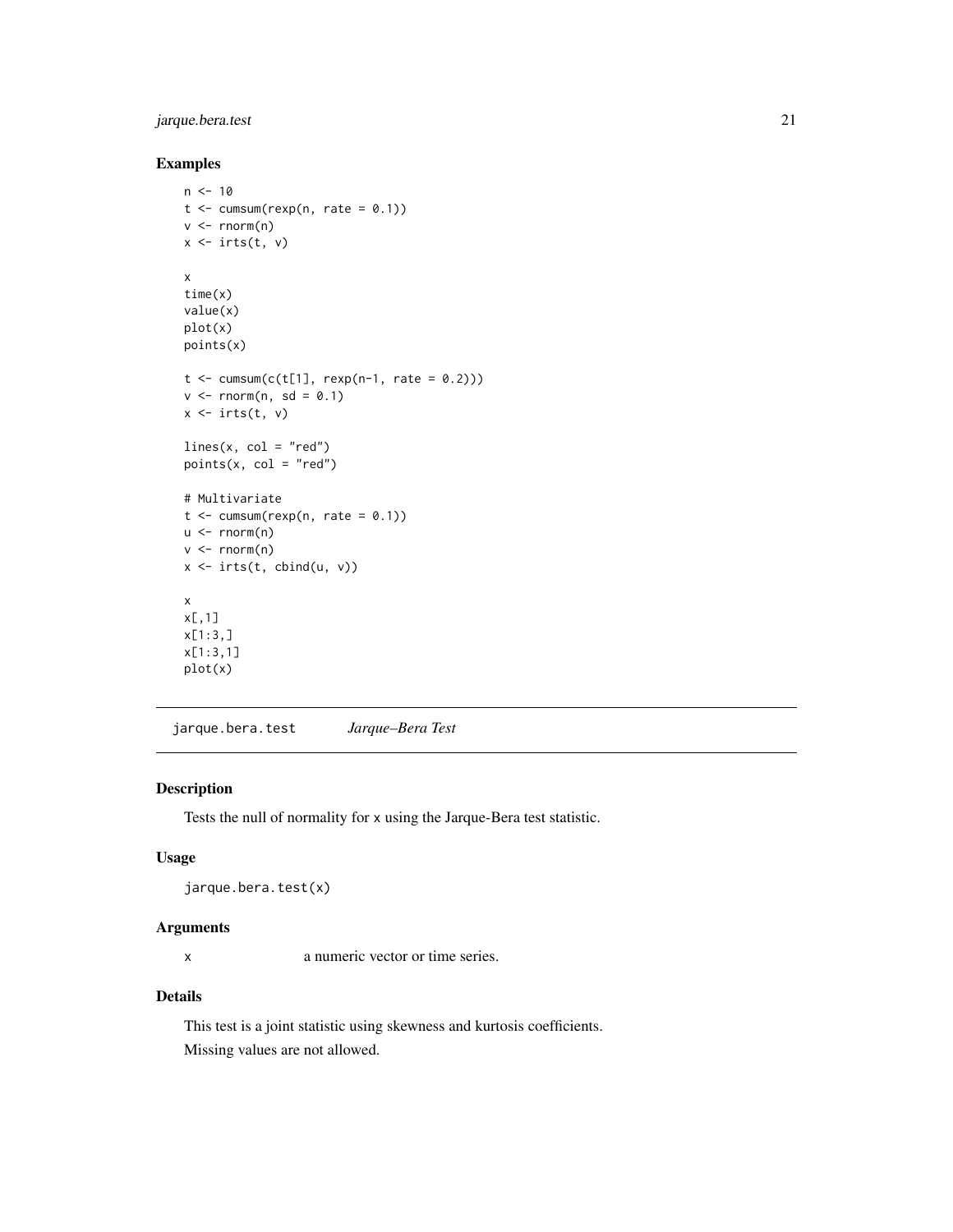#### Value

A list with class "htest" containing the following components:

| statistic | the value of the test statistic.                               |
|-----------|----------------------------------------------------------------|
| parameter | the degrees of freedom.                                        |
| p.value   | the p-value of the test.                                       |
| method    | a character string indicating what type of test was performed. |
| data.name | a character string giving the name of the data.                |

#### Author(s)

A. Trapletti

#### References

J. B. Cromwell, W. C. Labys and M. Terraza (1994): *Univariate Tests for Time Series Models*, Sage, Thousand Oaks, CA, pages 20–22.

#### Examples

```
x \le - rnorm(100) # null
jarque.bera.test(x)
x <- runif(100) # alternative
jarque.bera.test(x)
```
kpss.test *KPSS Test for Stationarity*

#### Description

Computes the Kwiatkowski-Phillips-Schmidt-Shin (KPSS) test for the null hypothesis that x is level or trend stationary.

#### Usage

```
kpss.test(x, null = c("Level", "Trend"), lshort = TRUE)
```
#### Arguments

| X      | a numeric vector or univariate time series.                                                                                |
|--------|----------------------------------------------------------------------------------------------------------------------------|
| null   | indicates the null hypothesis and must be one of "Level" (default) or "Trend".<br>You can specify just the initial letter. |
| lshort | a logical indicating whether the short or long version of the truncation lag pa-<br>rameter is used.                       |

<span id="page-21-0"></span>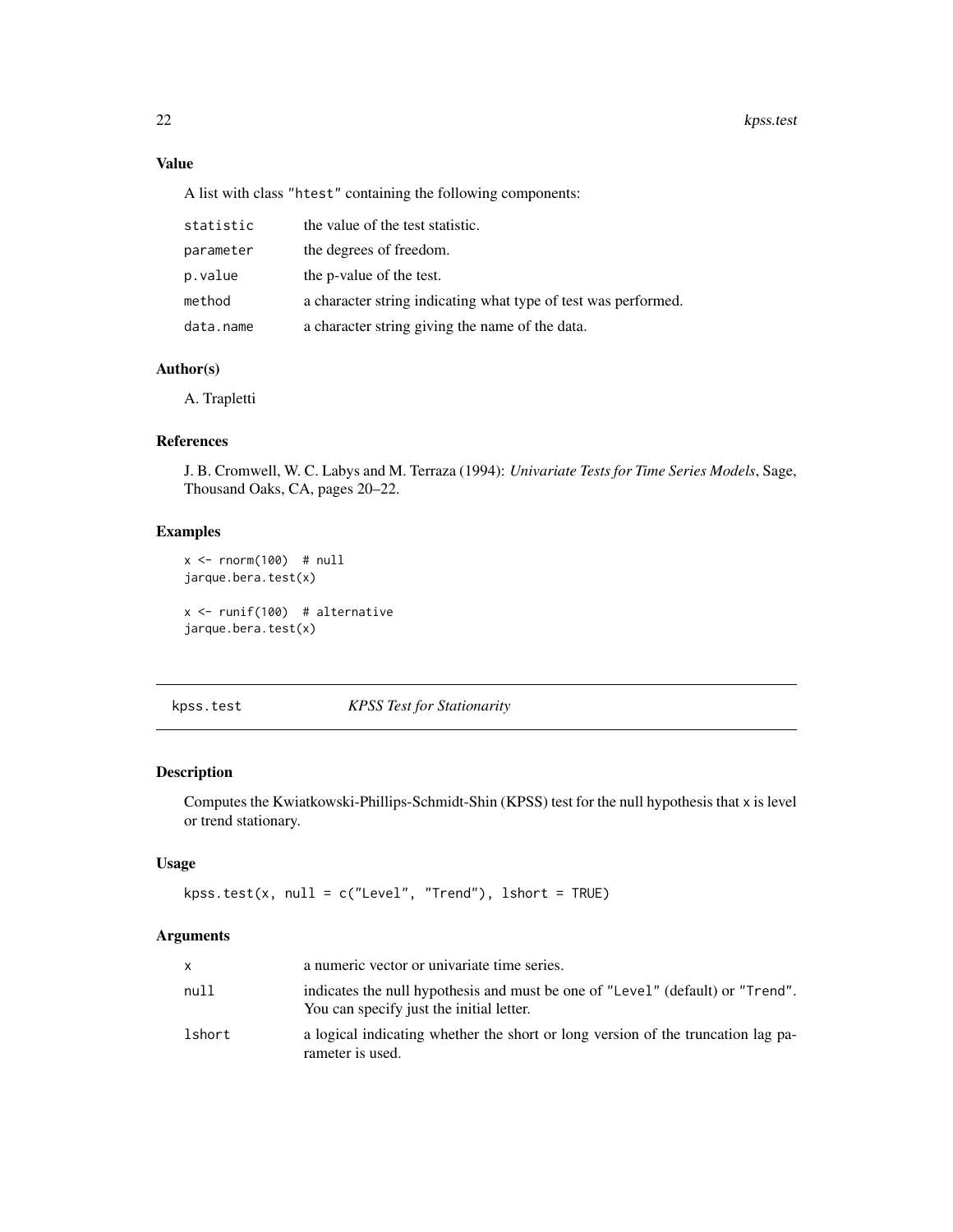#### <span id="page-22-0"></span>kpss.test 23

#### Details

To estimate sigma^2 the Newey-West estimator is used. If lshort is TRUE, then the truncation lag parameter is set to trunc(4\*(n/100)^0.25), otherwise trunc(12\*(n/100)^0.25) is used. The p-values are interpolated from Table 1 of Kwiatkowski et al. (1992). If the computed statistic is outside the table of critical values, then a warning message is generated.

Missing values are not handled.

#### Value

A list with class "htest" containing the following components:

| statistic | the value of the test statistic.                               |
|-----------|----------------------------------------------------------------|
| parameter | the truncation lag parameter.                                  |
| p.value   | the p-value of the test.                                       |
| method    | a character string indicating what type of test was performed. |
| data.name | a character string giving the name of the data.                |

#### Author(s)

A. Trapletti

#### References

D. Kwiatkowski, P. C. B. Phillips, P. Schmidt, and Y. Shin (1992): Testing the Null Hypothesis of Stationarity against the Alternative of a Unit Root. *Journal of Econometrics* 54, 159–178.

#### See Also

[pp.test](#page-31-1)

```
x \le rnorm(1000) # is level stationary
kpss.test(x)
y \leftarrow \text{cumsum}(x) # has unit root
kpss.test(y)
x \le -0.3*(1:1000) + \text{rnorm}(1000) # is trend stationary
kpss.test(x, null = "Trend")
```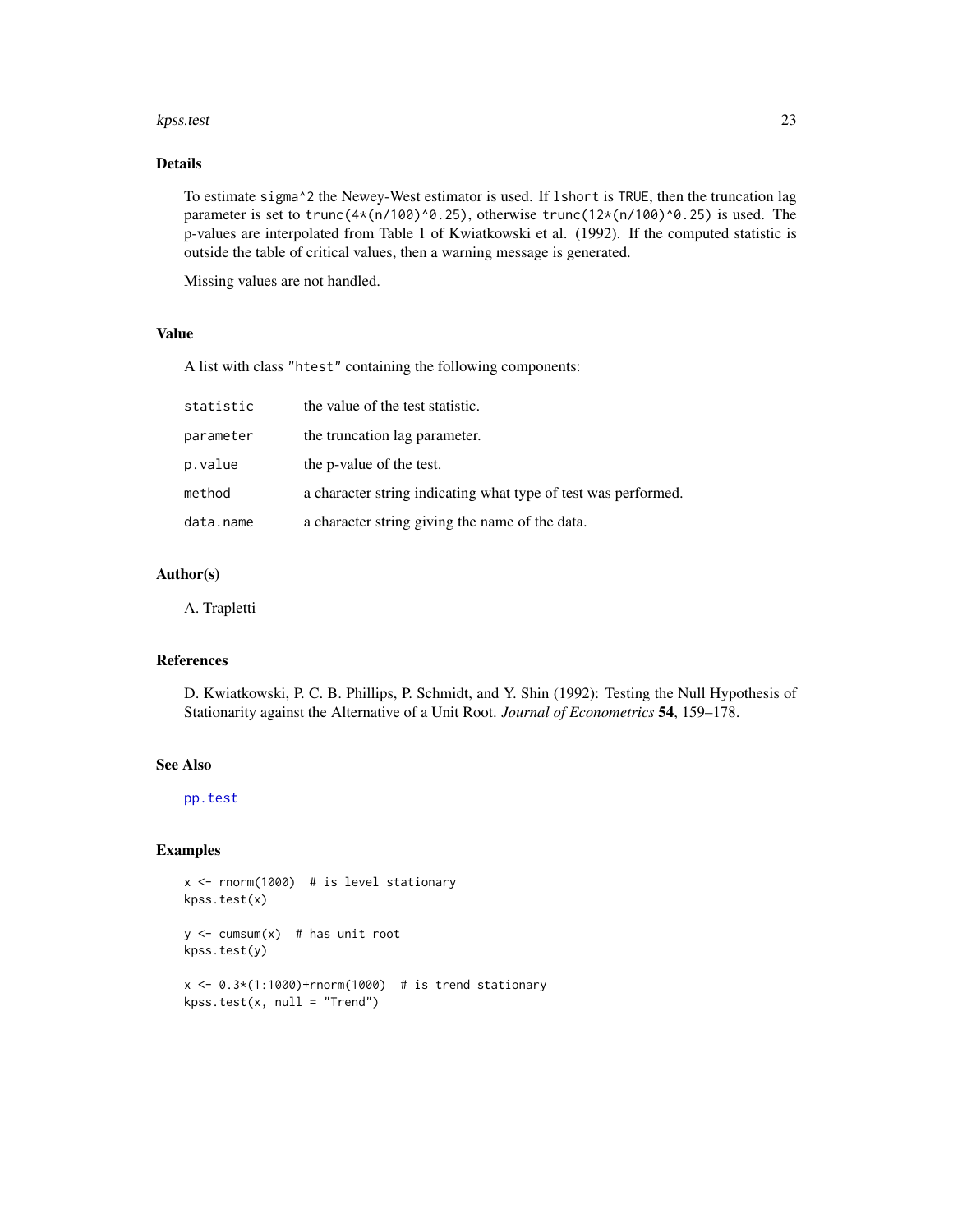<span id="page-23-1"></span><span id="page-23-0"></span>

This function computes the maximum drawdown or maximum loss of the univariate time series (or vector) x.

#### Usage

maxdrawdown(x)

#### Arguments

x a numeric vector or univariate time series.

#### Details

The max drawdown or max loss statistic is defined as the maximum value drop after one of the peaks of x. For financial instruments the max drawdown represents the worst investment loss for a buy-and-hold strategy invested in x.

#### Value

A list containing the following three components:

| maxdrawdown | double representing the max drawdown or max loss statistic.            |
|-------------|------------------------------------------------------------------------|
| from        | the index (or vector of indices) where the max drawdown period starts. |
| to          | the index (or vector of indices) where the max drawdown period ends.   |

#### Author(s)

A. Trapletti

#### See Also

[sterling](#page-38-1)

```
# Toy example
x <- c(1:10, 9:7, 8:14, 13:8, 9:20)
mdd <- maxdrawdown(x)
mdd
plot(x)
segments(mdd$from, x[mdd$from], mdd$to, x[mdd$from], col="grey")
segments(mdd$from, x[mdd$to], mdd$to, x[mdd$to], col="grey")
mid <- (mdd$from + mdd$to)/2
```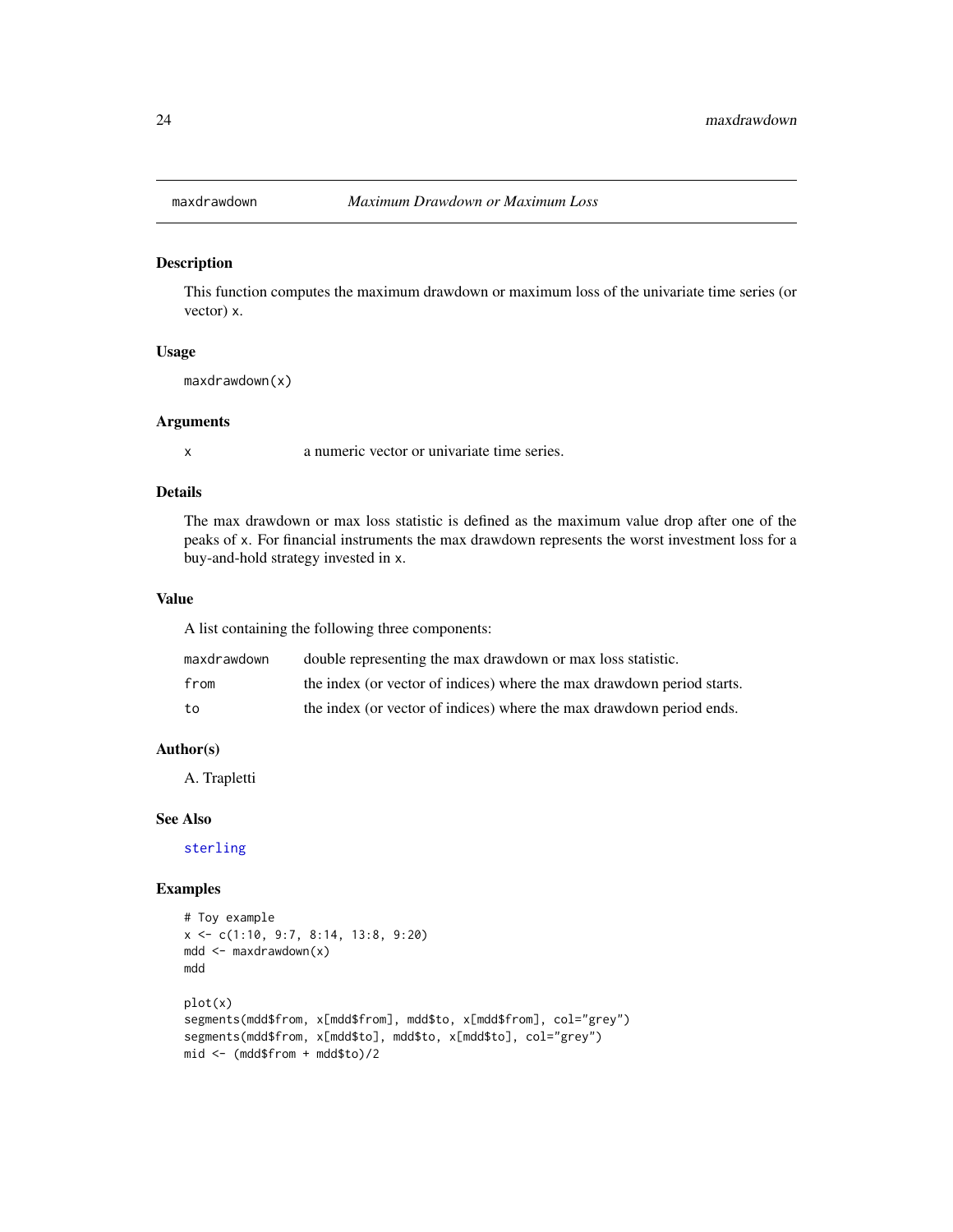#### <span id="page-24-0"></span>na.remove 25

```
arrows(mid, x[mdd$from], mid, x[mdd$to], col="red", length = 0.16)
# Realistic example
data(EuStockMarkets)
dax <- log(EuStockMarkets[,"DAX"])
mdd <- maxdrawdown(dax)
mdd
plot(dax)
segments(time(dax)[mdd$from], dax[mdd$from],
         time(dax)[mdd$to], dax[mdd$from], col="grey")
segments(time(dax)[mdd$from], dax[mdd$to],
         time(dax)[mdd$to], dax[mdd$to], col="grey")
mid <- time(dax)[(mdd$from + mdd$to)/2]
arrows(mid, dax[mdd$from], mid, dax[mdd$to], col="red", length = 0.16)
```
na.remove *NA Handling Routines for Time Series*

#### Description

Observations with missing values in some of the variables are removed.

#### Usage

```
na.remove(object, ...)
```
#### Arguments

| object            | a numeric matrix, vector, univariate, or multivariate time series. |
|-------------------|--------------------------------------------------------------------|
| $\cdot\cdot\cdot$ | further arguments to be passed to or from methods.                 |

#### Details

For na. remove. ts this changes the "intrinsic" time scale. It is assumed that both, the new and the old time scale are synchronized at the first and the last valid observation. In between, the new series is equally spaced in the new time scale.

#### Value

An object without missing values. The attribute "na.removed" contains the indices of the removed missing values in object.

#### Author(s)

A. Trapletti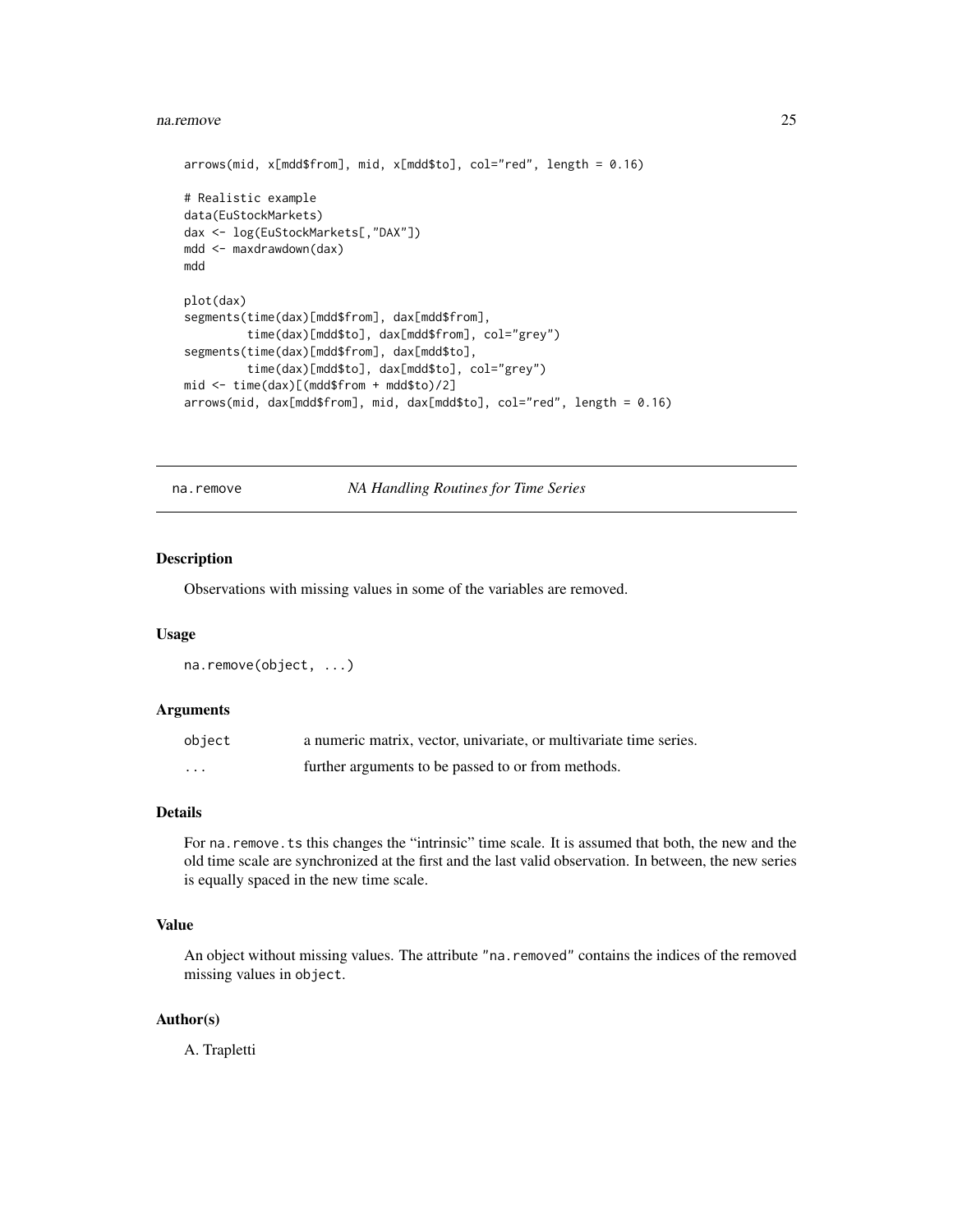#### See Also

[na.omit](#page-0-0), [na.fail](#page-0-0)

#### Examples

```
x<-ts(c(5453.08,5409.24,5315.57,5270.53, # one and a half week stock index
        5211.66,NA,NA,5160.80,5172.37)) # data including a weekend
na.remove(x) # eliminate weekend and introduce ``business'' time scale
```
NelPlo *Nelson–Plosser Macroeconomic Time Series*

#### Description

These are the extended Nelson-Plosser Data.

#### Usage

data(NelPlo)

#### Format

14 macroeconomic time series: cpi, ip, gnp.nom, vel, emp, int.rate, nom.wages, gnp.def, money.stock, gnp.real, stock.prices, gnp.capita, real.wages, and unemp and the joint series NelPlo.

#### Details

The series are of various lengths but all end in 1988. The data set contains the following series: consumer price index, industrial production, nominal GNP, velocity, employment, interest rate, nominal wages, GNP deflator, money stock, real GNP, stock prices (S&P500), GNP per capita, real wages, unemployment.

#### Source

Journal of Business and Economic Statistics data archive [http://www.amstat.org/publications/](http://www.amstat.org/publications/jbes/) [jbes/](http://www.amstat.org/publications/jbes/)

#### References

G. Koop and M. F. J. Steel (1994): A Decision-Theoretic Analysis of the Unit-Root Hypothesis using Mixtures of Elliptical Models. *Journal of Business and Economic Statistics*, 12, 95–107.

<span id="page-25-0"></span>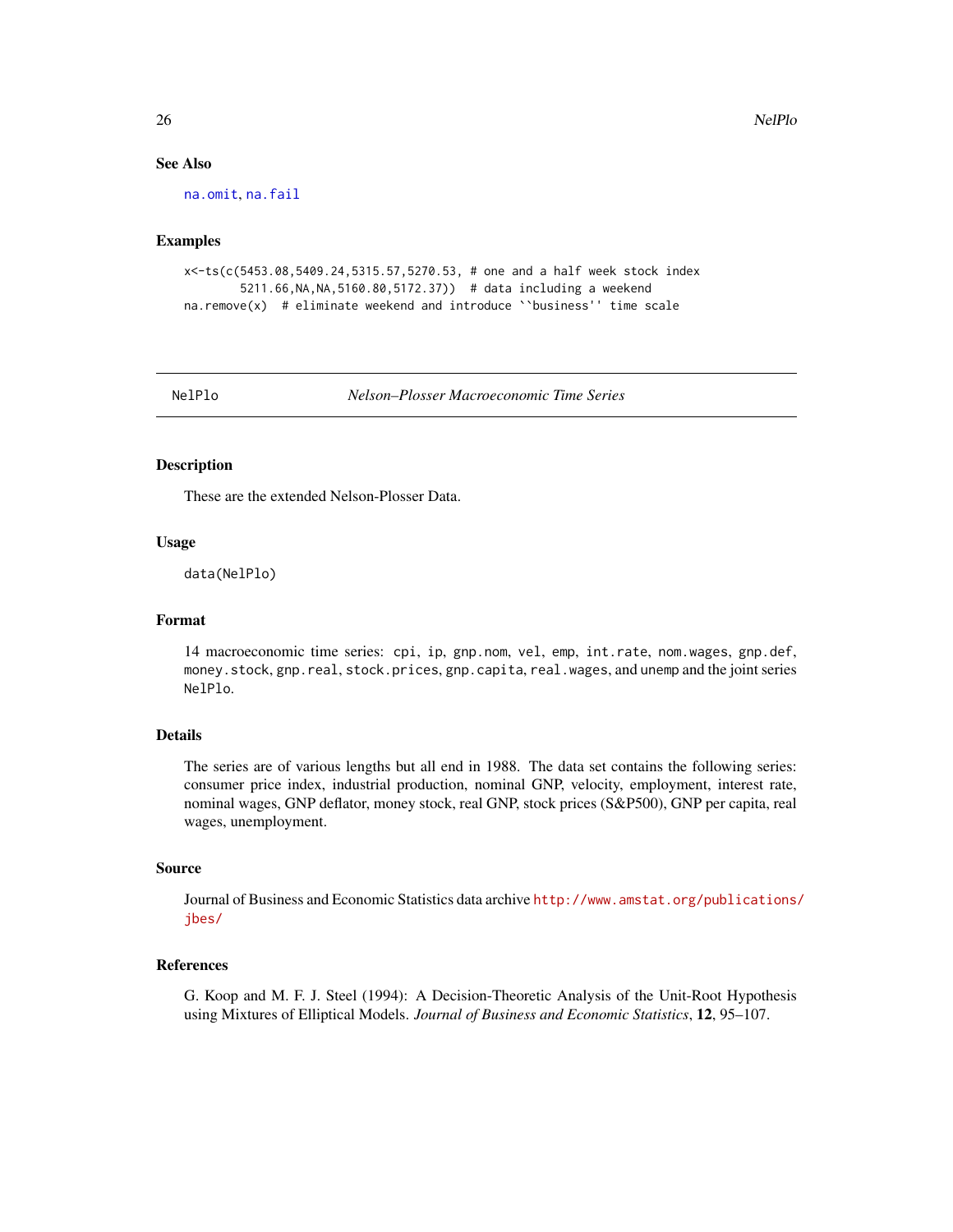<span id="page-26-0"></span>

These data constitutes of Nino Region 3 and Nino Region 3.4 SST indices.

#### Usage

data(nino)

#### Format

Two univariate time series nino3 and nino3.4 with 598 observations and the joint series nino.

#### Details

The measurements are given in degrees Celsius. The Nino 3 Region is bounded by 90W-150W and 5S-5N. The Nino 3.4 Region is bounded by 120W-170W and 5S-5N.

#### Source

Climate Prediction Center: <http://www.cpc.ncep.noaa.gov/data/indices/>

plotOHLC *Plot Open-High-Low-Close Bar Chart*

#### Description

Plots open-high-low-close bar chart of a (financial) time series.

#### Usage

```
plotOHLC(x, xlim = NULL, ylim = NULL, xlab = "Time", ylab, col = par("col"),
         bg = par("bg"), axes = TRUE, frame.plot = axes, ann = par("ann"),main = NULL, date = c("calendar", "julian"), format = "%Y-%m-%d",
        origin = "1899-12-30", ...)
```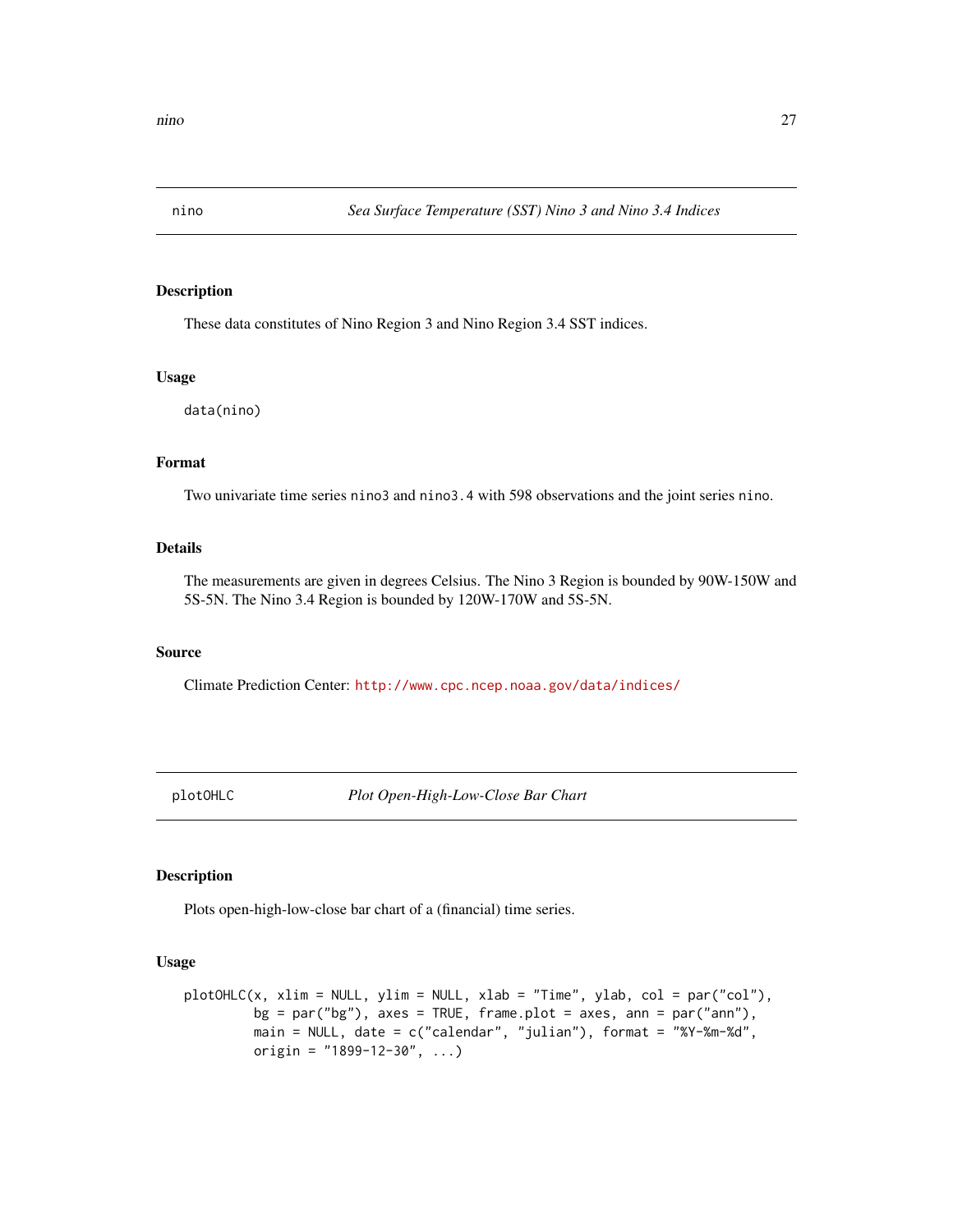#### <span id="page-27-0"></span>Arguments

| x        | a multivariate time series object of class "mts".                                                                                                                                             |
|----------|-----------------------------------------------------------------------------------------------------------------------------------------------------------------------------------------------|
|          | xlim, ylim, xlab, ylab, col, bg, axes, frame.plot, ann, main<br>graphical arguments, see plot, plot. default and par.                                                                         |
| date     | a string indicating the type of x axis annotation. Default is calendar dates.                                                                                                                 |
| format   | a string indicating the format of the x axis annotation if date $==$ "calendar".<br>For details see format. POSIXct.                                                                          |
| origin   | an R object specifying the origin of the Julian dates if date $==$ "calendar".<br>Defaults to 1899-12-30 (Popular spreadsheet programs internally also use Julian<br>dates with this origin). |
| $\cdots$ | further graphical arguments passed to plot window, title, axis, and box.                                                                                                                      |
|          |                                                                                                                                                                                               |

#### Details

Within an open-high-low-close bar chart, each bar represents price information for the time interval between the open and the close price. The left tick for each bar indicates the open price for the time interval. The right tick indicates the closing price for the time interval. The vertical length of the bar represents the price range for the time interval.

The time scale of x must be in Julian dates (days since the origin).

#### Author(s)

A. Trapletti

#### See Also

[plot.default](#page-0-0), [format.POSIXct](#page-0-0), [get.hist.quote](#page-12-1)

```
con <- url("https://finance.yahoo.com")
if(!inherits(try(open(con), silent = TRUE), "try-error")) {
 close(con)
 ## Plot OHLC bar chart for the last 'nDays' days of the instrument
 ## 'instrument'
 nDays <- 50
 instrument <- "^gspc"
 start <- strftime(as.POSIXlt(Sys.time() - nDays * 24 * 3600),
                    format="%Y-%m-%d")
 end <- strftime(as.POSIXlt(Sys.time()), format = "%Y-%m-%d")
 x \leq get.hist.quote(instrument = instrument, start = start, end = end,
                      retclass = "ts")
 plotOHLC(x, ylab = "price", main = instrument)}
```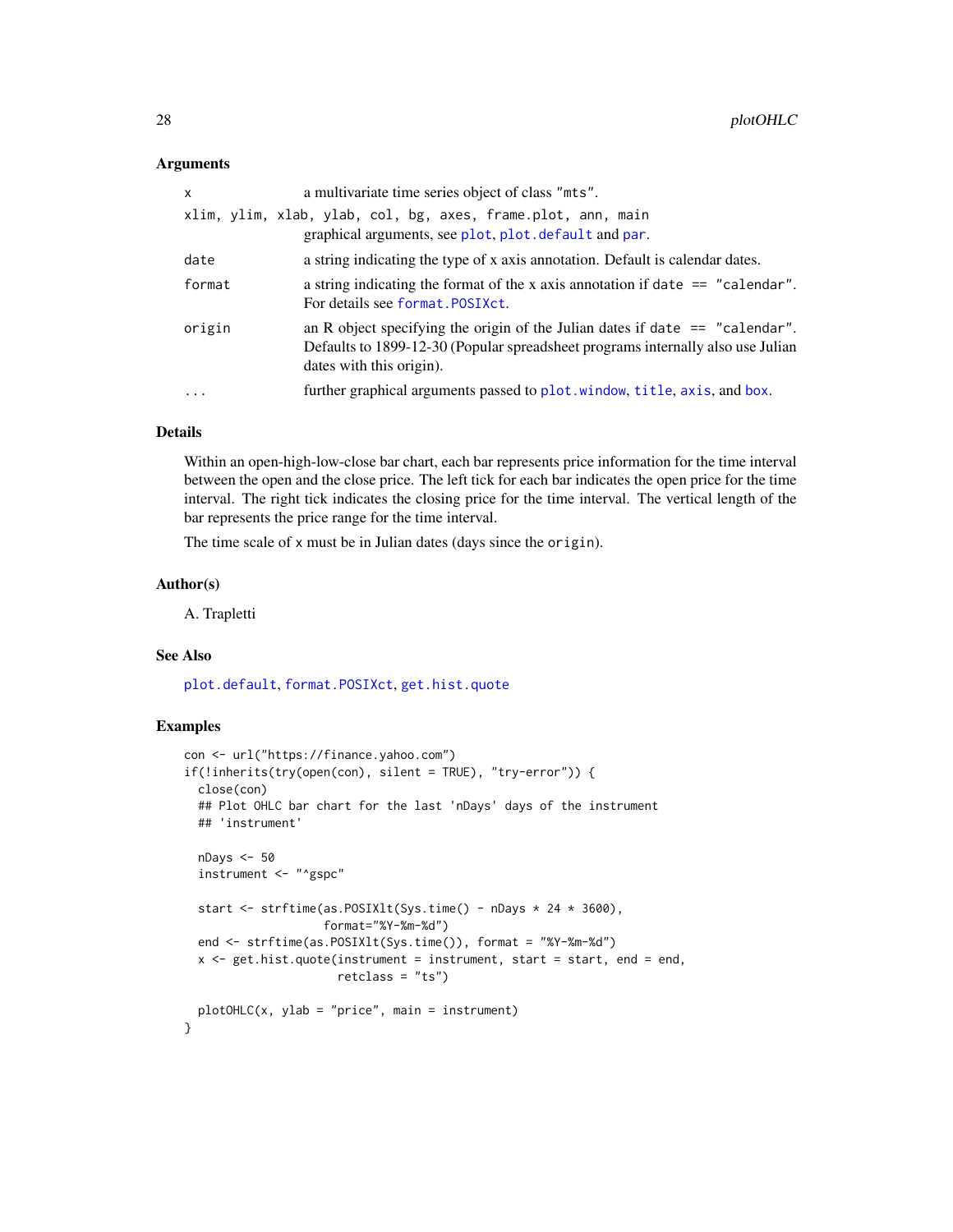<span id="page-28-0"></span>

Computes the Phillips-Ouliaris test for the null hypothesis that x is not cointegrated.

#### Usage

 $po.test(x, demean = TRUE, Ishort = TRUE)$ 

#### Arguments

| X      | a matrix or multivariate time series.                                                                |
|--------|------------------------------------------------------------------------------------------------------|
| demean | a logical indicating whether an intercept is included in the cointegration regres-<br>sion or not.   |
| lshort | a logical indicating whether the short or long version of the truncation lag pa-<br>rameter is used. |

#### Details

The Phillips-Perron Z(alpha) statistic for a unit root in the residuals of the cointegration regression is computed, see also [pp.test](#page-31-1). The unit root is estimated from a regression of the first variable (column) of x on the remaining variables of x without a constant and a linear trend. To estimate sigma^2 the Newey-West estimator is used. If lshort is TRUE, then the truncation lag parameter is set to trunc( $n/100$ ), otherwise trunc( $n/30$ ) is used. The p-values are interpolated from Table Ia and Ib, p. 189 of Phillips and Ouliaris (1990). If the computed statistic is outside the table of critical values, then a warning message is generated.

The dimension of x is restricted to six variables. Missing values are not handled.

#### Value

A list with class "htest" containing the following components:

| statistic | the value of the test statistic.                               |
|-----------|----------------------------------------------------------------|
| parameter | the truncation lag parameter.                                  |
| p.value   | the p-value of the test.                                       |
| method    | a character string indicating what type of test was performed. |
| data.name | a character string giving the name of the data.                |

#### Author(s)

A. Trapletti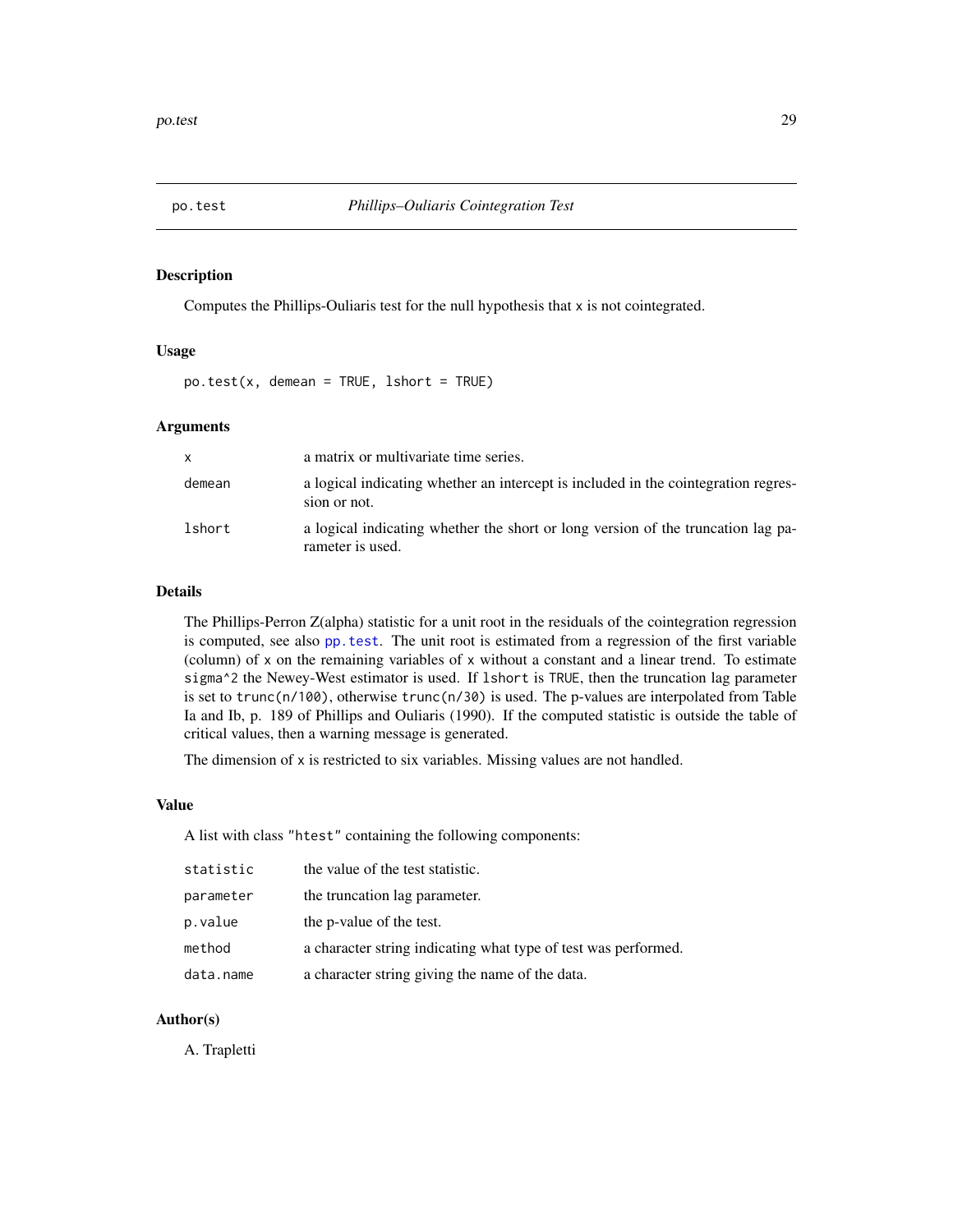#### <span id="page-29-0"></span>References

P. C. B. Phillips and S. Ouliaris (1990): Asymptotic Properties of Residual Based Tests for Cointegration. *Econometrica* 58, 165–193.

#### See Also

[pp.test](#page-31-1)

#### Examples

```
x <- ts(diffinv(matrix(rnorm(2000),1000,2))) # no cointegration
po.test(x)
x <- diffinv(rnorm(1000))
y <- 2.0-3.0*x+rnorm(x,sd=5)
z \leftarrow ts(cbind(x,y)) # cointegrated
po.test(z)
```
portfolio.optim *Portfolio Optimization*

#### Description

Computes an efficient portfolio from the given return series x in the mean-variance sense.

#### Usage

```
## Default S3 method:
portfolio.optim(x, pm = mean(x), riskless = FALSE,
               shorts = FALSE, rf = 0.0, reslow = NULL, reshigh = NULL,
               covmat = cov(x), ...
```
#### Arguments

| X        | a numeric matrix or multivariate time series consisting of a series of returns. |
|----------|---------------------------------------------------------------------------------|
| pm       | the desired mean portfolio return.                                              |
| riskless | a logical indicating whether there is a riskless lending and borrowing rate.    |
| shorts   | a logical indicating whether shortsales on the risky securities are allowed.    |
| rf       | the riskfree interest rate.                                                     |
| reslow   | a vector specifying the (optional) lower bound on allowed portfolio weights.    |
| reshigh  | a vector specifying the (optional) upper bound on allowed portfolio weights.    |
| covmat   | the covariance matrix of asset returns.                                         |
| $\cdots$ | further arguments to be passed from or to methods.                              |
|          |                                                                                 |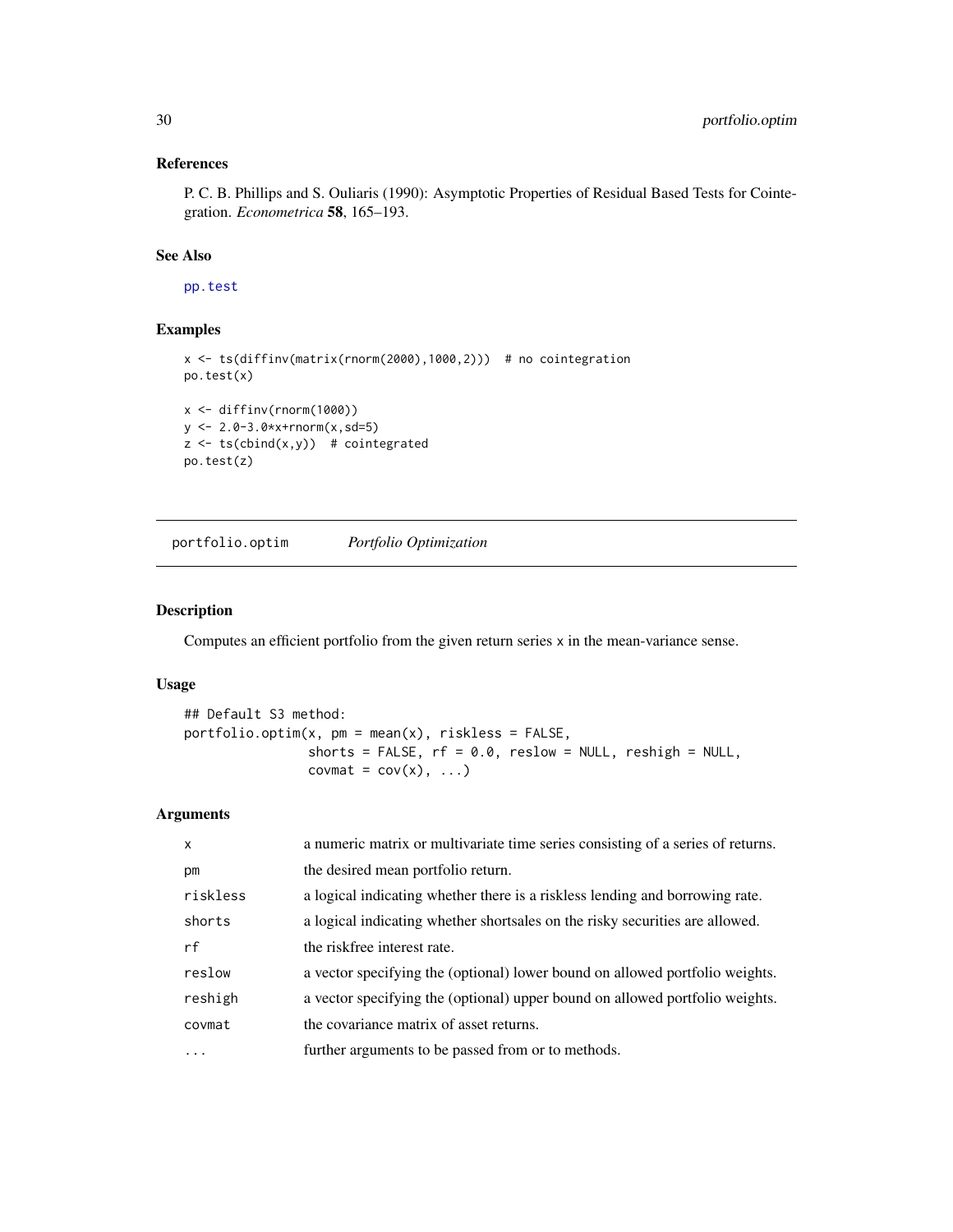#### <span id="page-30-0"></span>portfolio.optim 31

#### Details

The computed portfolio has the desired expected return pm and no other portfolio exists, which has the same mean return, but a smaller variance. Inequality restrictions of the form  $w_l \leq w \leq w_h$  can be imposed using the reslow and reshigh vectors. An alternative covariance matrix estimate can be supplied via the covmat argument. To solve the quadratic program, [solve.QP](#page-0-0) is used.

portfolio.optim is a generic function with methods for multivariate "ts" and default for matrix. Missing values are not allowed.

#### Value

A list containing the following components:

| pw | the portfolio weights.                           |
|----|--------------------------------------------------|
| рx | the returns of the overall portfolio.            |
| pm | the expected portfolio return.                   |
| ps | the standard deviation of the portfolio returns. |

#### Author(s)

A. Trapletti

#### References

E. J. Elton and M. J. Gruber (1991): *Modern Portfolio Theory and Investment Analysis*, 4th Edition, Wiley, NY, pp. 65-93.

C. Huang and R. H. Litzenberger (1988): *Foundations for Financial Economics*, Elsevier, NY, pp. 59-82.

#### See Also

[solve.QP](#page-0-0)

```
x < - rnorm(1000)
dim(x) <-c(500, 2)res <- portfolio.optim(x)
res$pw
require("zoo") # For diff() method.
```

```
X <- diff(log(as.zoo(EuStockMarkets)))
res <- portfolio.optim(X) ## Long only
res$pw
res <- portfolio.optim(X, shorts=TRUE) ## Long/Short
res$pw
```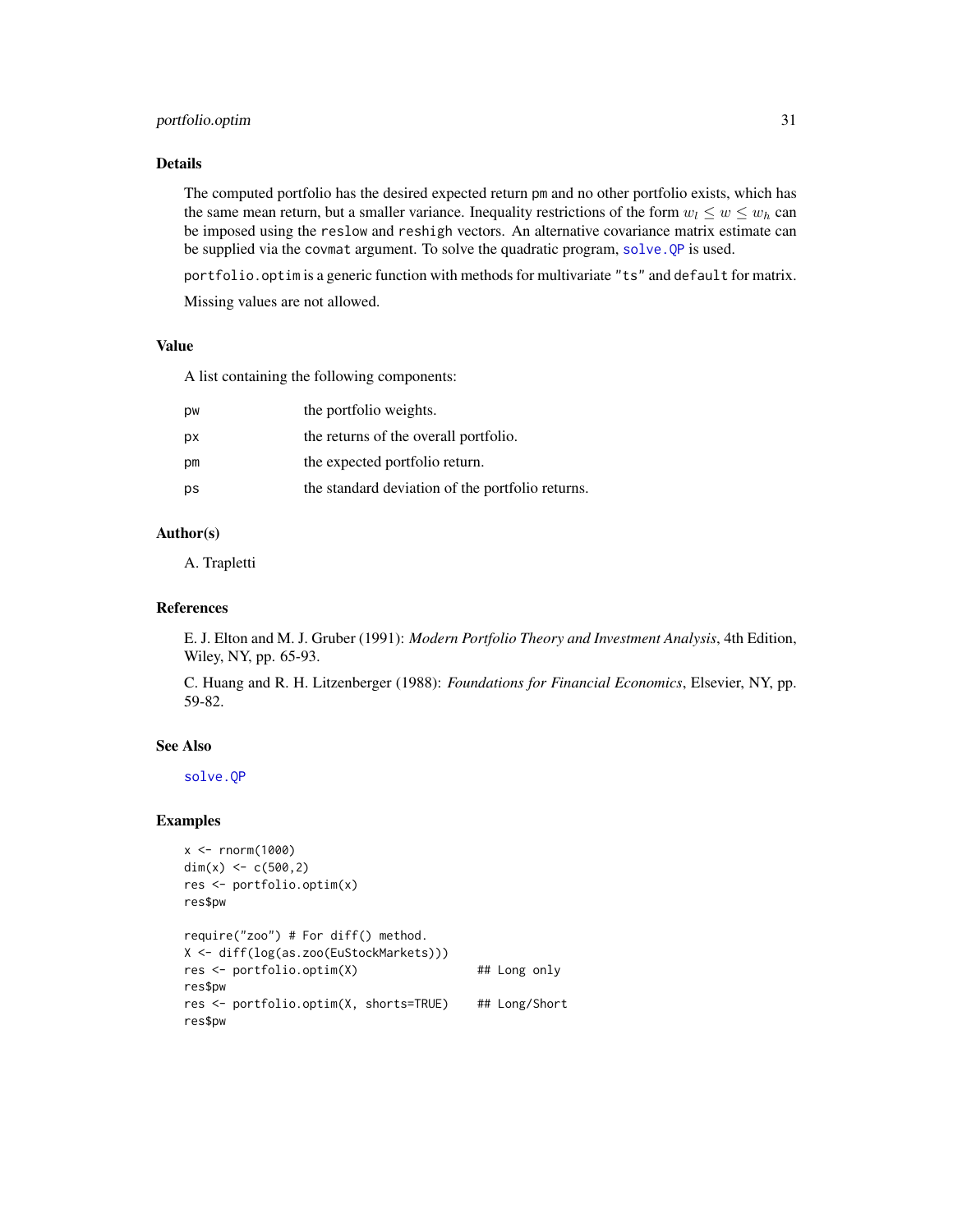<span id="page-31-1"></span><span id="page-31-0"></span>Computes the Phillips-Perron test for the null hypothesis that x has a unit root.

#### Usage

```
pp.test(x, alternative = c("stationary", "explosive"),type = c("Z(alpha)^", "Z(t_alpha)^")), lshort = TRUE)
```
#### Arguments

| X           | a numeric vector or univariate time series.                                                                                                |
|-------------|--------------------------------------------------------------------------------------------------------------------------------------------|
| alternative | indicates the alternative hypothesis and must be one of "stationary" (default)<br>or "explosive". You can specify just the initial letter. |
| type        | indicates which variant of the test is computed and must be one of "Z(alpha)"<br>(default) or $"Z(t_\text{alpha})"$ .                      |
| lshort      | a logical indicating whether the short or long version of the truncation lag pa-<br>rameter is used.                                       |

#### Details

The general regression equation which incorporates a constant and a linear trend is used and the Z(alpha) or Z(t\_alpha) statistic for a first order autoregressive coefficient equals one are computed. To estimate sigma^2 the Newey-West estimator is used. If lshort is TRUE, then the truncation lag parameter is set to trunc( $4*(n/100)^0$ .25), otherwise trunc( $12*(n/100)^0$ .25) is used. The p-values are interpolated from Table 4.1 and 4.2, p. 103 of Banerjee et al. (1993). If the computed statistic is outside the table of critical values, then a warning message is generated.

Missing values are not handled.

#### Value

A list with class "htest" containing the following components:

| statistic   | the value of the test statistic.                               |
|-------------|----------------------------------------------------------------|
| parameter   | the truncation lag parameter.                                  |
| p.value     | the p-value of the test.                                       |
| method      | a character string indicating what type of test was performed. |
| data.name   | a character string giving the name of the data.                |
| alternative | a character string describing the alternative hypothesis.      |

#### Author(s)

A. Trapletti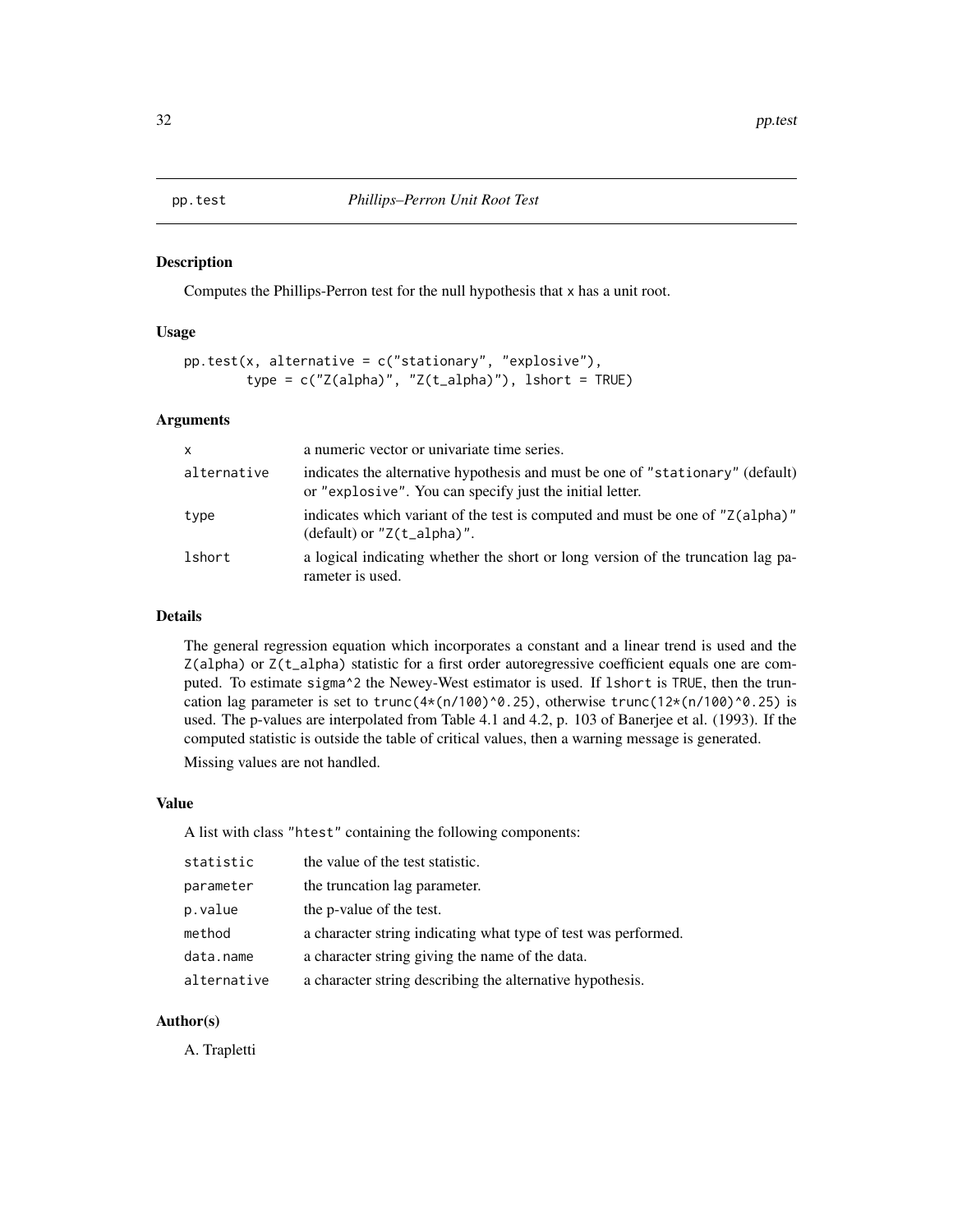#### <span id="page-32-0"></span>quadmap 33

#### References

A. Banerjee, J. J. Dolado, J. W. Galbraith, and D. F. Hendry (1993): *Cointegration, Error Correction, and the Econometric Analysis of Non-Stationary Data*, Oxford University Press, Oxford.

P. Perron (1988): Trends and Random Walks in Macroeconomic Time Series. *Journal of Economic Dynamics and Control* 12, 297–332.

#### See Also

[adf.test](#page-1-1)

#### Examples

 $x \leftarrow \text{rnorm}(1000)$  # no unit-root pp.test(x)

```
y \leftarrow \text{cumsum}(x) # has unit root
pp.test(y)
```
quadmap *Quadratic Map (Logistic Equation)*

#### Description

Computes the quadratic map simulation.

#### Usage

quadmap(xi =  $0.2$ , a =  $4.0$ , n = 1000)

#### Arguments

| хi | the initial value for the iteration. |
|----|--------------------------------------|
| a  | the quadratic map parameter.         |
| n  | the length of the simulated series.  |

#### Value

A vector containing the simulated series.

#### Author(s)

A. Trapletti

#### Examples

 $x \leftarrow$  quadmap() acf(x, 10)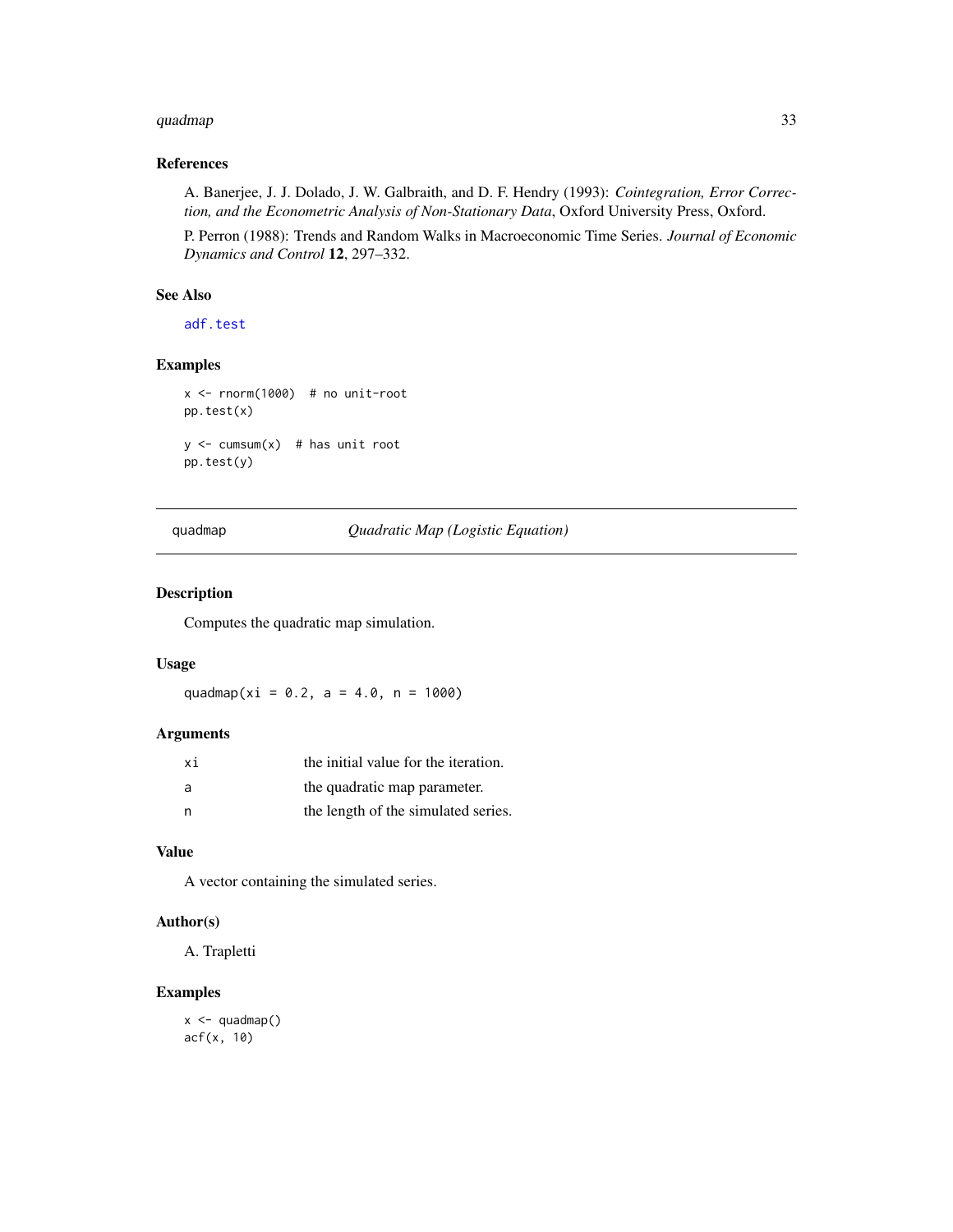<span id="page-33-0"></span>

Reads a matrix data file.

#### Usage

read.matrix(file, header = FALSE, sep = "", skip = 0)

#### Arguments

| file   | the name of the file which the data are to be read from.                                            |
|--------|-----------------------------------------------------------------------------------------------------|
| header | a logical value indicating whether the file contains the names of the columns as<br>its first line. |
| sep    | the field separator character. Values on each line of the file are separated by this<br>character.  |
| skip   | the number of lines of the data file to skip before beginning to read data.                         |

#### Details

Usually each row of the file represents an observation and each column contains a variable. The first row possibly contains the names of the variables (columns).

read.matrix might be more efficient than [read.table](#page-0-0) for very large data sets.

#### Author(s)

A. Trapletti

#### See Also

[read.table](#page-0-0).

```
x <- matrix(0, 10, 10)
write(x, "test", ncolumns=10)
x <- read.matrix("test")
x
unlink("test")
```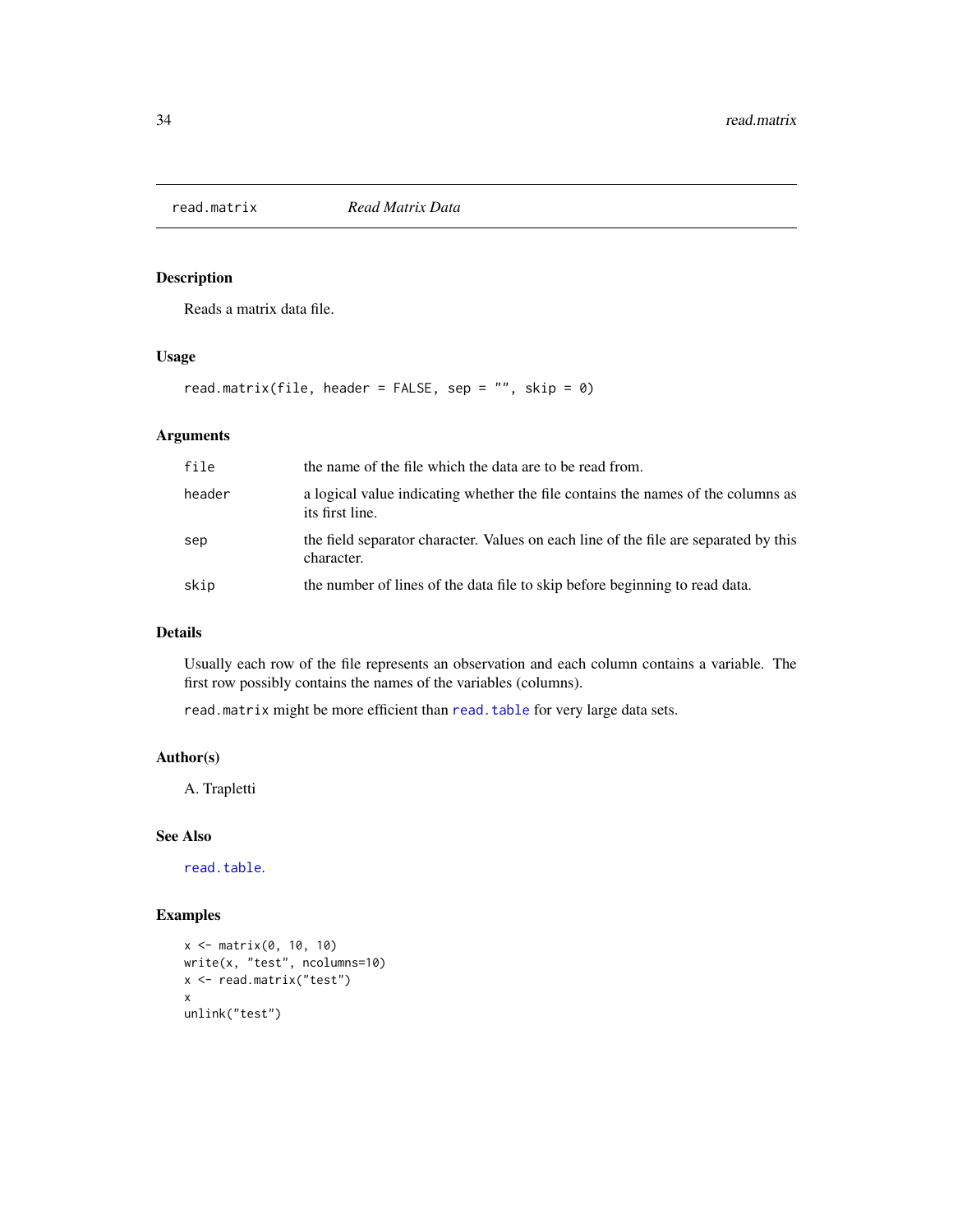<span id="page-34-0"></span>

Reads a time series file.

#### Usage

read.ts(file, header = FALSE, sep =  $"$ , skip =  $\emptyset$ , ...)

#### Arguments

| file                    | the name of the file which the data are to be read from. Each line of the file<br>contains one observation of the variables. |
|-------------------------|------------------------------------------------------------------------------------------------------------------------------|
| header                  | a logical value indicating whether the file contains the names of the variables as<br>its first line.                        |
| sep                     | the field separator character. Values on each line of the file are separated by this<br>character.                           |
| skip                    | the number of lines of the data file to skip before beginning to read data.                                                  |
| $\cdot$ $\cdot$ $\cdot$ | Additional arguments for ts such as, e.g., start.                                                                            |

### Details

Each row of the file represents an observation and each column contains a variable. The first row possibly contains the names of the variables.

#### Author(s)

A. Trapletti

#### See Also

[ts](#page-0-0).

```
data(sunspots)
st <- start(sunspots)
fr <- frequency(sunspots)
write(sunspots, "sunspots", ncolumns=1)
x <- read.ts("sunspots", start=st, frequency=fr)
plot(x)
unlink("sunspots")
```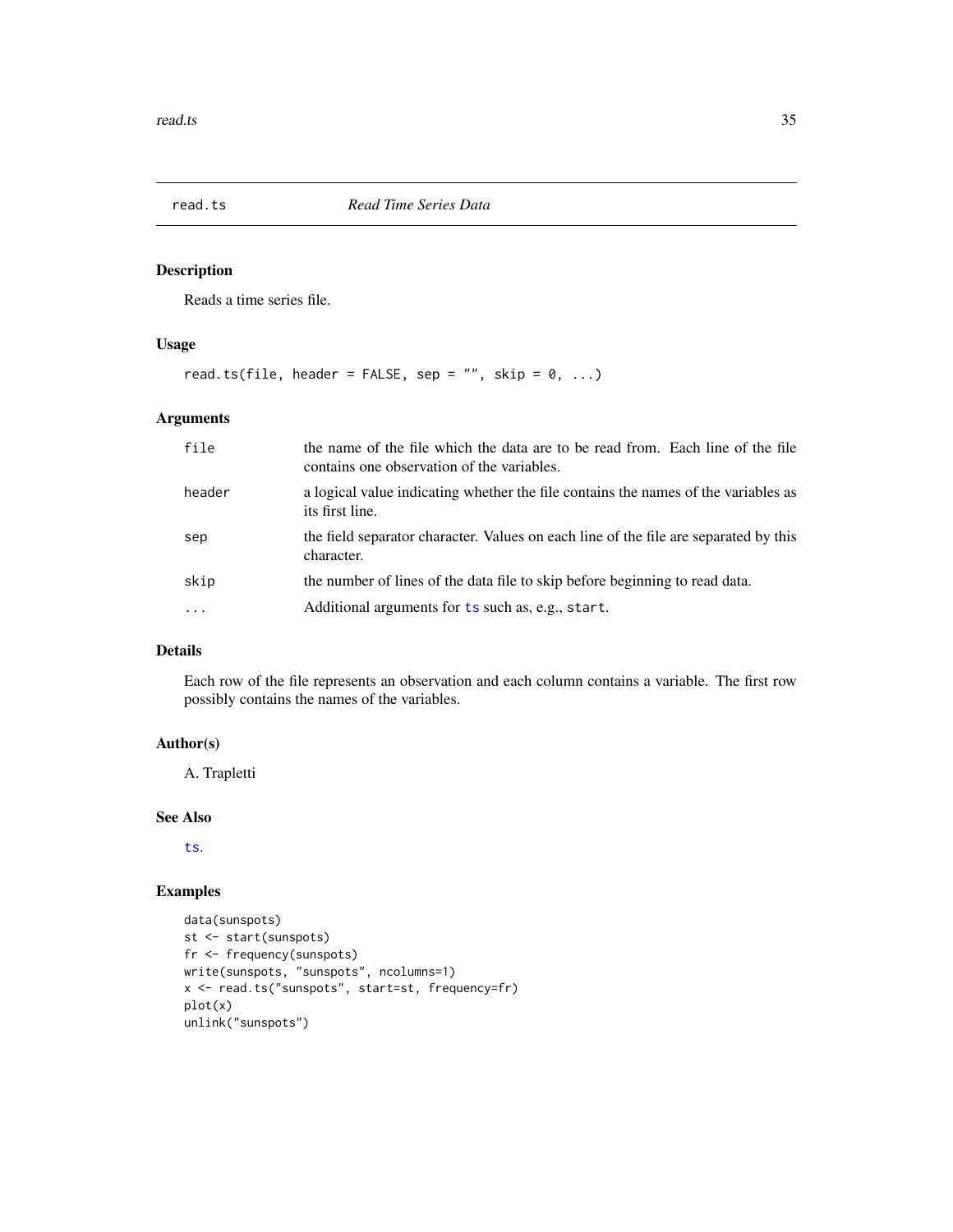<span id="page-35-0"></span>runs.test *Runs Test*

#### Description

Computes the runs test for randomness of the dichotomous (binary) data series x.

#### Usage

```
runs.test(x, alternative = c("two.sided", "less", "greater"))
```
#### Arguments

|             | a dichotomous factor.                                                          |
|-------------|--------------------------------------------------------------------------------|
| alternative | indicates the alternative hypothesis and must be one of "two.sided" (default), |
|             | "less", or "greater". You can specify just the initial letter.                 |

#### Details

This test searches for randomness in the observed data series x by examining the frequency of runs. A "run" is defined as a series of similar responses.

Note, that by using the alternative "less" the null of randomness is tested against some kind of "under-mixing" ("trend"). By using the alternative "greater" the null of randomness is tested against some kind of "over-mixing" ("mean-reversion").

Missing values are not allowed.

#### Value

A list with class "htest" containing the following components:

| statistic   | the value of the test statistic.                               |
|-------------|----------------------------------------------------------------|
| p.value     | the p-value of the test.                                       |
| method      | a character string indicating what type of test was performed. |
| data.name   | a character string giving the name of the data.                |
| alternative | a character string describing the alternative hypothesis.      |

#### Author(s)

A. Trapletti

#### References

S. Siegel (1956): *Nonparametric Statistics for the Behavioural Sciences*, McGraw-Hill, New York. S. Siegel and N. J. Castellan (1988): *Nonparametric Statistics for the Behavioural Sciences*, 2nd edn, McGraw-Hill, New York.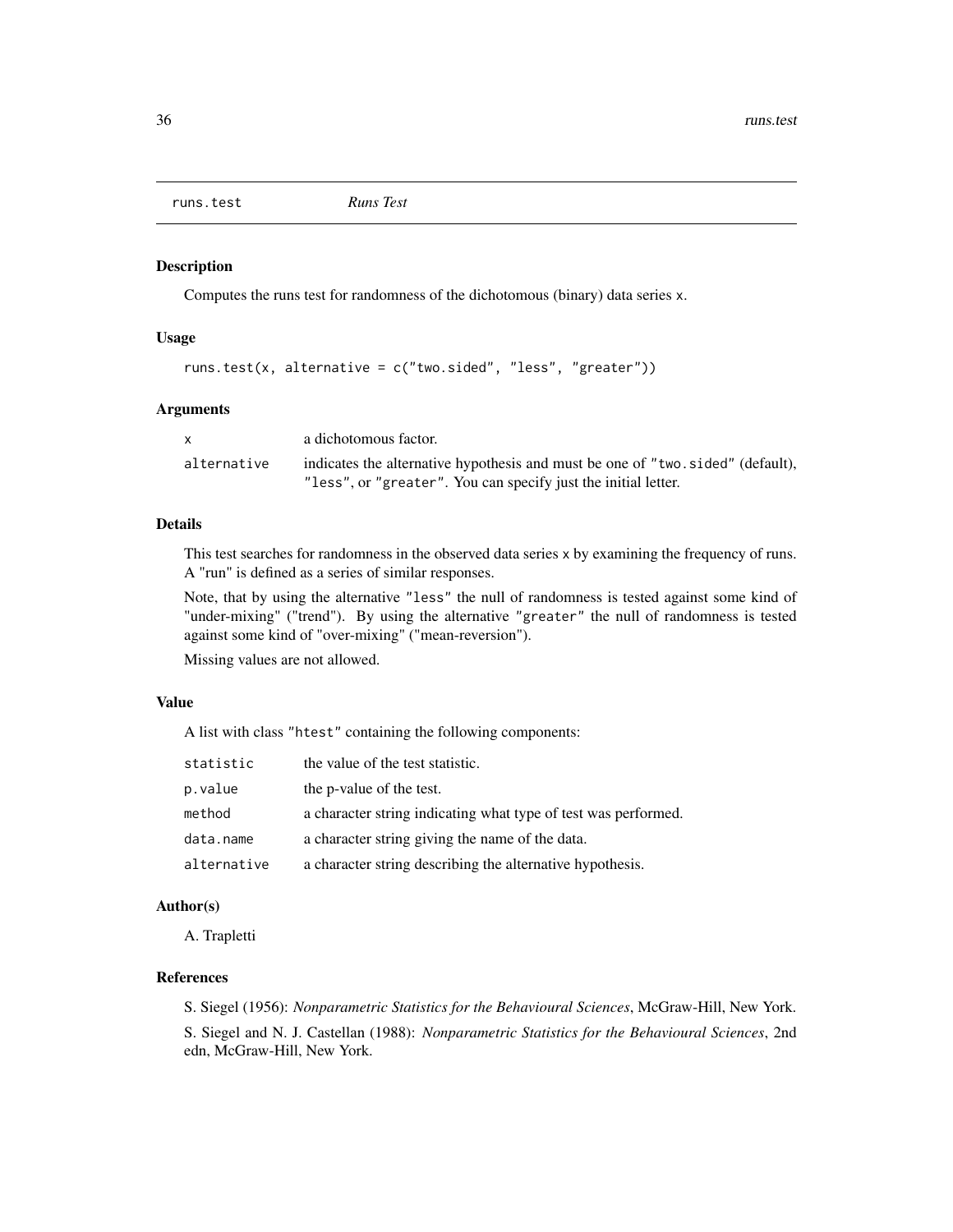#### <span id="page-36-0"></span>seqplot.ts 37

#### Examples

```
x <- factor(sign(rnorm(100))) # randomness
runs.test(x)
x \leftarrow factor(rep(c(-1,1),50)) # over-mixing
runs.test(x)
```
seqplot.ts *Plot Two Time Series*

#### Description

Plot two time series on the same plot frame.

#### Usage

```
seqplot.ts(x, y, colx = "black", coly = "red", typex = "l",
           typey = "1", pchx = 1, pchy = 1, ltyx = "solid",
          ltyy = "solid", oma = c(6, 0, 5, 0), ann = par("ann"),
          xlab = "Time", ylab = deparse(substitute(x)), main = NULL)
```
#### Arguments

| x, y         | the time series.                                                           |
|--------------|----------------------------------------------------------------------------|
| colx, coly   | color code or name for the x and y series, see colors, palette.            |
| typex, typey | what type of plot should be drawn for the x and y series, see plot.        |
| pchx, pchy   | character or integer code for kind of points/lines for the x and y series. |
| ltyx, ltyy   | line type code for the x and y series, see lines.                          |
| oma          | a vector giving the size of the outer margins in lines of text, see par.   |
| ann          | annotate the plots? See par.                                               |
| xlab, ylab   | titles for the x and y axis.                                               |
| main         | an overall title for the plot.                                             |

#### Details

Unlike plot. ts the series can have different time bases, but they should have the same frequency. Unlike ts. plot the series can be plotted in different styles and for multivariate x and y the common variables are plotted together in a separate array element.

### Value

None.

#### Author(s)

A. Trapletti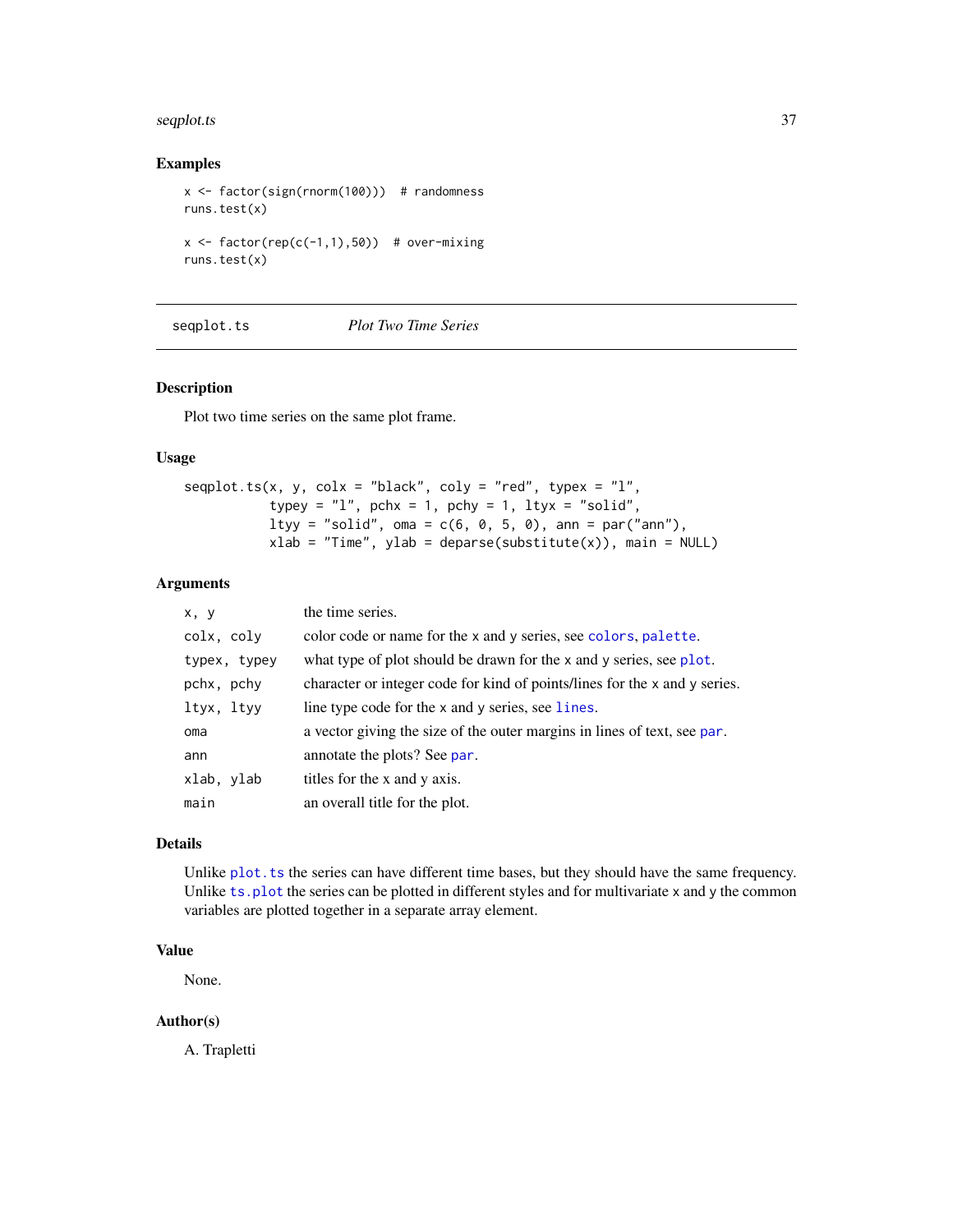38 sharped to the contract of the contract of the contract of the contract of the contract of the contract of the contract of the contract of the contract of the contract of the contract of the contract of the contract of

#### See Also

[ts](#page-0-0), [plot.ts](#page-0-0)

#### Examples

```
data(USeconomic)
x <- ts.union(log(M1), log(GNP), rs, rl)
m.ar \leftarrow ar(x, method = "ols", order.max = 5)y \le predict(m.ar, x, n.ahead = 200, se.fit = FALSE)
seqplot.ts(x, y)
```
<span id="page-37-1"></span>sharpe *Sharpe Ratio*

#### Description

This function computes the Sharpe ratio of the univariate time series (or vector) x.

#### Usage

sharpe(x,  $r = 0$ , scale = sqrt(250))

#### Arguments

| $\mathsf{x}$ | a numeric vector or univariate time series corresponding to a portfolio's cumu-<br>lated returns.              |
|--------------|----------------------------------------------------------------------------------------------------------------|
|              | the risk free rate. Default corresponds to using portfolio returns not in excess of<br>the riskless return.    |
| scale        | a scale factor. Default corresponds to an annualization when working with daily<br>financial time series data. |

#### Details

The Sharpe ratio is defined as a portfolio's mean return in excess of the riskless return divided by the portfolio's standard deviation. In finance the Sharpe Ratio represents a measure of the portfolio's risk-adjusted (excess) return.

#### Value

a double representing the Sharpe ratio.

#### Author(s)

A. Trapletti

#### See Also

[sterling](#page-38-1)

<span id="page-37-0"></span>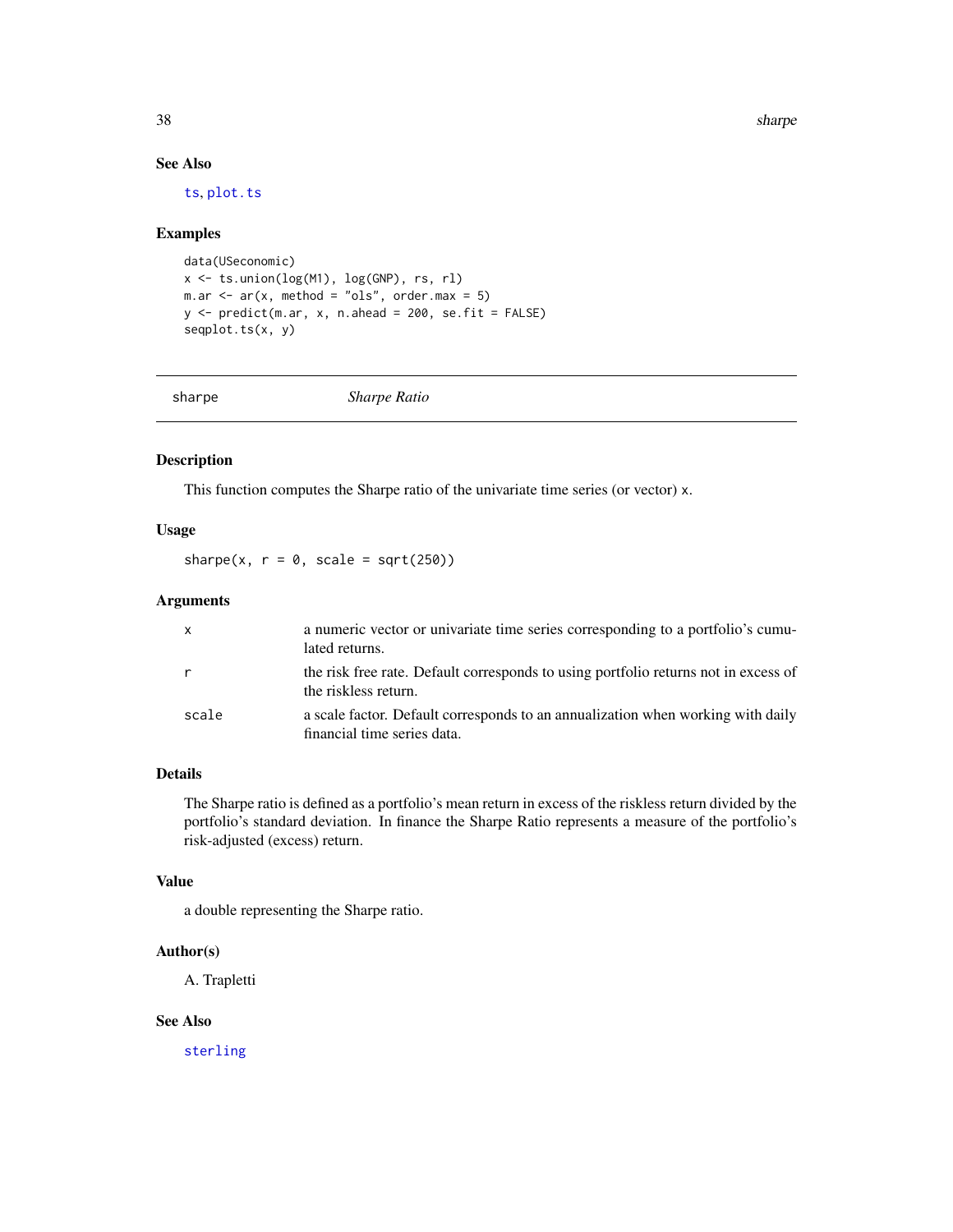#### <span id="page-38-0"></span>sterling 39

#### Examples

```
data(EuStockMarkets)
dax <- log(EuStockMarkets[,"DAX"])
ftse <- log(EuStockMarkets[,"FTSE"])
sharpe(dax)
sharpe(ftse)
```
<span id="page-38-1"></span>sterling *Sterling Ratio*

#### Description

This function computes the Sterling ratio of the univariate time series (or vector) x.

#### Usage

sterling(x)

#### Arguments

x a numeric vector or univariate time series corresponding to a portfolio's cumulated returns.

#### Details

The Sterling ratio is defined as a portfolio's overall return divided by the portfolio's [maxdrawdown](#page-23-1) statistic. In finance the Sterling Ratio represents a measure of the portfolio's risk-adjusted return.

#### Value

a double representing the Sterling ratio.

#### Author(s)

A. Trapletti

#### See Also

[maxdrawdown](#page-23-1), [sharpe](#page-37-1)

```
data(EuStockMarkets)
dax <- log(EuStockMarkets[,"DAX"])
ftse <- log(EuStockMarkets[,"FTSE"])
sterling(dax)
sterling(ftse)
```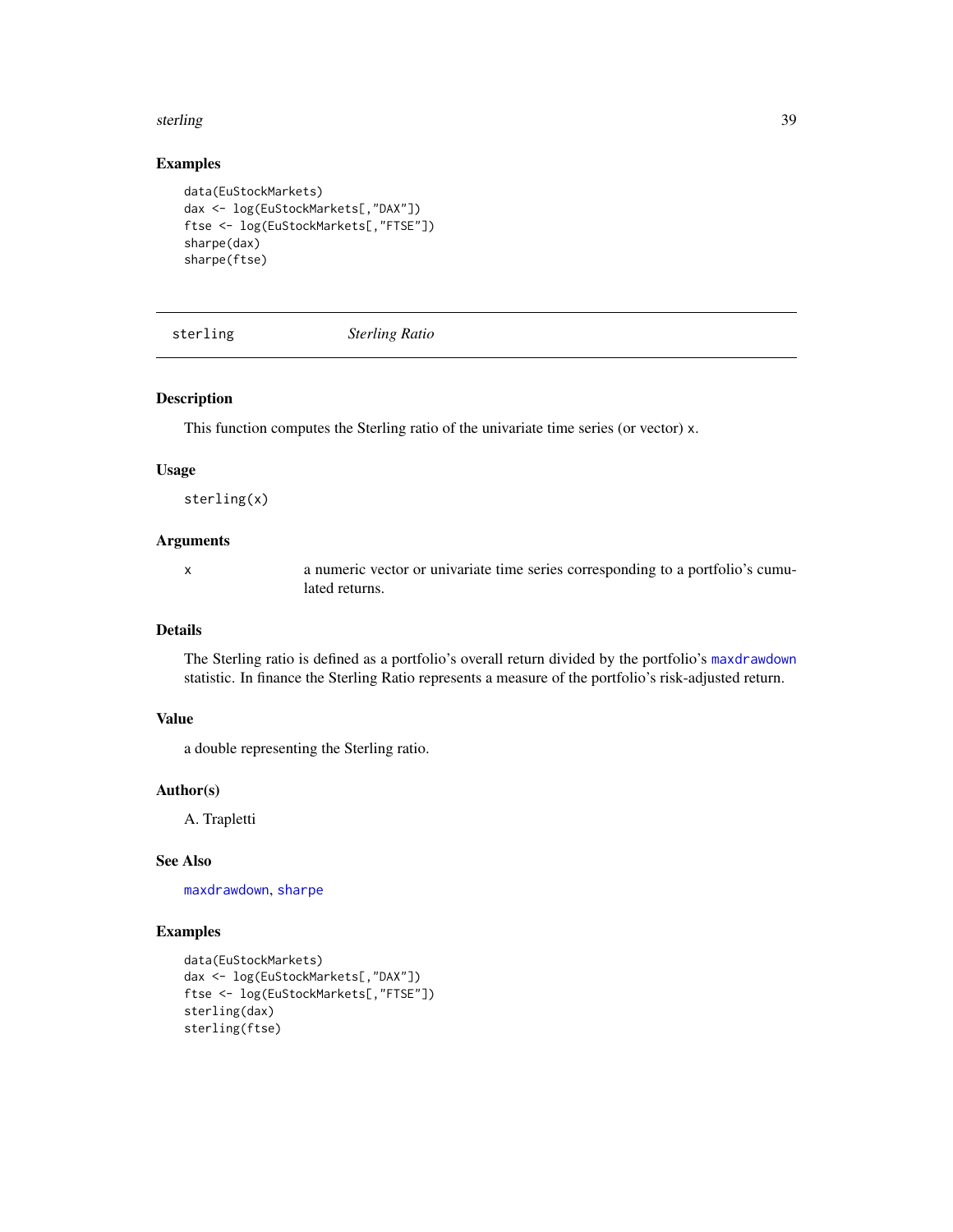<span id="page-39-1"></span><span id="page-39-0"></span>

Methods for creating and printing summaries of ARMA model fits.

#### Usage

```
## S3 method for class 'arma'
summary(object, ...)
## S3 method for class 'summary.arma'
print(x, digits = max(3, getOption("digits") - 3),signif.stars = getOption("show.signif.stars"), ...)
```
#### Arguments

| object               | an object of class "arma"; usually, a result of a call to arma.                                                      |
|----------------------|----------------------------------------------------------------------------------------------------------------------|
| x                    | an object of class "summary arma"; usually, a result of a call to the summary<br>method for objects of class "arma". |
| digits, signif.stars |                                                                                                                      |
|                      | see printCoefmat.                                                                                                    |
| $\cdot\cdot\cdot$    | further arguments passed to or from other methods.                                                                   |

#### Details

The summary method computes the asymptotic standard errors of the coefficient estimates from the numerically differentiated Hessian matrix approximation. The AIC is computed from the conditional sum-of-squared errors and not from the true maximum likelihood function. That may be problematic.

#### Value

```
A list of class "summary.arma".
```
#### See Also

[arma](#page-3-1)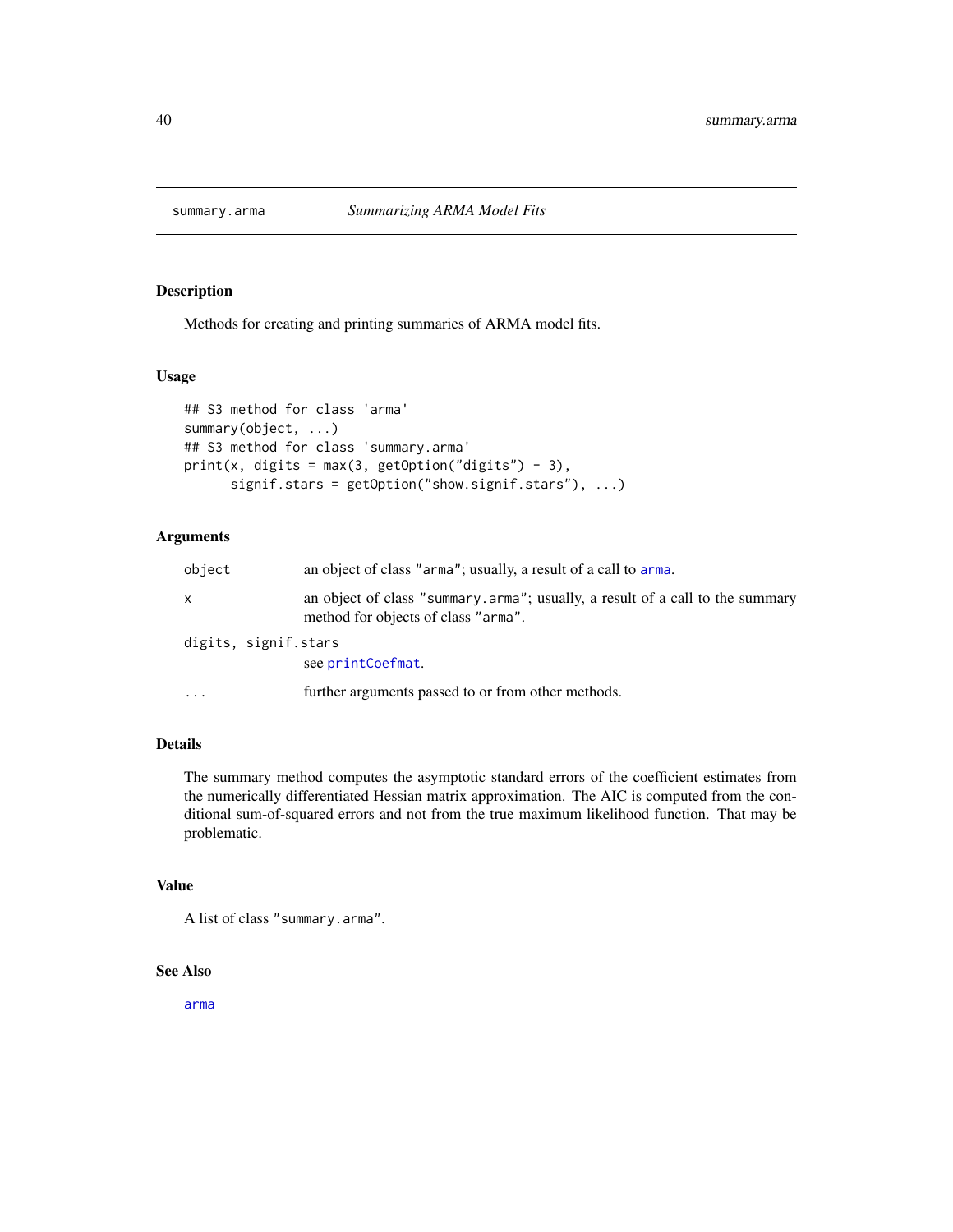<span id="page-40-1"></span><span id="page-40-0"></span>

Methods for creating and printing summaries of GARCH model fits.

#### Usage

```
## S3 method for class 'garch'
summary(object, ...)
## S3 method for class 'summary.garch'
print(x, \text{ digits} = max(3, \text{ getOption("digits")} - 3),signif.stars = getOption("show.signif.stars"), ...)
```
#### Arguments

| object               | an object of class "garch"; usually, a result of a call to garch.                                                      |
|----------------------|------------------------------------------------------------------------------------------------------------------------|
| x                    | an object of class "summary garch"; usually, a result of a call to the summary<br>method for objects of class "garch". |
| digits, signif.stars |                                                                                                                        |
|                      | see printCoefmat.                                                                                                      |
| $\ddotsc$            | further arguments passed to or from other methods.                                                                     |

#### Details

summary computes the asymptotic standard errors of the coefficient estimates from an outer-product approximation of the Hessian evaluated at the estimates, see Bollerslev (1986). It furthermore tests the residuals for normality and remaining ARCH effects, see [jarque.bera.test](#page-20-1) and [Box.test](#page-0-0).

#### Value

A list of class "summary.garch".

#### References

T. Bollerslev (1986): Generalized Autoregressive Conditional Heteroscedasticity. *Journal of Econometrics* 31, 307–327.

#### See Also

[garch](#page-8-1)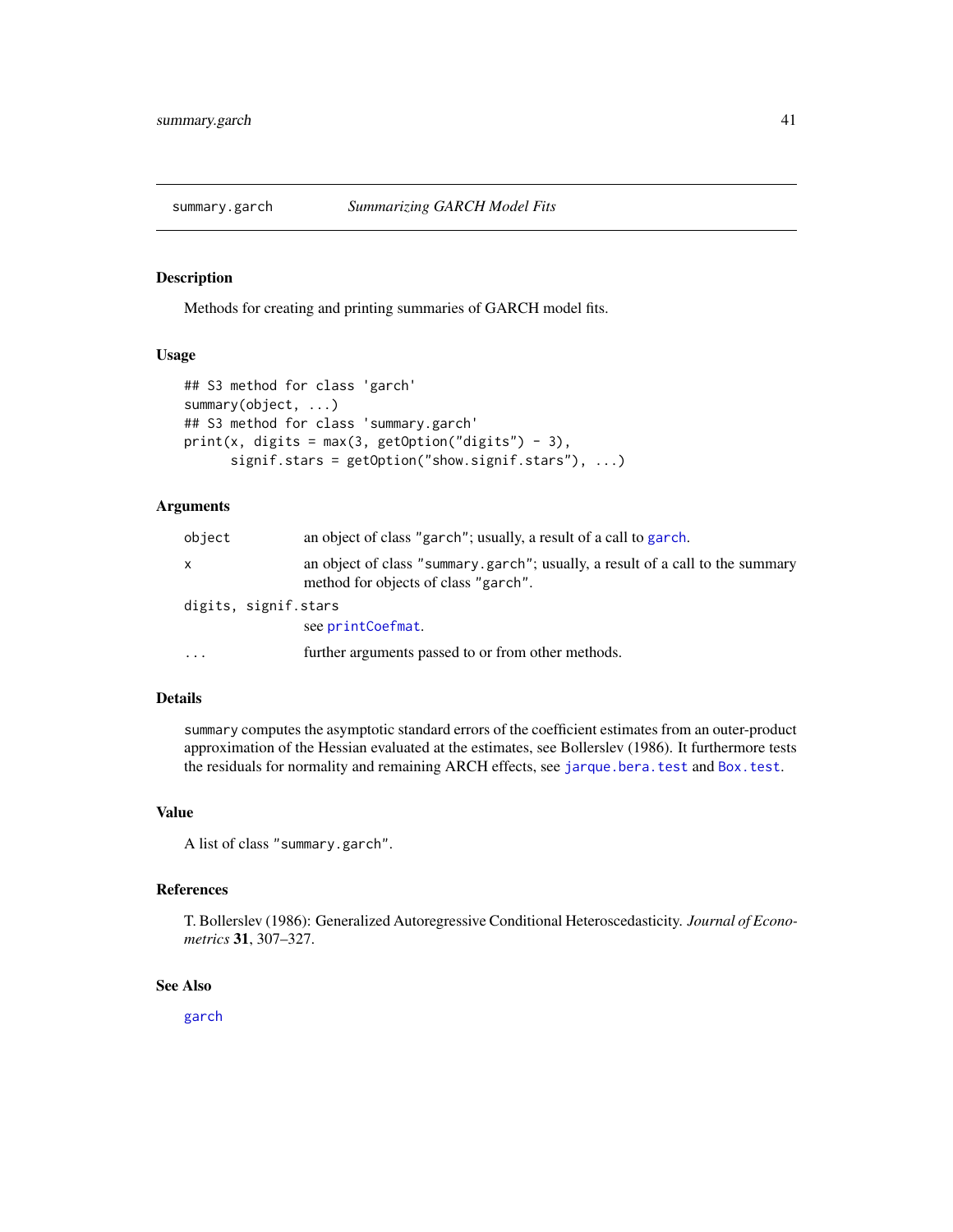<span id="page-41-1"></span><span id="page-41-0"></span>

Generates ns surrogate samples from the original data x and computes the standard error and the bias of statistic as in a bootstrap setup, if statistic is given.

#### Usage

```
surrogate(x, ns = 1, fft = FALSE, amplitude = FALSE,
         statistic = NULL, ...)
```
#### Arguments

| X         | a numeric vector or time series.                                                                                |
|-----------|-----------------------------------------------------------------------------------------------------------------|
| ns        | the number of surrogate series to compute.                                                                      |
| fft       | a logical indicating whether phase randomized surrogate data is generated.                                      |
| amplitude | a logical indicating whether amplitude-adjusted surrogate data is computed.                                     |
| statistic | a function which when applied to a time series returns a vector containing the<br>statistic( $s$ ) of interest. |
| $\cdots$  | Additional arguments for statistic which are passed unchanged each time it<br>is called.                        |

#### Details

If fft is FALSE, then x is mixed in temporal order, so that all temporal dependencies are eliminated, but the histogram of the original data is preserved. If fft is TRUE, then surrogate data with the same spectrum as x is computed by randomizing the phases of the Fourier coefficients of x. If in addition amplitude is TRUE, then also the amplitude distribution of the original series is preserved.

Note, that the interpretation of the computed standard error and bias is different than in a bootstrap setup.

To compute the phase randomized surrogate and the amplitude adjusted data algorithm 1 and 2 from Theiler et al. (1992), pp. 183, 184 are used.

Missing values are not allowed.

#### Value

If statistic is NULL, then it returns a matrix or time series with ns columns and length $(x)$  rows containing the surrogate data. Each column contains one surrogate sample.

If statistic is given, then a list of class "resample.statistic" with the following elements is returned:

statistic the results of applying statistic to each of the simulated time series.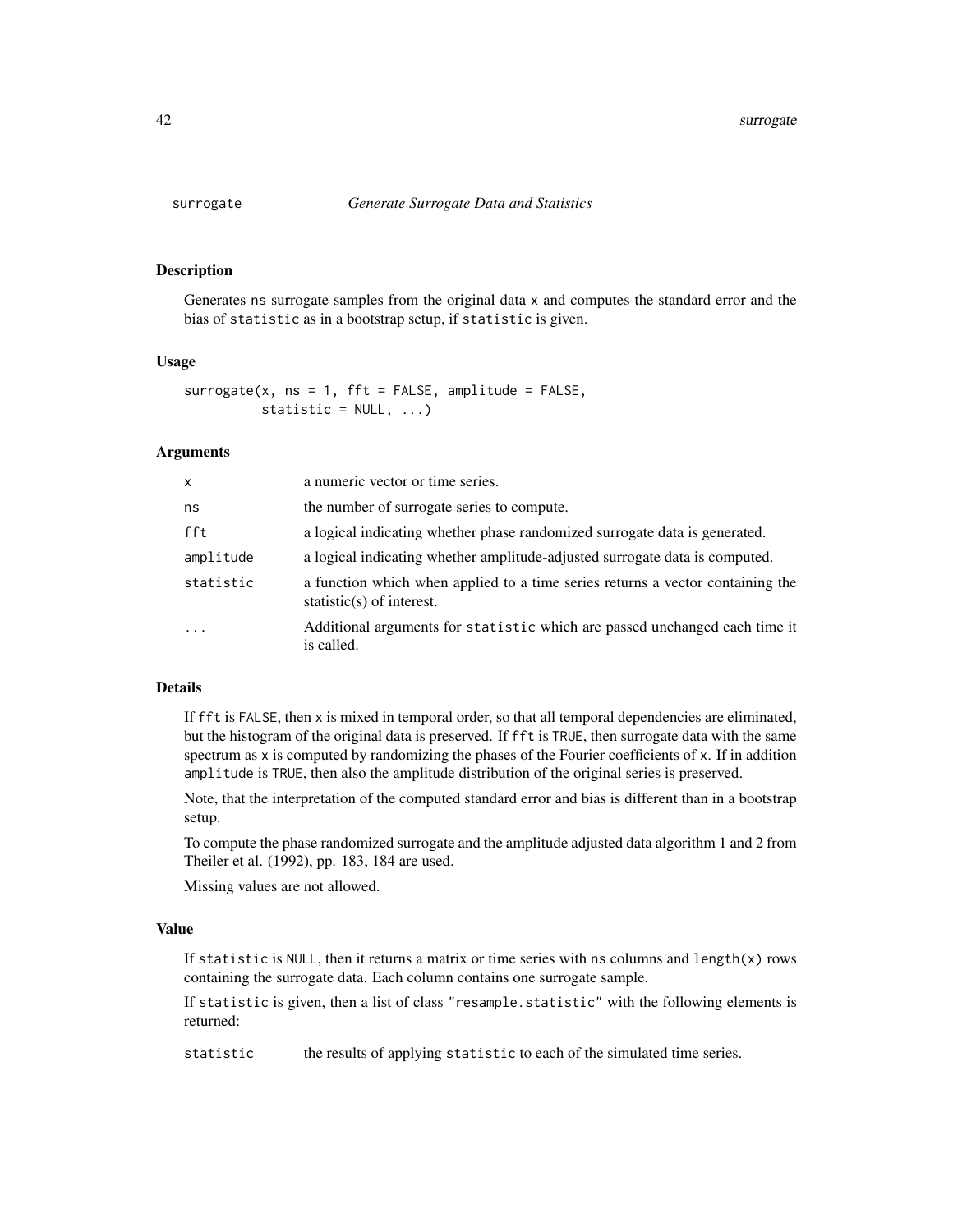<span id="page-42-0"></span>

|      | orig. statistic the results of applying statistic to the original series. |
|------|---------------------------------------------------------------------------|
| bias | the bias of the statistics computed as in a bootstrap setup.              |
| se   | the standard error of the statistics computed as in a bootstrap setup.    |
| call | the original call of surrogate.                                           |

#### Author(s)

A. Trapletti

#### References

J. Theiler, B. Galdrikian, A. Longtin, S. Eubank, and J. D. Farmer (1992): Using Surrogate Data to Detect Nonlinearity in Time Series, in *Nonlinear Modelling and Forecasting*, Eds. M. Casdagli and S. Eubank, Santa Fe Institute, Addison Wesley, 163–188.

#### See Also

[sample](#page-0-0), [tsbootstrap](#page-45-1)

#### Examples

```
x \le -1:10 # Simple example
surrogate(x)
n <- 500 # Generate AR(1) process
e <- rnorm(n)
x \leftarrow double(n)x[1] <- rnorm(1)for(i in 2:n) {
  x[i] <- 0.4 * x[i-1] + e[i]}
x \leftarrow ts(x)theta \leq function(x) # Autocorrelations up to lag 10
  return(acf(x, plot=FALSE)$acf[2:11])
surrogate(x, ns=50, fft=TRUE, statistic=theta)
```
tcm *Monthly Yields on Treasury Securities*

#### Description

This data set contains monthly 1 year, 3 year, 5 year, and 10 year yields on treasury securities at constant, fixed maturity.

#### Usage

data(tcm)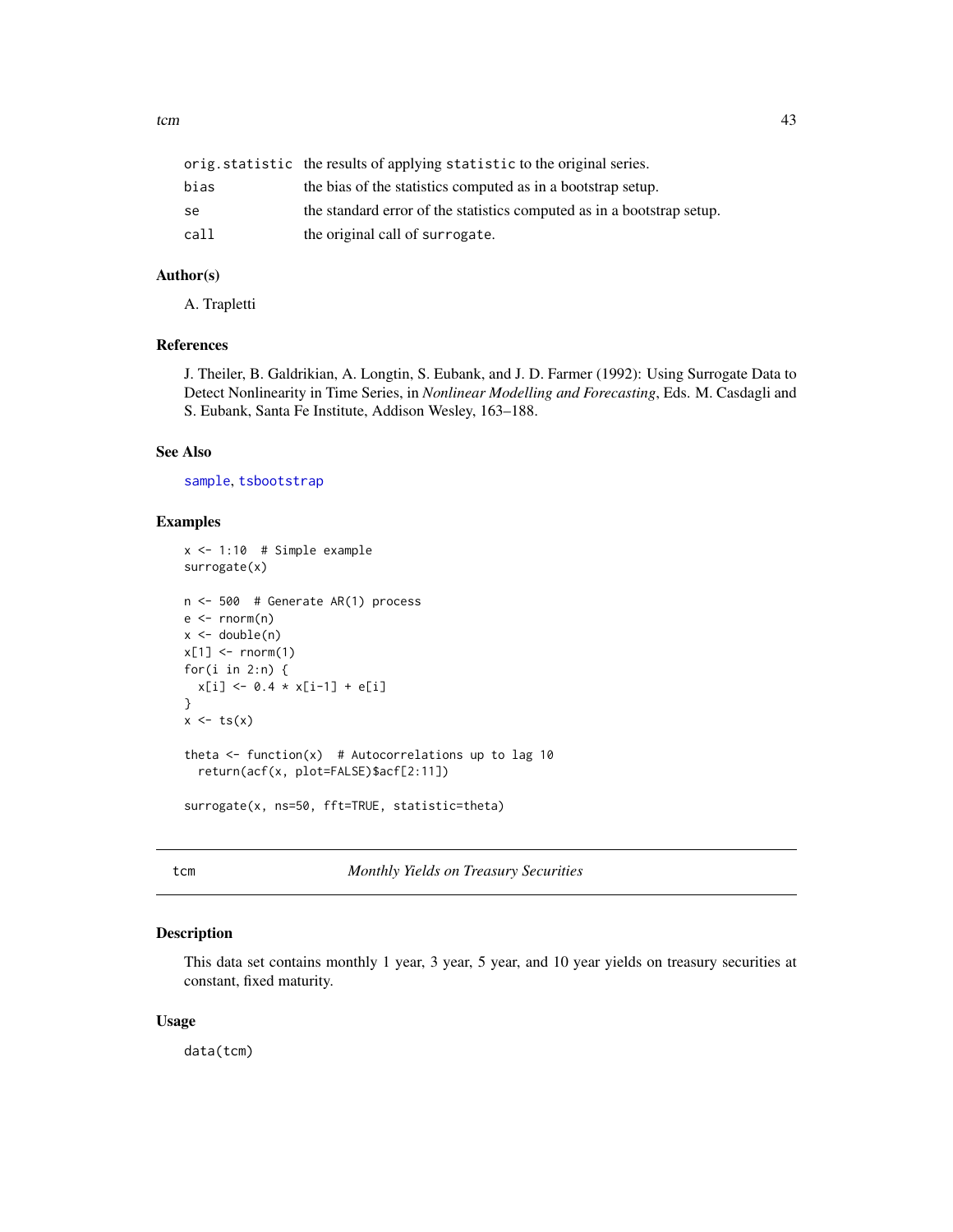#### <span id="page-43-0"></span>Format

4 univariate time series tcm1y, tcm3y, tcm5y, and tcm10y and the joint series tcm.

#### Details

The yields at constant fixed maturity have been constructed by the Treasury Department, based on the most actively traded marketable treasury securities.

#### Source

U.S. Fed <http://www.federalreserve.gov/Releases/H15/data.htm>

tcmd *Daily Yields on Treasury Securities*

#### Description

This data set contains daily 1 year, 3 year, 5 year, and 10 year yields on treasury securities at constant, fixed maturity.

#### Usage

data(tcmd)

#### Format

4 univariate time series tcm1yd, tcm3yd, tcm5yd, and tcm10yd and the joint series tcmd.

#### Details

The yields at constant fixed maturity have been constructed by the Treasury Department, based on the most actively traded marketable treasury securities.

Daily refers to business days, i.e., weekends and holidays are eliminated.

#### Source

U.S. Fed <http://www.federalreserve.gov/Releases/H15/data.htm>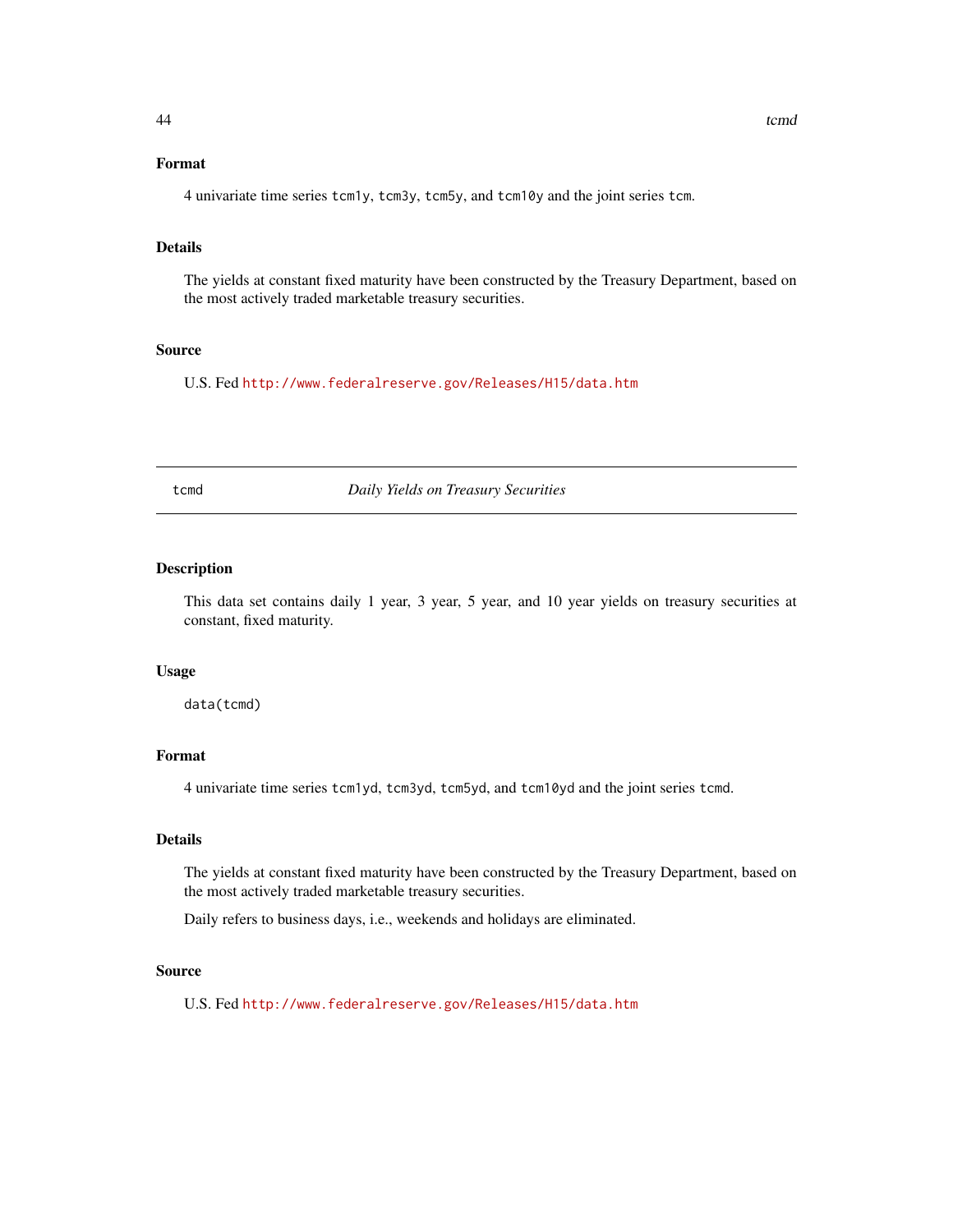<span id="page-44-1"></span><span id="page-44-0"></span>

Generically computes Teraesvirta's neural network test for neglected nonlinearity either for the time series x or the regression y~x.

#### Usage

```
## S3 method for class 'ts'
terasvirta.test(x, lag = 1, type = c("Chisq", "F"),
                scale = TRUE, ...)## Default S3 method:
terasvirta.test(x, y, type = c("Chisq", "F"),
                scale = TRUE, ...
```
#### Arguments

| X        | a numeric vector, matrix, or time series.                                                                                               |
|----------|-----------------------------------------------------------------------------------------------------------------------------------------|
| y        | a numeric vector.                                                                                                                       |
| lag      | an integer which specifies the model order in terms of lags.                                                                            |
| type     | a string indicating whether the Chi-Squared test or the F-test is computed. Valid<br>types are "Chisq" and "F".                         |
| scale    | a logical indicating whether the data should be scaled before computing the test<br>statistic. The default arguments to scale are used. |
| $\cdots$ | further arguments to be passed from or to methods.                                                                                      |

#### Details

The null is the hypotheses of linearity in "mean". This test uses a Taylor series expansion of the activation function to arrive at a suitable test statistic. If type equals "F", then the F-statistic instead of the Chi-Squared statistic is used in analogy to the classical linear regression.

Missing values are not allowed.

#### Value

A list with class "htest" containing the following components:

| statistic | the value of the test statistic.                                                |
|-----------|---------------------------------------------------------------------------------|
| p.value   | the p-value of the test.                                                        |
| method    | a character string indicating what type of test was performed.                  |
| parameter | a list containing the additional parameters used to compute the test statistic. |
| data.name | a character string giving the name of the data.                                 |
| arguments | additional arguments used to compute the test statistic.                        |
|           |                                                                                 |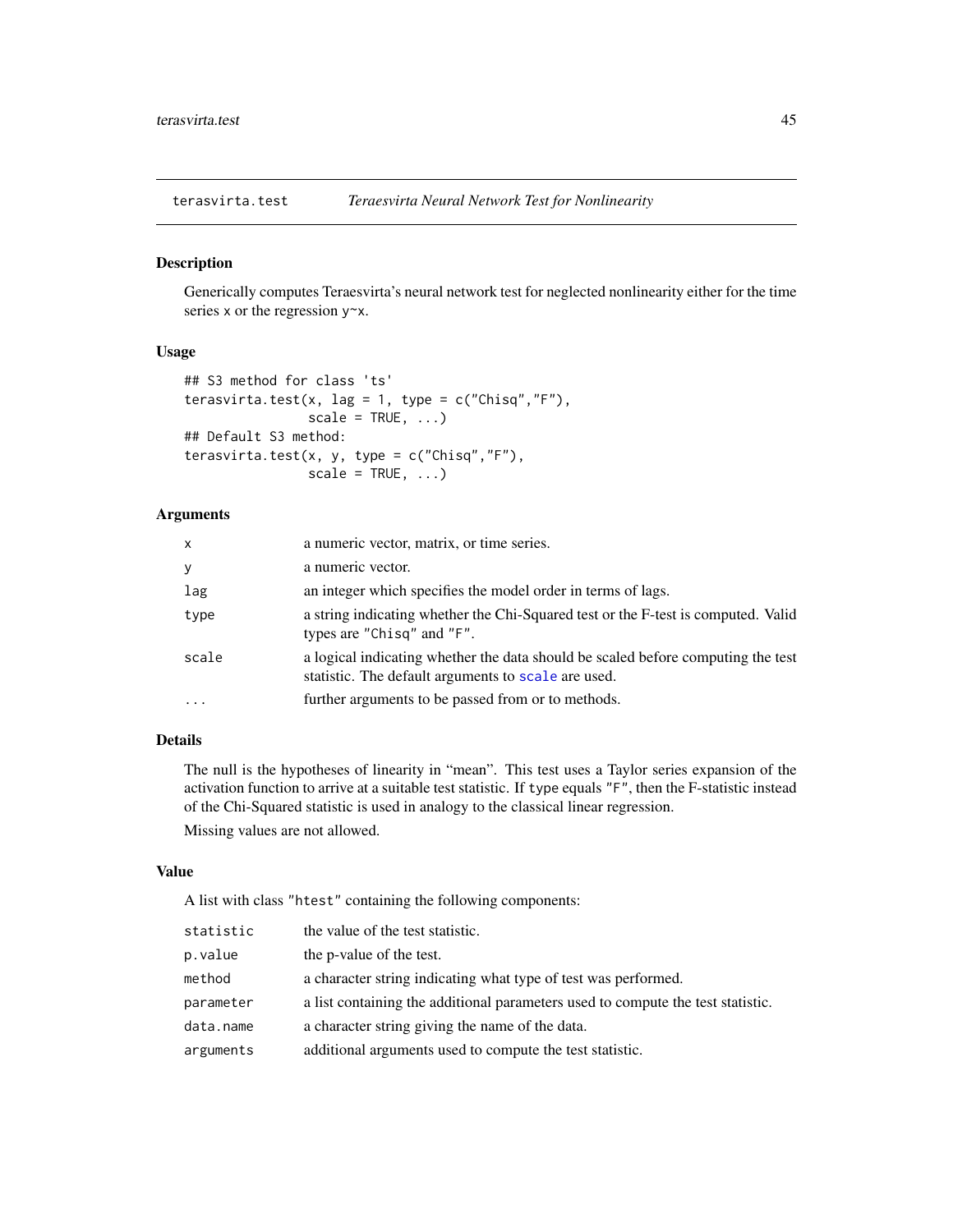<span id="page-45-0"></span>46 tsbootstrap

#### Author(s)

A. Trapletti

#### References

T. Teraesvirta, C. F. Lin, and C. W. J. Granger (1993): Power of the Neural Network Linearity Test. *Journal of Time Series Analysis* 14, 209-220.

#### See Also

[white.test](#page-48-1)

#### Examples

```
n <- 1000
x \le runif(1000, -1, 1) # Non-linear in ``mean'' regression
y \le -x^2 - x^3 + 0.1*rnorm(x)terasvirta.test(x, y)
## Is the polynomial of order 2 misspecified?
terasvirta.test(cbind(x,x^2,x^3), y)
## Generate time series which is nonlinear in ``mean''
x[1] < -0.0for(i in (2:n)) {
  x[i] <- 0.4*x[i-1] + tanh(x[i-1]) + rnorm(1, sd=0.5)
}
x \leftarrow as.ts(x)plot(x)
terasvirta.test(x)
```
<span id="page-45-1"></span>tsbootstrap *Bootstrap for General Stationary Data*

#### Description

tsbootstrap generates bootstrap samples for general stationary data and computes the bootstrap estimate of standard error and bias if a statistic is given.

#### Usage

```
tsbootstrap(x, nb = 1, statistic = NULL, m = 1, b = NULL,
           type = c("stationary","block"), ...)
```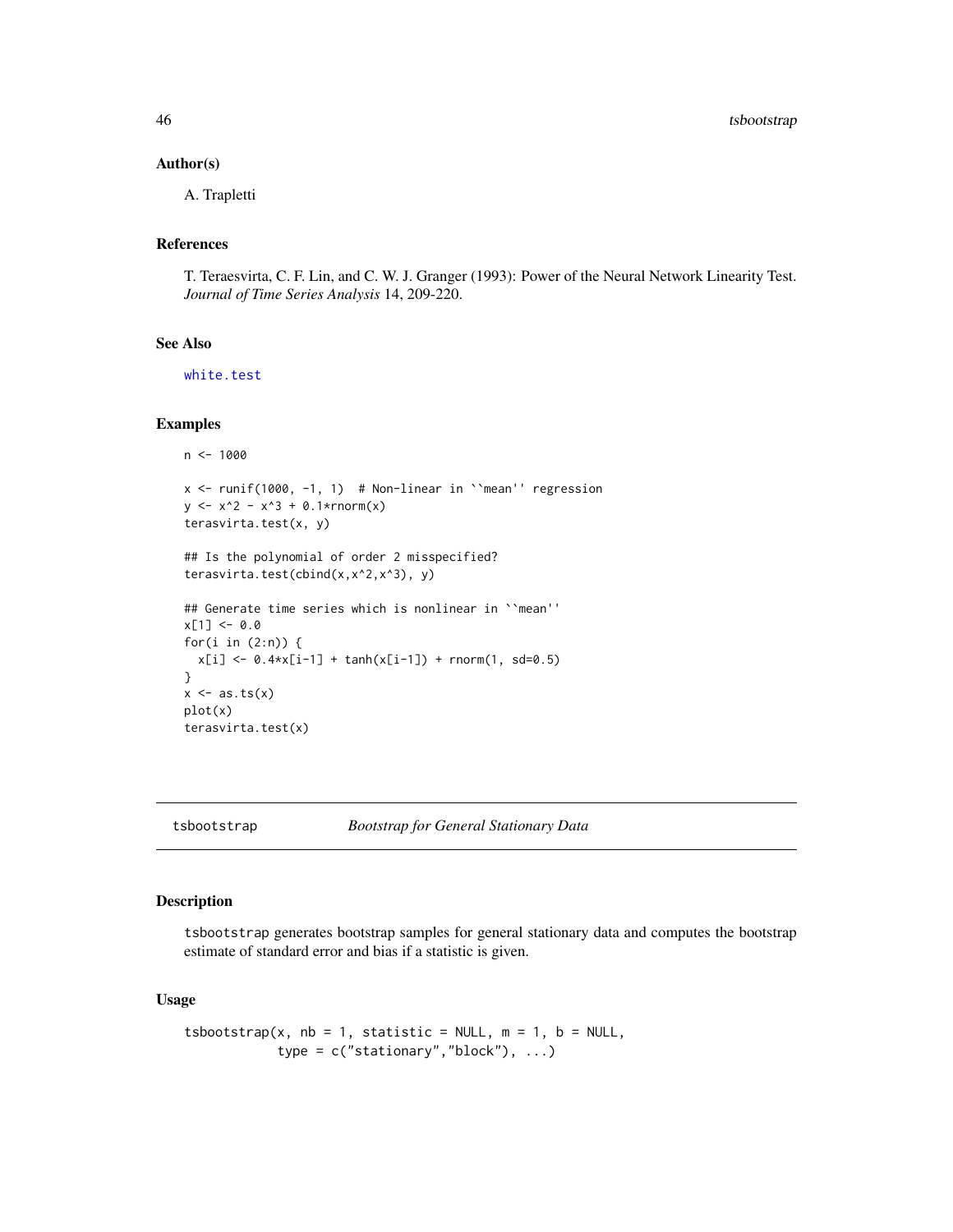#### <span id="page-46-0"></span>tsbootstrap 47

#### Arguments

| X                       | a numeric vector or time series giving the original data.                                                                                                                                                                                     |
|-------------------------|-----------------------------------------------------------------------------------------------------------------------------------------------------------------------------------------------------------------------------------------------|
| nb                      | the number of bootstrap series to compute.                                                                                                                                                                                                    |
| statistic               | a function which when applied to a time series returns a vector containing the<br>statistic(s) of interest.                                                                                                                                   |
| m                       | the length of the basic blocks in the block of blocks bootstrap.                                                                                                                                                                              |
| $\mathbf b$             | if type is "stationary", then b is the mean block length. If type is "block",<br>then b is the fixed block length.                                                                                                                            |
| type                    | the type of bootstrap to generate the simulated time series. The possible input<br>values are "stationary" (stationary bootstrap with mean block length b) and<br>"block" (blockwise bootstrap with block length b). Default to "stationary". |
| $\cdot$ $\cdot$ $\cdot$ | additional arguments for statistic which are passed unchanged each time<br>statistic is called.                                                                                                                                               |

#### Details

If type is "stationary", then the stationary bootstrap scheme with mean block length b according to Politis and Romano (1994) is computed. For type equals "block", the blockwise bootstrap with block length b according to Kuensch (1989) is used.

If  $m > 1$ , then the block of blocks bootstrap is computed (see Kuensch, 1989). The basic sampling scheme is the same as for the case  $m = 1$ , except that the bootstrap is applied to a series y containing blocks of length m, where each block of y is defined as  $y[t] = (x[t], \ldots, x[t-m+1])$ . Therefore, for the block of blocks bootstrap the first argument of statistic is given by a n x m matrix yb, where each row of yb contains one bootstrapped basic block observation  $y[t]$  (n is the number of observations in x).

Note, that for statistics which are functions of the empirical m-dimensional marginal  $(m > 1)$  only this procedure yields asymptotically valid bootstrap estimates. The case m = 1 may only be used for symmetric statistics (i.e., for statistics which are invariant under permutations of x). [tsboot](#page-0-0) does not implement the block of blocks bootstrap, and, therefore, the first example in [tsboot](#page-0-0) yields inconsistent estimates.

For consistency, the (mean) block length b should grow with n at an appropriate rate. If b is not given, then a default growth rate of const  $\star$  n^(1/3) is used. This rate is "optimal" under certain conditions (see the references for more details). However, in general the growth rate depends on the specific properties of the data generation process. A default value for const has been determined by a Monte Carlo simulation using a Gaussian AR(1) process (AR(1)-parameter of 0.5, 500 observations). const has been chosen such that the mean square error for the bootstrap estimate of the variance of the empirical mean is minimized.

Note, that the computationally intensive parts are fully implemented in C which makes tsbootstrap about 10 to 30 times faster than [tsboot](#page-0-0).

Missing values are not allowed.

There is a special print method for objects of class "resample.statistic" which by default uses max(3, getOption("digits") - 3) digits to format real numbers.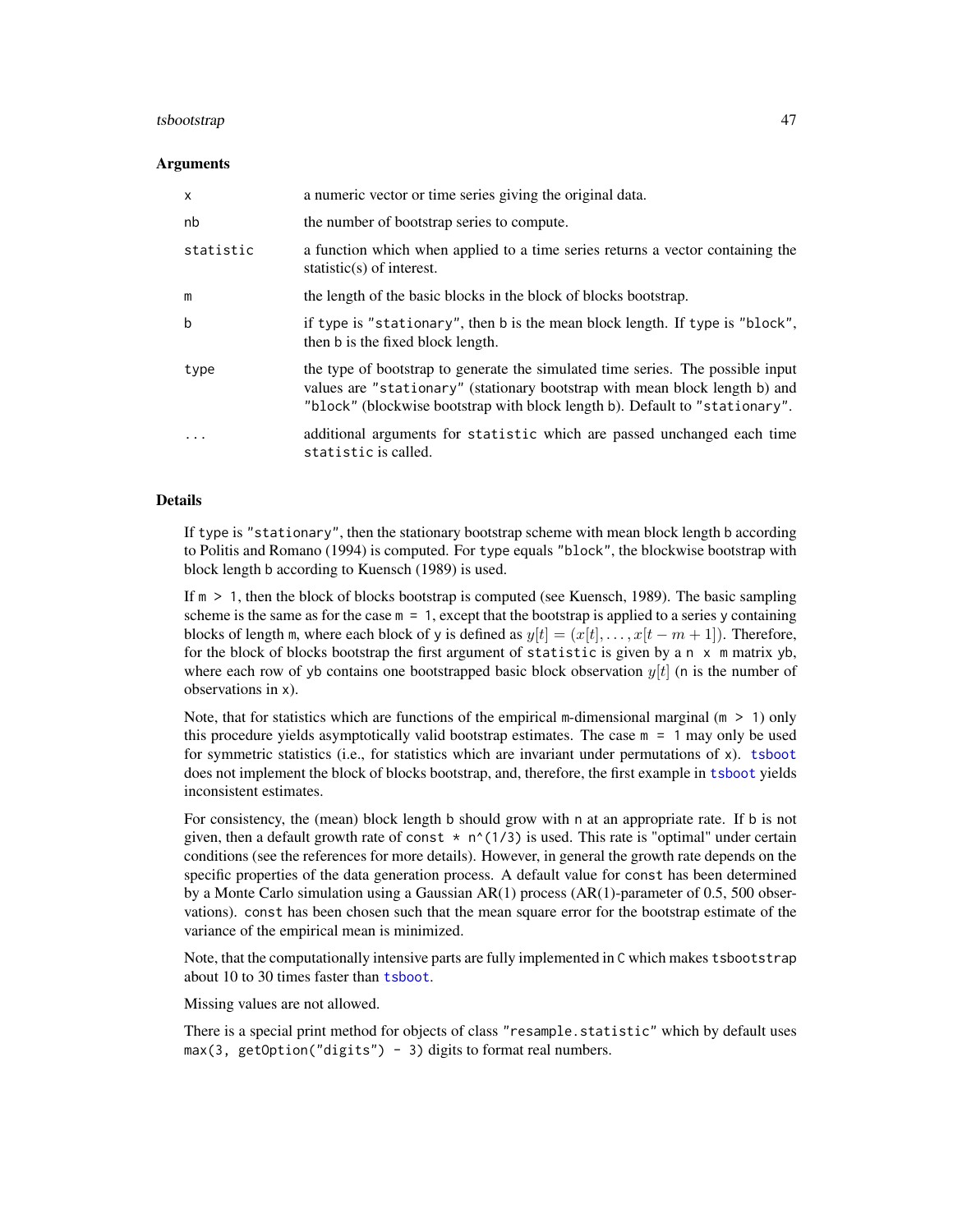If statistic is NULL, then it returns a matrix or time series with nb columns and length(x) rows containing the bootstrap data. Each column contains one bootstrap sample.

If statistic is given, then a list of class "resample.statistic" with the following elements is returned:

| statistic | the results of applying statistic to each of the simulated time series.   |
|-----------|---------------------------------------------------------------------------|
|           | orig. statistic the results of applying statistic to the original series. |
| bias      | the bootstrap estimate of the bias of statistic.                          |
| se        | the bootstrap estimate of the standard error of statistic.                |
| call      | the original call of tsbootstrap.                                         |

#### Author(s)

A. Trapletti

#### References

H. R. Kuensch (1989): The Jackknife and the Bootstrap for General Stationary Observations. *The Annals of Statistics* 17, 1217–1241.

D. N. Politis and J. P. Romano (1994): The Stationary Bootstrap. *Journal of the American Statistical Association* 89, 1303–1313.

#### See Also

[sample](#page-0-0), [surrogate](#page-41-1), [tsboot](#page-0-0)

```
n <- 500 # Generate AR(1) process
a < -0.6e <- rnorm(n+100)
x < - double(n+100)
x[1] <- rnorm(1)for(i in 2:(n+100)) {
  x[i] <- a * x[i-1] + e[i]}
x \leftarrow ts(x[-(1:100)])tsbootstrap(x, nb=500, statistic=mean)
# Asymptotic formula for the std. error of the mean
sqrt(1/(n*(1-a)^2))
acflag1 <- function(x)
{
 xo \leftarrow c(x[, 1], x[1,2])xm \leftarrow mean(xo)return(mean((x[, 1]-xm)*(x[, 2]-xm))/mean((xo-xm)^2))
```
<span id="page-47-0"></span>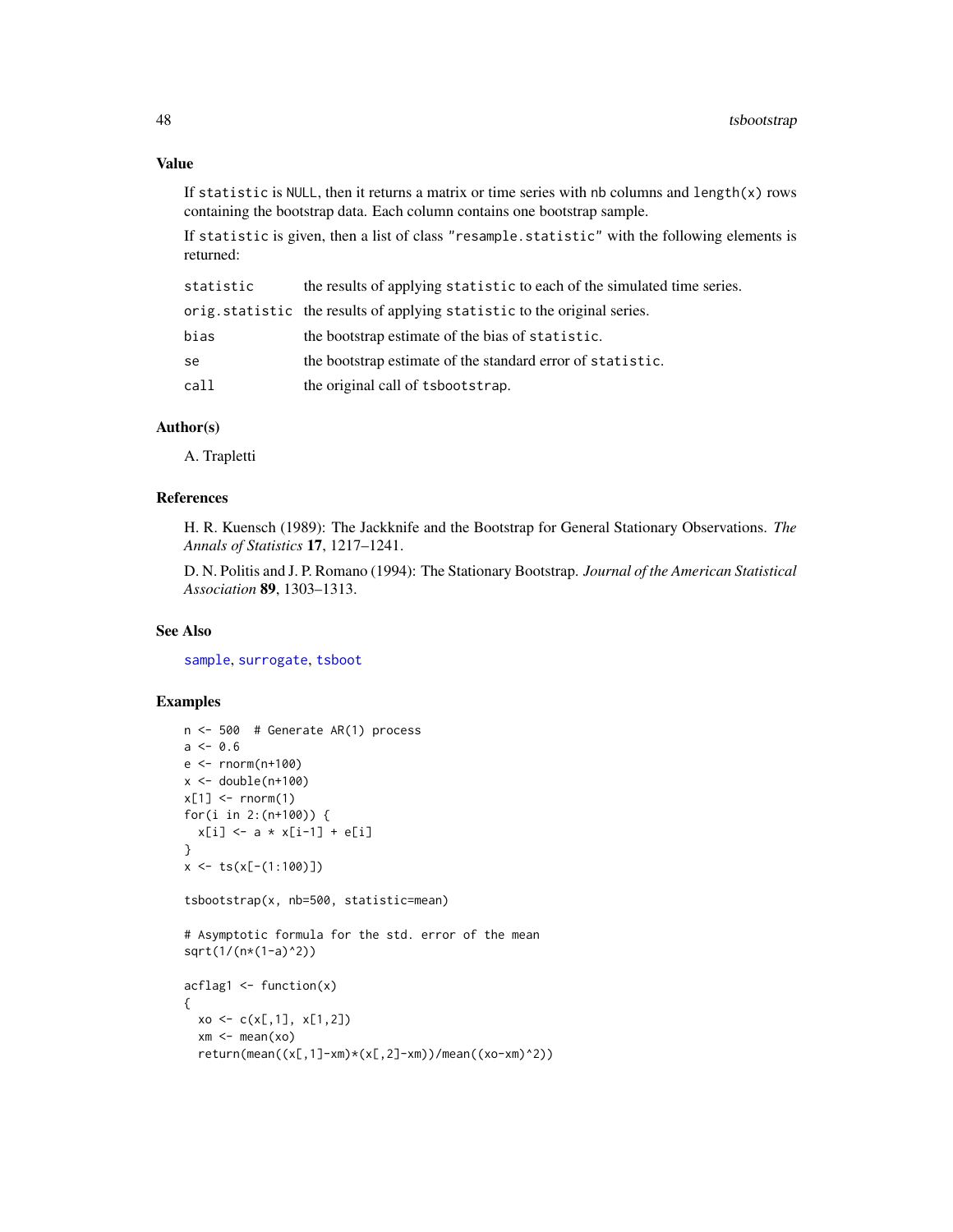#### <span id="page-48-0"></span>USeconomic 49

```
}
tsbootstrap(x, nb=500, statistic=acflag1, m=2)
# Asymptotic formula for the std. error of the acf at lag one
sqrt(((1+a^2)-2*a^2)/n)
```
USeconomic *U.S. Economic Variables*

#### Description

This is the E.3 example data set of Luetkepohl (1991).

#### Usage

data(USeconomic)

#### Format

4 univariate time series M1, GNP, rs, and rl and the joint series USeconomic containing the logarithm of M1, the logarithm of GNP, rs, and rl.

#### Details

It contains seasonally adjusted real U.S. money M1 and GNP in 1982 Dollars; discount rate on 91-Day treasury bills rs and yield on long-term treasury bonds rl.

#### Source

Luetkepohl, H. (1991): *Introduction to Multiple Time Series Analysis*. Springer Verlag, NY, 500– 503.

<span id="page-48-1"></span>white.test *White Neural Network Test for Nonlinearity*

#### **Description**

Generically computes the White neural network test for neglected nonlinearity either for the time series x or the regression y~x.

#### Usage

```
## S3 method for class 'ts'
white.test(x, lag = 1, qstar = 2, q = 10, range = 4,
            type = c("Chisq", "F"), scale = TRUE, ...)
## Default S3 method:
white.test(x, y, qstar = 2, q = 10, range = 4,
            type = c("Chisq", "F"), scale = TRUE, ...)
```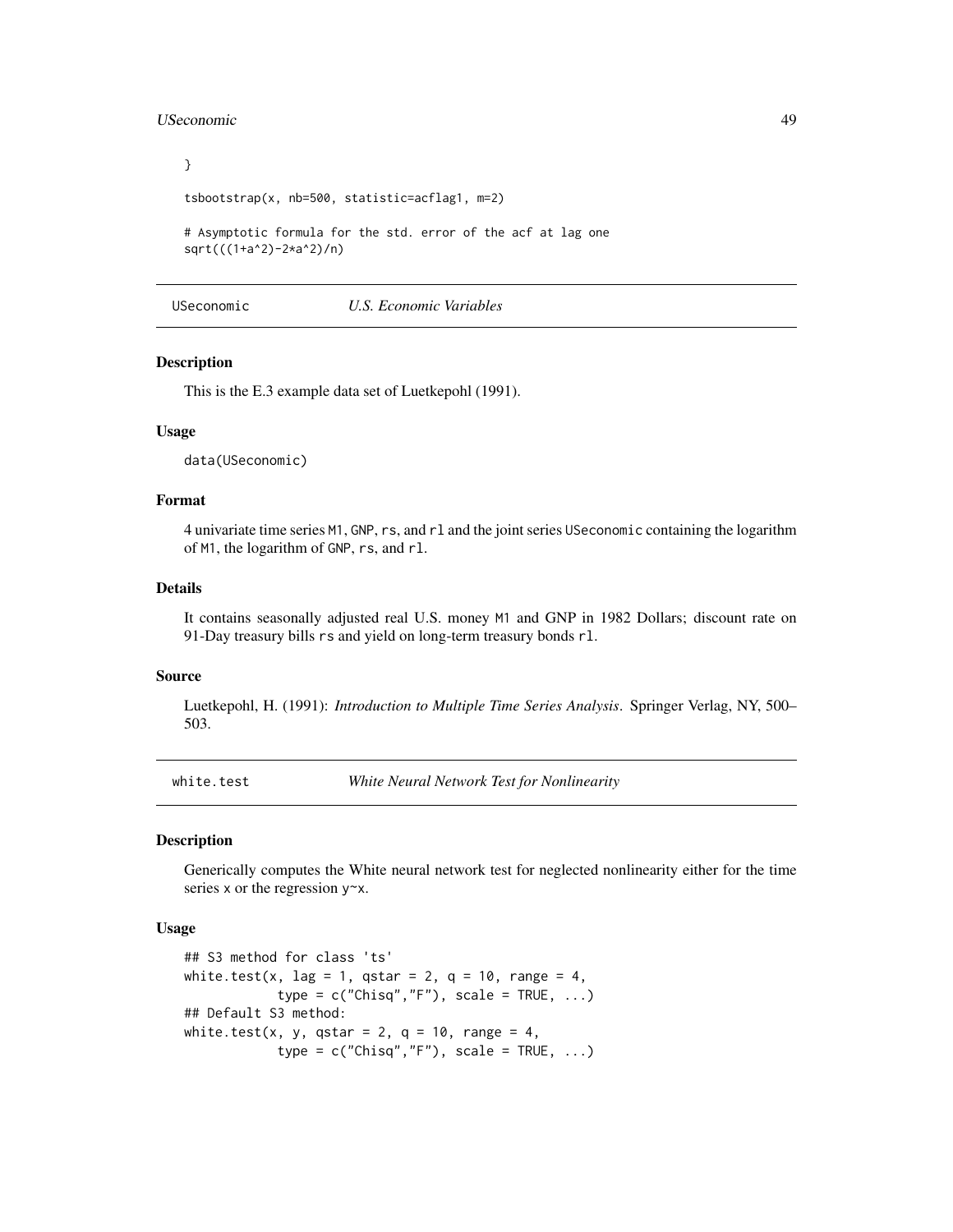#### <span id="page-49-0"></span>Arguments

| $\times$  | a numeric vector, matrix, or time series.                                                                                                                                                                                                                                                                |
|-----------|----------------------------------------------------------------------------------------------------------------------------------------------------------------------------------------------------------------------------------------------------------------------------------------------------------|
| У         | a numeric vector.                                                                                                                                                                                                                                                                                        |
| lag       | an integer which specifies the model order in terms of lags.                                                                                                                                                                                                                                             |
| q         | an integer representing the number of phantom hidden units used to compute the<br>test statistic.                                                                                                                                                                                                        |
| gstar     | the test is conducted using qstar principal components of the phantom hidden<br>units. The first principal component is omitted since in most cases it appears to<br>be collinear with the input vector of lagged variables. This strategy preserves<br>power while still conserving degrees of freedom. |
| range     | the input to hidden unit weights are initialized uniformly over [-range/2, range/2].                                                                                                                                                                                                                     |
| type      | a string indicating whether the Chi-Squared test or the F-test is computed. Valid<br>types are "Chisq" and "F".                                                                                                                                                                                          |
| scale     | a logical indicating whether the data should be scaled before computing the test<br>statistic. The default arguments to scale are used.                                                                                                                                                                  |
| $\ddotsc$ | further arguments to be passed from or to methods.                                                                                                                                                                                                                                                       |

#### Details

The null is the hypotheses of linearity in "mean". This type of test is consistent against arbitrary nonlinearity in mean. If type equals "F", then the F-statistic instead of the Chi-Squared statistic is used in analogy to the classical linear regression.

Missing values are not allowed.

#### Value

A list with class "htest" containing the following components:

| statistic | the value of the test statistic.                                                |
|-----------|---------------------------------------------------------------------------------|
| p.value   | the p-value of the test.                                                        |
| method    | a character string indicating what type of test was performed.                  |
| parameter | a list containing the additional parameters used to compute the test statistic. |
| data.name | a character string giving the name of the data.                                 |
| arguments | additional arguments used to compute the test statistic.                        |

#### Author(s)

A. Trapletti

#### References

T. H. Lee, H. White, and C. W. J. Granger (1993): Testing for neglected nonlinearity in time series models. *Journal of Econometrics* 56, 269-290.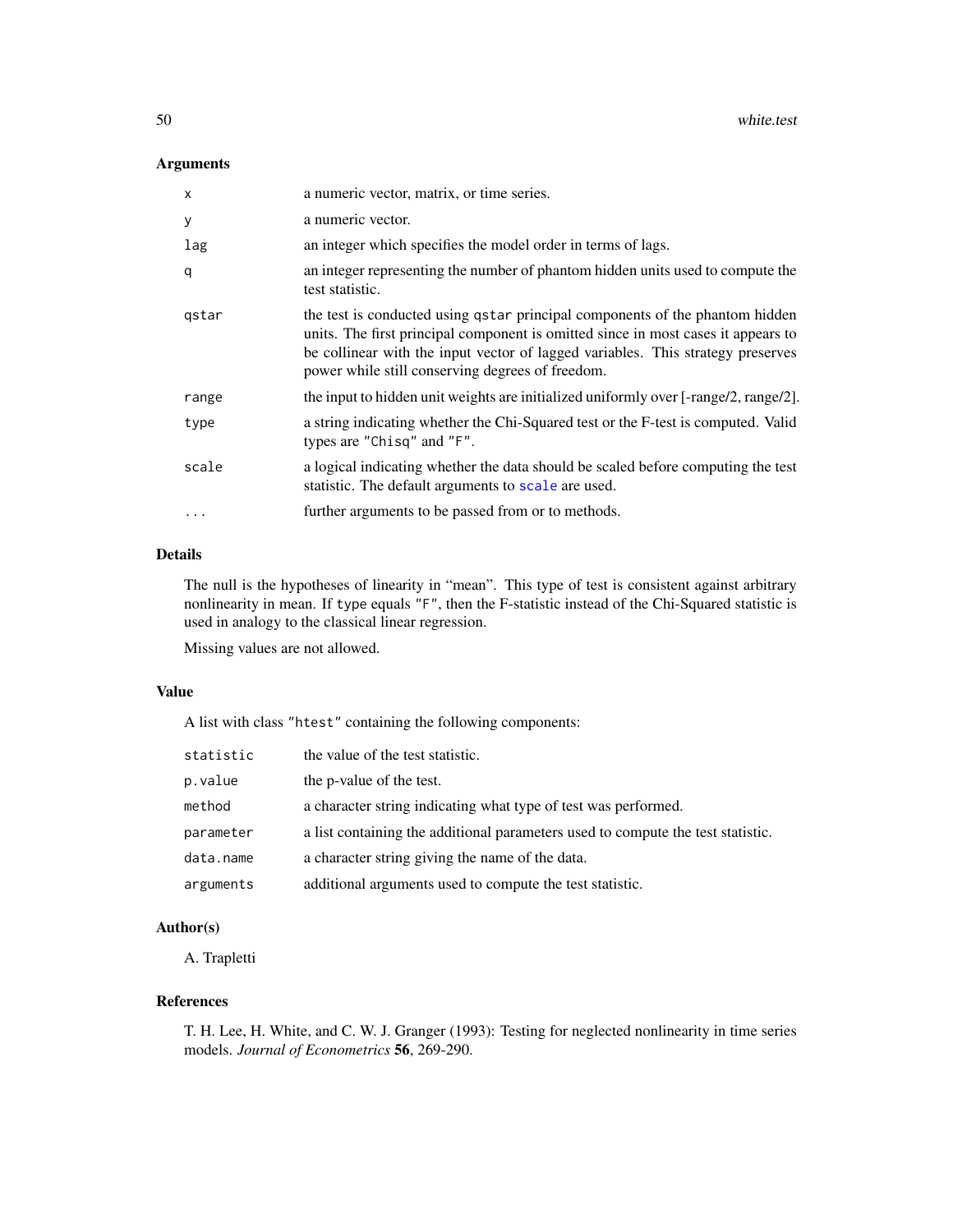#### <span id="page-50-0"></span>white.test 51

#### See Also

[terasvirta.test](#page-44-1)

```
n < - 1000x <- runif(1000, -1, 1) # Non-linear in ``mean'' regression
y \le -x^2 - x^3 + 0.1*rnorm(x)white.test(x, y)
## Is the polynomial of order 2 misspecified?
white.test(cbind(x,x^2,x^3), y)
## Generate time series which is nonlinear in ``mean''
x[1] < -0.0for(i in (2:n)) {
  x[i] <- 0.4*x[i-1] + tanh(x[i-1]) + rnorm(1, sd=0.5)
}
x \leftarrow as.ts(x)plot(x)
white.test(x)
```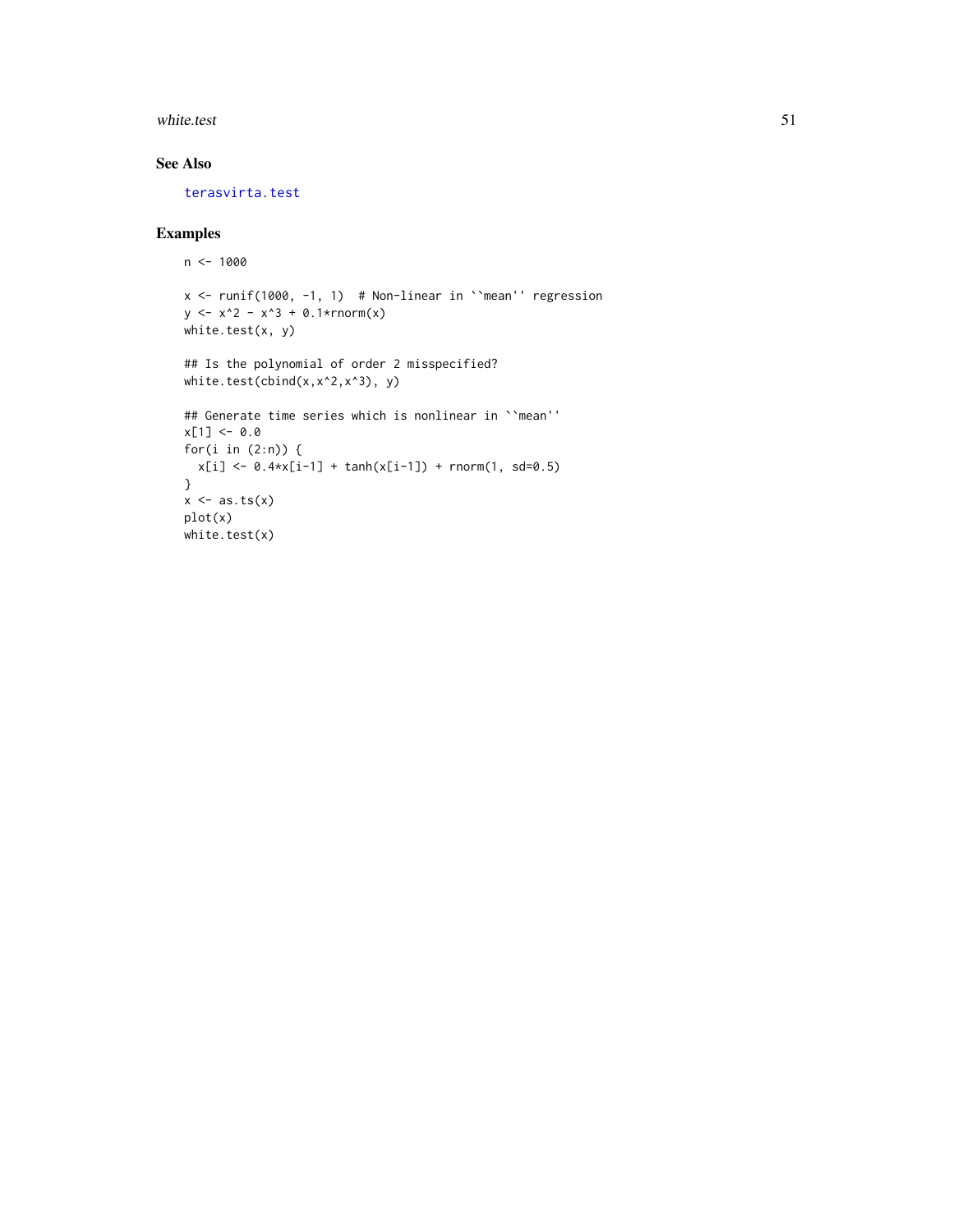# <span id="page-51-0"></span>Index

∗Topic datasets bev , [8](#page-7-0) camp , [9](#page-8-0) ice.river , [15](#page-14-0) NelPlo, [26](#page-25-0) nino , [27](#page-26-0) tcm , [43](#page-42-0) tcmd , [44](#page-43-0) USeconomic , [49](#page-48-0) ∗Topic file read.matrix , [34](#page-33-0) read.ts, [35](#page-34-0) ∗Topic hplot plotOHLC , [27](#page-26-0) seqplot.ts, [37](#page-36-0) ∗Topic models arma-methods , [6](#page-5-0) garch-methods , [12](#page-11-0) summary.arma, [40](#page-39-0) summary.garch , [41](#page-40-0) ∗Topic ts adf.test, [2](#page-1-0) arma , [4](#page-3-0) arma-methods , [6](#page-5-0) bds.test , [7](#page-6-0) garch , [9](#page-8-0) garch-methods , [12](#page-11-0) get.hist.quote , [13](#page-12-0) irts , [16](#page-15-0) irts-functions , [17](#page-16-0) irts-methods , [19](#page-18-0) jarque.bera.test , [21](#page-20-0) kpss.test , [22](#page-21-0) maxdrawdown, [24](#page-23-0) na.remove, [25](#page-24-0) plotOHLC , [27](#page-26-0) po.test , [29](#page-28-0) portfolio.optim , [30](#page-29-0) pp.test , [32](#page-31-0)

quadmap , [33](#page-32-0) read.matrix , [34](#page-33-0) read.ts, [35](#page-34-0) runs.test, [36](#page-35-0) seqplot.ts, [37](#page-36-0) sharpe, [38](#page-37-0) sterling, [39](#page-38-0) summary.arma, [40](#page-39-0) summary.garch, [41](#page-40-0) surrogate , [42](#page-41-0) terasvirta.test , [45](#page-44-0) tsbootstrap , [46](#page-45-0) white.test, [49](#page-48-0) [.irts *(*irts-methods *)* , [19](#page-18-0) adf.test , [2](#page-1-0) , *[33](#page-32-0)* approx , *[18](#page-17-0)* approx.irts *(*irts-functions *)* , [17](#page-16-0) ar , *[5](#page-4-0)* ar.ols , *[4](#page-3-0)* arima0 , *[4](#page-3-0) , [5](#page-4-0)* arma , [4](#page-3-0) , *[6,](#page-5-0) [7](#page-6-0)* , *[40](#page-39-0)* arma-methods , [6](#page-5-0) as.Date , *[14](#page-13-0)* as.irts *(*irts *)* , [16](#page-15-0) as.POSIXct , *[14](#page-13-0)* axis , *[28](#page-27-0)* bds.test , [7](#page-6-0) bev , [8](#page-7-0) box , *[28](#page-27-0)* Box.test , *[41](#page-40-0)* camp , [9](#page-8-0) coef.arma *(*arma-methods *)* , [6](#page-5-0) coef.garch *(*garch-methods *)* , [12](#page-11-0) colors , *[37](#page-36-0)* cpi *(*NelPlo *)* , [26](#page-25-0)

data.frame , *[18](#page-17-0)*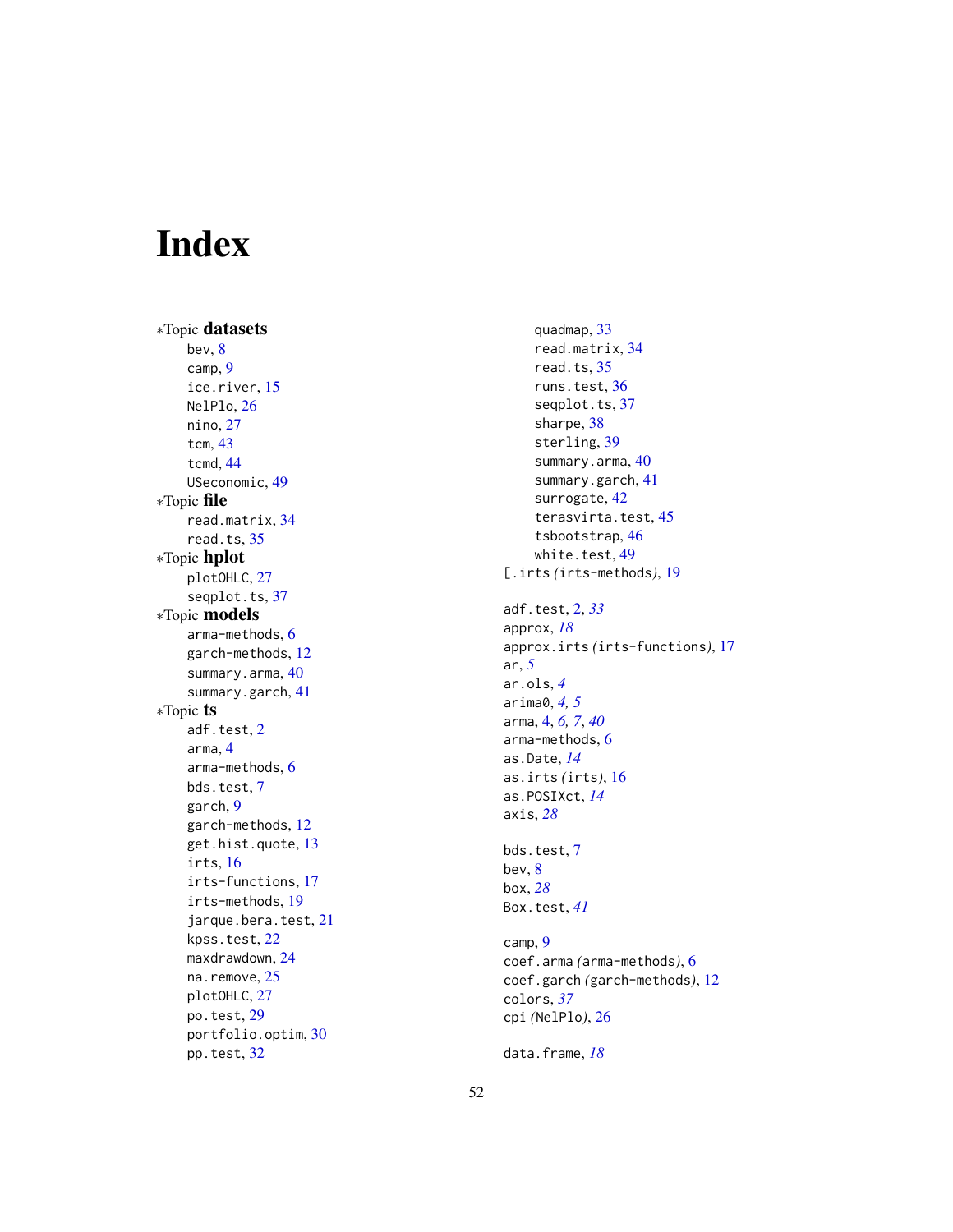#### $I<sub>N</sub>DEX$  53

daysecond *(*irts-functions*)*, [17](#page-16-0) emp *(*NelPlo*)*, [26](#page-25-0) fitted.arma *(*arma-methods*)*, [6](#page-5-0) fitted.garch *(*garch-methods*)*, [12](#page-11-0) flow.jok *(*ice.river*)*, [15](#page-14-0) flow.vat *(*ice.river*)*, [15](#page-14-0) format.POSIXct, *[18](#page-17-0)*, *[20](#page-19-0)*, *[28](#page-27-0)* formatC, *[18](#page-17-0)*, *[20](#page-19-0)* garch, [9,](#page-8-0) *[12](#page-11-0)*, *[41](#page-40-0)* garch-methods, [12](#page-11-0) get.hist.quote, [13,](#page-12-0) *[28](#page-27-0)* getSymbols, *[14](#page-13-0)* GNP *(*USeconomic*)*, [49](#page-48-0) gnp.capita *(*NelPlo*)*, [26](#page-25-0) gnp.def *(*NelPlo*)*, [26](#page-25-0) gnp.nom *(*NelPlo*)*, [26](#page-25-0) gnp.real *(*NelPlo*)*, [26](#page-25-0) ice.river, [15](#page-14-0) int.rate *(*NelPlo*)*, [26](#page-25-0) interactive, *[6](#page-5-0)*, *[12](#page-11-0)* ip *(*NelPlo*)*, [26](#page-25-0) irts, [16,](#page-15-0) *[18](#page-17-0)*, *[20](#page-19-0)* irts-functions, [17](#page-16-0) irts-methods, [19](#page-18-0) is.businessday *(*irts-functions*)*, [17](#page-16-0) is.irts *(*irts*)*, [16](#page-15-0) is.weekend *(*irts-functions*)*, [17](#page-16-0) jarque.bera.test, [21,](#page-20-0) *[41](#page-40-0)* kpss.test, [22](#page-21-0)

lines, *[20](#page-19-0)*, *[37](#page-36-0)* lines.irts *(*irts-methods*)*, [19](#page-18-0) logLik.garch *(*garch-methods*)*, [12](#page-11-0)

M1 *(*USeconomic*)*, [49](#page-48-0) maxdrawdown, [24,](#page-23-0) *[39](#page-38-0)* money.stock *(*NelPlo*)*, [26](#page-25-0) mtext, *[20](#page-19-0)*

na.fail, *[26](#page-25-0)* na.omit, *[26](#page-25-0)* na.remove, [25](#page-24-0) NelPlo, [26](#page-25-0) nino, [27](#page-26-0)

nino3 *(*nino*)*, [27](#page-26-0) nom.wages *(*NelPlo*)*, [26](#page-25-0) optim, *[4,](#page-3-0) [5](#page-4-0)* palette, *[37](#page-36-0)* par, *[20](#page-19-0)*, *[28](#page-27-0)*, *[37](#page-36-0)* plot, *[20](#page-19-0)*, *[28](#page-27-0)*, *[37](#page-36-0)* plot.arma *(*arma-methods*)*, [6](#page-5-0) plot.default, *[20](#page-19-0)*, *[28](#page-27-0)* plot.garch *(*garch-methods*)*, [12](#page-11-0) plot.irts *(*irts-methods*)*, [19](#page-18-0) plot.ts, *[20](#page-19-0)*, *[37,](#page-36-0) [38](#page-37-0)* plot.window, *[28](#page-27-0)* plotOHLC, [27](#page-26-0) po.test, [29](#page-28-0) points, *[20](#page-19-0)* points.irts *(*irts-methods*)*, [19](#page-18-0) portfolio.optim, [30](#page-29-0) POSIXct, *[16,](#page-15-0) [17](#page-16-0)* pp.test, *[3](#page-2-0)*, *[23](#page-22-0)*, *[29,](#page-28-0) [30](#page-29-0)*, [32](#page-31-0) prec *(*ice.river*)*, [15](#page-14-0) predict.garch *(*garch-methods*)*, [12](#page-11-0) print.arma *(*arma-methods*)*, [6](#page-5-0) print.bdstest *(*bds.test*)*, [7](#page-6-0) print.garch *(*garch-methods*)*, [12](#page-11-0) print.irts *(*irts-methods*)*, [19](#page-18-0) print.resample.statistic *(*tsbootstrap*)*, [46](#page-45-0) print.summary.arma *(*summary.arma*)*, [40](#page-39-0) print.summary.garch *(*summary.garch*)*, [41](#page-40-0) printCoefmat, *[6](#page-5-0)*, *[12](#page-11-0)*, *[40,](#page-39-0) [41](#page-40-0)*

## qr, *[4](#page-3-0)*, *[10](#page-9-0)*

quadmap, [33](#page-32-0)

read.irts *(*irts-functions*)*, [17](#page-16-0) read.matrix, [34](#page-33-0) read.table, *[18](#page-17-0)*, *[34](#page-33-0)* read.ts, [35](#page-34-0) real.wages *(*NelPlo*)*, [26](#page-25-0) residuals.arma *(*arma-methods*)*, [6](#page-5-0) residuals.garch *(*garch-methods*)*, [12](#page-11-0) rl *(*USeconomic*)*, [49](#page-48-0) rs *(*USeconomic*)*, [49](#page-48-0) runs.test, [36](#page-35-0)

sample, *[43](#page-42-0)*, *[48](#page-47-0)* scale, *[45](#page-44-0)*, *[50](#page-49-0)*